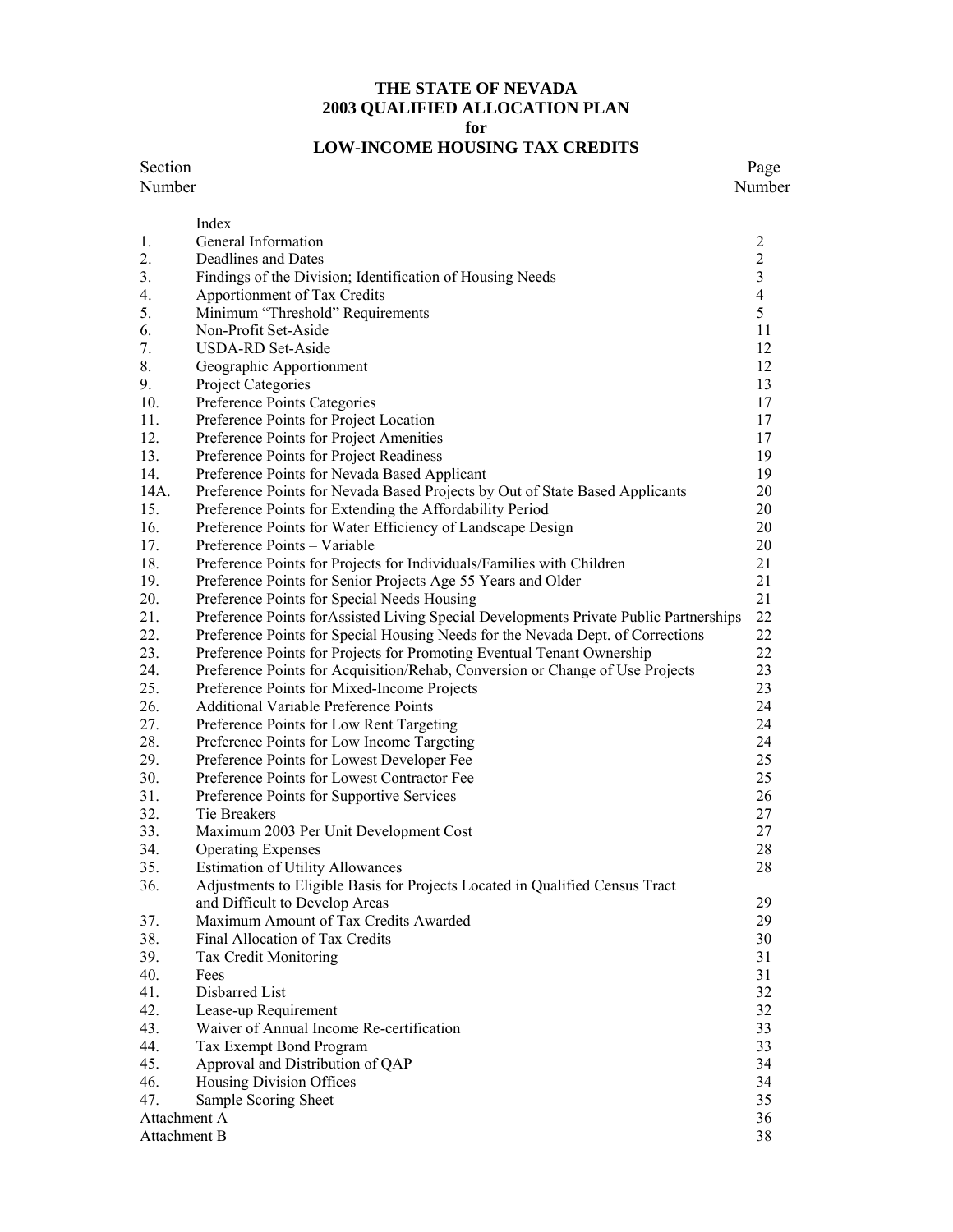#### **2003 ANNUAL ALLOCATION PLAN for LOW-INCOME HOUSING TAX CREDITS ADVISORY COMMITTEE DRAFT SEPTEMBER 10, 2002**

#### **Section 1 General Information**

Nevada's 2003 Qualified Allocation Plan (QAP) will be adopted pursuant to regulations of the Nevada Housing Division (Division) regarding Low-Income Housing Tax Credits (Tax Credits) and, when read together, the regulations, the application form, the instructions and the compliance manual constitute the Division's QAP for the Low Income Housing Tax Credits Program pursuant to Section 42 of the Internal Revenue Code of the United States and implementing regulations.

Provisions in this annual plan are for the plan year 2003 that begins on January 1, 2003, and terminates on December 31, 2003. All reservations of Tax Credits made during the plan year will be subject to this annual plan.

The Division will continually update our web page with information regarding the QAP as soon as possible and appropriate. The address is www.nvhousing.state.nv.us.

#### **Section 2 Deadlines and Dates**

A. Training Dates/Reservations for Sessions

The training date in Carson City will be on November 21, 2002 at 9:00 a.m. at the Division's Office located at 1802 North Carson Street, Suite 154, Carson City, NV. Persons desiring to attend should notify the Division by November 18, 2002 so that space and materials may be assured.

The training date in Las Vegas will be on November 21, 2002 at 9:00 a.m. in the second floor conference room at 1771 E. Flamingo Rd., Suite 206-B. Persons desiring to attend should notify the Division by November 18, 2002 so that space and materials may be assured. A telephone hookup with both Division offices will be established to discuss any questions relating to the 2003 QAP.

#### B. Costs

The cost of this training is \$15.00 per person. The registration fee must be prepaid by check to the Division's offices in Carson City or Las Vegas, by November 18, 2002, depending on the session chosen. **(Cash cannot be accepted.)** 

#### C. Application Deadlines

Pursuant to Nevada Administrative Code (NAC) 319.974, applications and all supporting documentation must be received by the Division at either its Las Vegas or Carson City office by 5:00 p.m. April 11, 2003, unless otherwise notified by the Division. One original and one copy of the application must be submitted. Applicants are encouraged to send in applications more than 10 days before the deadline to take advantage of a predeadline review period. The Division will allow an extension of the 10-day review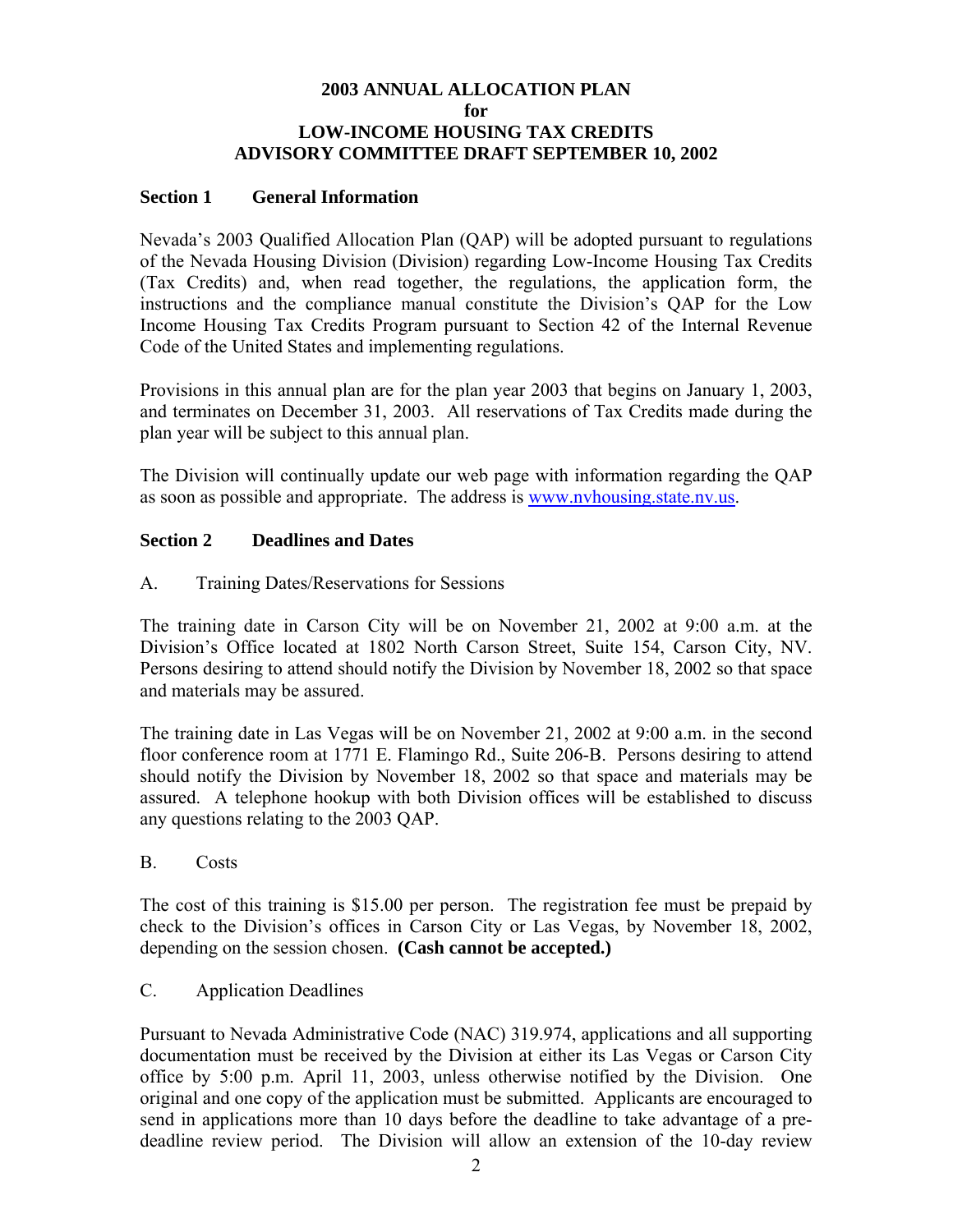period if HUD guidelines required for the finalization of the QAP are delayed. The Division will make an announcement regarding the extension if applicable.

# D. Request for Additional Tax Credits

Projects requesting additional Tax Credits due to the increased cost of construction may file for the credits as follows: submit an updated application and formal letter to the Division outlining the reason for the request.

The additional Credits, if allocated, will be based as follows: 1. If Credits are available at the end of the initial competitive round and the Division does not deem a second round necessary; 2. The applications will be ranked by point score of current year QAP; and 3. A project may apply only once for additional Credits.

Additional Credits can only be based on the increase of eligible basis excluding Developer and Contractor Fee

## E. Carryover Deadline

Pursuant to the year-end tax bill of 2000, the 10% test for carryover will be extended for six months from the date of allocation. Carryover information must be received by 5:00 p.m., September 30, 2003. The Division will issue carryover allocations on October 31, 2003. The project owner must meet the 10% test by April 30, 2004. In addition, the project owner must supply the Division with a Federal Tax Identification Number to receive a carryover commitment.

## F. Market Area Saturation

Excepting communities located within Washoe County and Clark County, Nevada, projects located in communities with populations estimated at less than 50,000 may be ineligible for an allocation of Tax Credits from the current plan year if, within the preceding three years, an allocation of Tax Credits was made and the prior project has not reached an occupancy rate of 75%. However, if the proposed project is targeting a different population of tenants than the prior project, or if the applicant can demonstrate significant market demand that would not be met by 100% occupancy of the prior project, then the proposed project may be eligible for an allocation of Tax Credits from the current plan year. A community within this category is eligible for only one project from the current plan year.

The population estimate will be based on the State's Demographer's estimate of record as of the date of application.

# **Section 3 Findings of the Division; Identification of Housing Needs**

The Division has reviewed the State's Consolidated Plan (CP) and the CPs of various state and local governments and the Division's market studies for the Las Vegas and Reno markets and a special needs study by BBC Research and Consulting as well as materials it deems relevant to its inquiry regarding the availability of all types of affordable housing, including single family units, manufactured housing alternatives, rental units and public assisted housing. In addition, high concentrations of low-income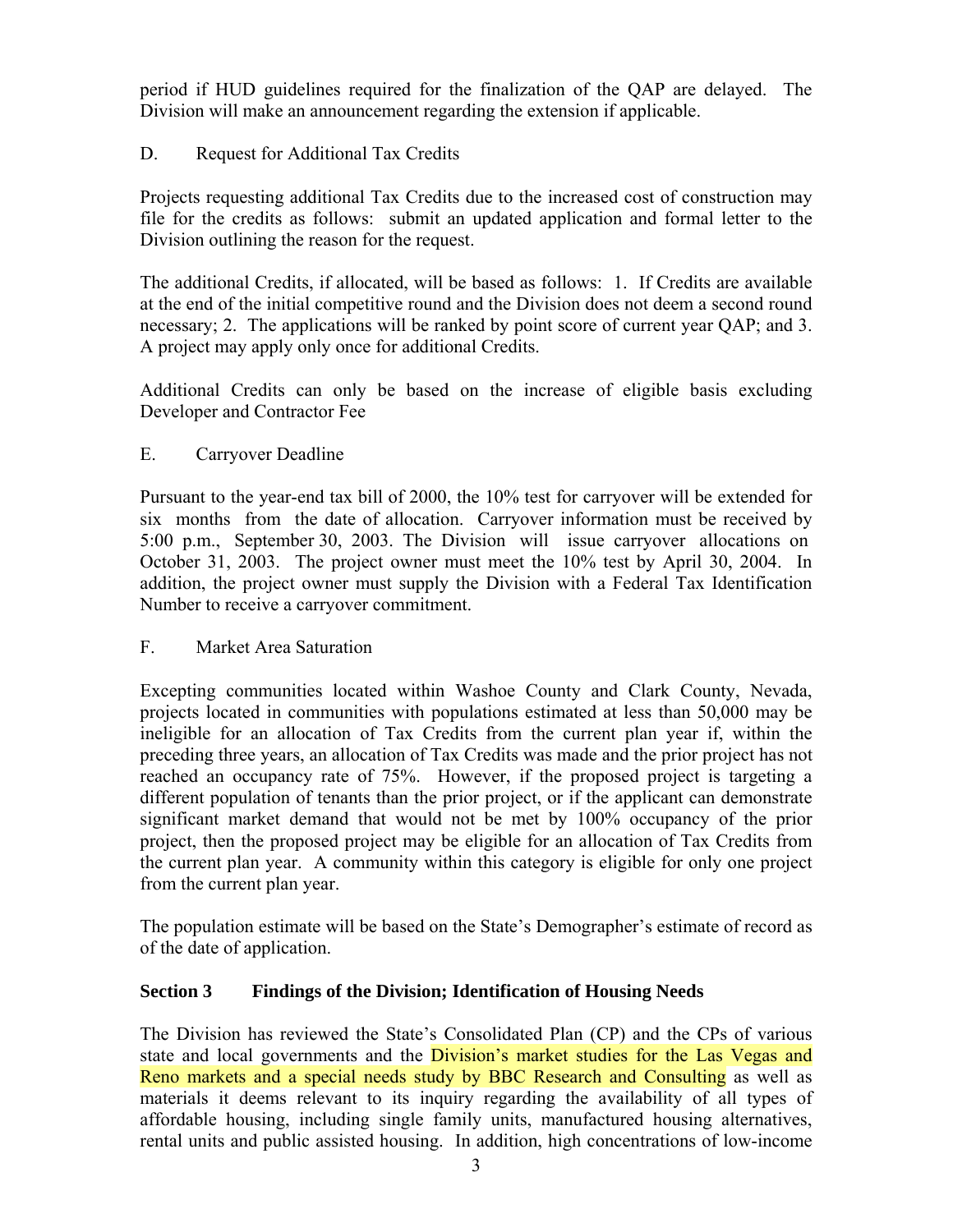persons, vacancy rates, and the conditions of existing housing units were reviewed. These studies can include surveys of federal and public housing agencies located within the state, surveys of city planners, county assessors, and compilations of demographic statistics. After examining the information available, the Division has identified the following housing needs for this plan year: (See Attachment A).

A. There is an inadequate supply of transitional housing to support the needs of the homeless within Nevada. This element is critical in moving the homeless toward selfsufficiency and a clean and decent place to live.

B. A significant number of Nevada households live below the poverty level. Of those households, the number of persons 65 and older, families, including families with children and female heads of households, are significant.

C. There is an inadequate supply of affordable, standard housing units for lowincome persons generally low-income elderly and families with single heads of households.

D. There is a lack of affordable, handicapped accessible housing units for the physically disabled who generally have low incomes. Throughout this QAP, the term "handicapped" refers to those persons as defined in the Federal Fair Housing Act and implementing regulations by the Department of Housing and Urban Development.

E. The vacancy rate among three-bedroom units is somewhat lower than the vacancy rate of one- and two-bedroom units.

F. Certain counties and communities are experiencing economic growth. It appears an insufficient amount of housing is being developed for low-income persons in these high growth counties and communities.

G. Rental housing needs related to overcrowding, lack of essential facilities, and disproportionate cost exist across the state.

H. A significant number of housing units within the state suffer from obsolescence and deteriorated housing conditions.

I. Other special housing needs as defined in the BBC study of 2002.

In consideration of the housing needs identified by the various CPs, the Division has established certain selection criteria and a schedule of preference points to determine which projects will receive priority in receiving the Tax Credits under provisions of this QAP.

# **APPORTIONMENT OF TAX CREDITS**

# **Section 4 Apportionment Accounts and Initial Balances**

The Per Capita Tax Credit (PCTC) for 2003 will be \$1.75 and will be adjusted to the CPI thereafter. It is the responsibility of the project owner to contact the Division prior to the submission on an application to determine the actual amount of apportionment to each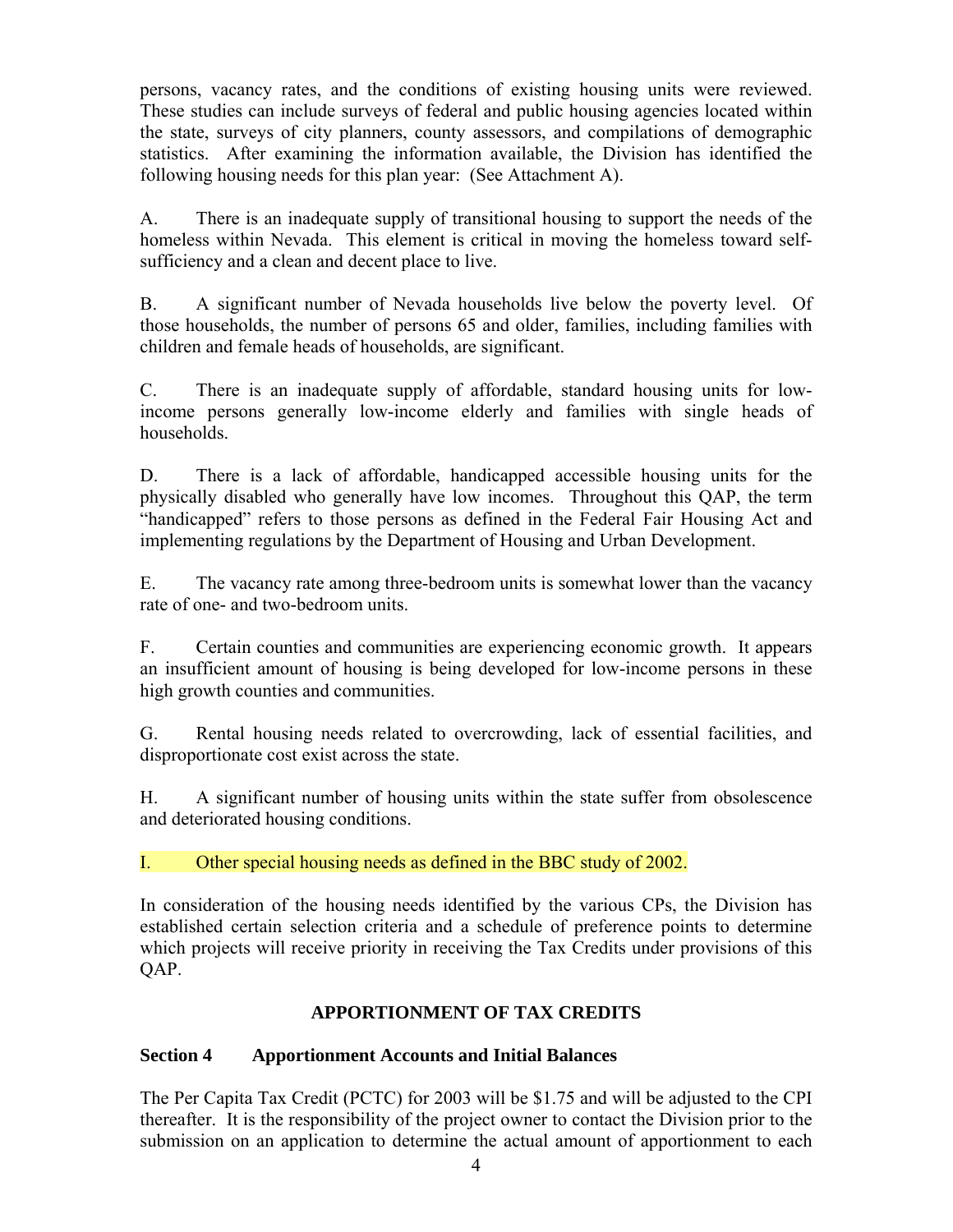set-aside or other sub-account. If the PCTC is not available by April 1, 2003, the application deadline will be extended 10 days from the date that the PCTC is published in the Federal Register. The information also will be available on the Division's web site, www.nvhousing.state.nv.us.

The Division reserves the right to round up or down the actual dollar amount designated to any set-aside or geographical apportionment.

THE STATE CEILING IS: Estimated to be \$3,900,000.

CARRYOVER AND OTHER CREDITS Total available for 2003 allocation \$3,900,000.00

NON-PROFIT SET-ASIDE 10% of the State's ceiling \$390,000.00

USDA-RD SET-ASIDE – (New Construction and Rehab projects with or without rental assitance.) 5% of the State's ceiling \$195,000.00 TOTAL SET-ASIDES \$585,000.00

THE GEOGRAPHIC APPORTIONMENT, SUB ACCOUNTS ARE: (The remainder of the state ceiling, net of all set-asides, based on population percentage)

| Clark County                   | \$2,320,500.00 | 69%            |
|--------------------------------|----------------|----------------|
| Washoe County                  | \$530,400.00   | 16%            |
| <b>Other Counties</b>          | \$464,100.00   | 15%            |
| TOTAL GEOGRAPHIC APPORTIONMENT |                | \$3,315,000.00 |

See NAC 319.972

## **SELECTION CRITERIA**

#### **Section 5 Minimum "Threshold" Requirements**

The following reflect minimum threshold requirements:

A. A 30-year compliance period for all projects is required. The project owner has the option of extending this period in increments of 10 years, for a total of 50 years. Projects intended for eventual tenant ownership and for frail elderly, assisted housing and housing for seniors with Alzheimer's disease are exempt from this threshold requirement as the compliance period may be the minimum of 15 years. (See Sections 9C and 9D).

The Division will not agree to stipulations to reduce the affordability period of Low Income Housing Tax Credit Project.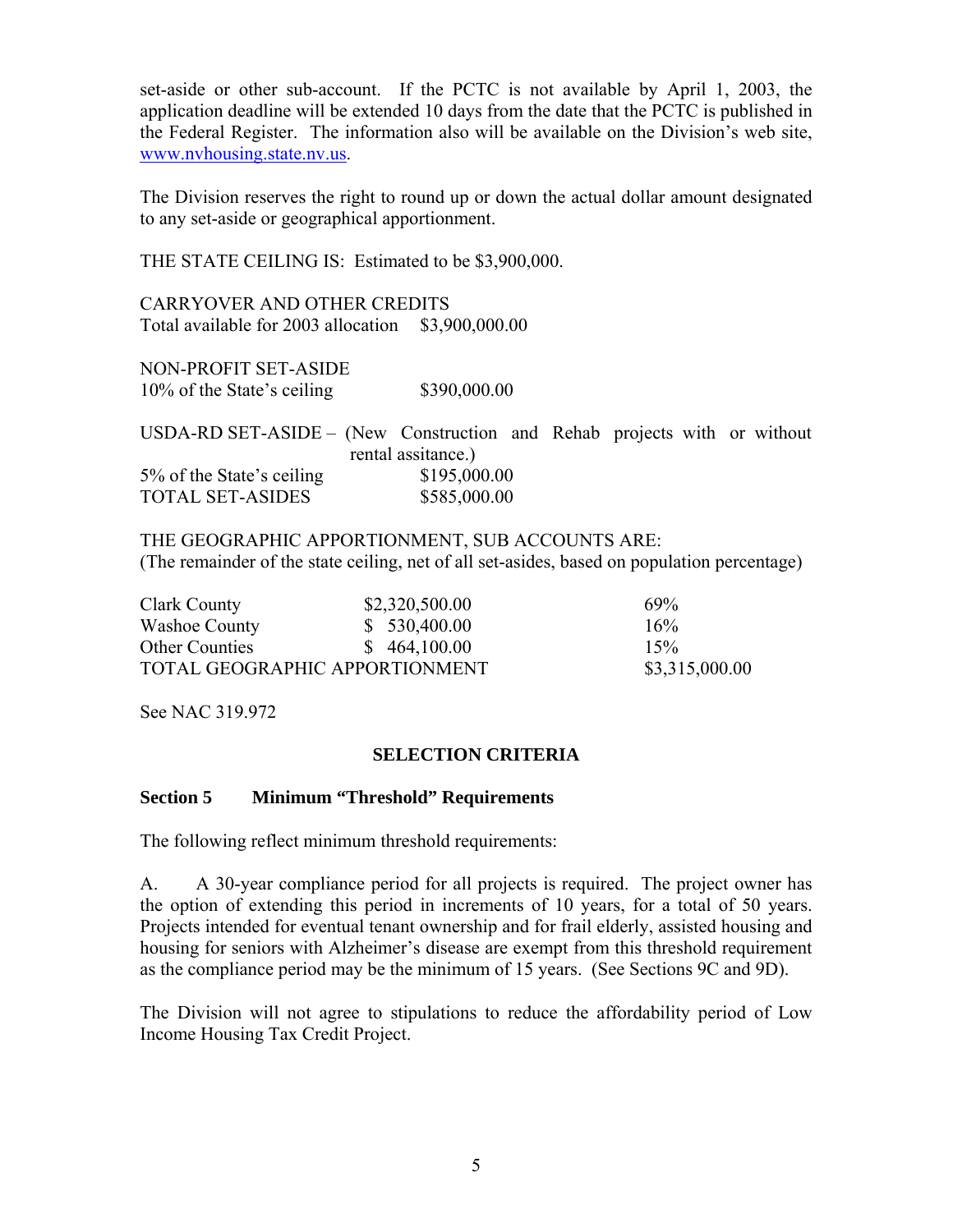B. Rent must be restricted to one of the following elections:

 1. A minimum of 40% of the units will be occupied by households with incomes at or below 60% AMI. In 100% Tax Credits projects, all units must be rent and income restricted to 60% of AMI or lower.

 2. A minimum of 20% of the units will be occupied by households with incomes at or below 50% AMI. In 100% Tax Credits projects, all units must be rent and income restricted to 50% of AMI or lower.

C. The project must be financially feasible at the time of application and at the time the Division makes a final award of Tax Credits.

D. The project must provide decent, safe and sanitary housing for low-income persons as set forth in any applicable statute or regulation during the compliance period and with minimum annual replacement reserves as follows:

1. For new construction senior projects, \$200.00 per unit.

2. For all other projects, \$250.00 per unit.

Annual replacement reserves that exceed the above referenced minimums by more than 20% may be considered excessive and the Division may require additional documentation supporting the higher annual replacement reserve. The Division reserves the right to limit excessive minimum reserves.

E. The project owner must provide a market study conducted by an independent third party that provides evidence of the need of the project at the proposed location. The market study must be conducted by a firm with the following qualifications: (1) at least five years of experience, with a strong background assessing affordable housing markets, (2) multi-state experience, (3) principals with a minimum of a bachelor's degree in real estate development/finance, planning, marketing, accounting, statistics or a related field and, (4) affiliation as member or associate member of a nationally recognized housing or real estate market research association The market study must include a competency statement and the following:

1. A statement of the competence of the market analyst;

2. A description of the proposed site;

3. A demographic analysis of the number of households in the market area which are income eligible and can afford to pay the rent;

- 4. A geographic definition and analysis of the market area;
- 5. An analysis of household sizes and types in the market area;
- 6. A description of comparable developments in the market area;
- 7. A description of rent levels and vacancy rates of comparable properties;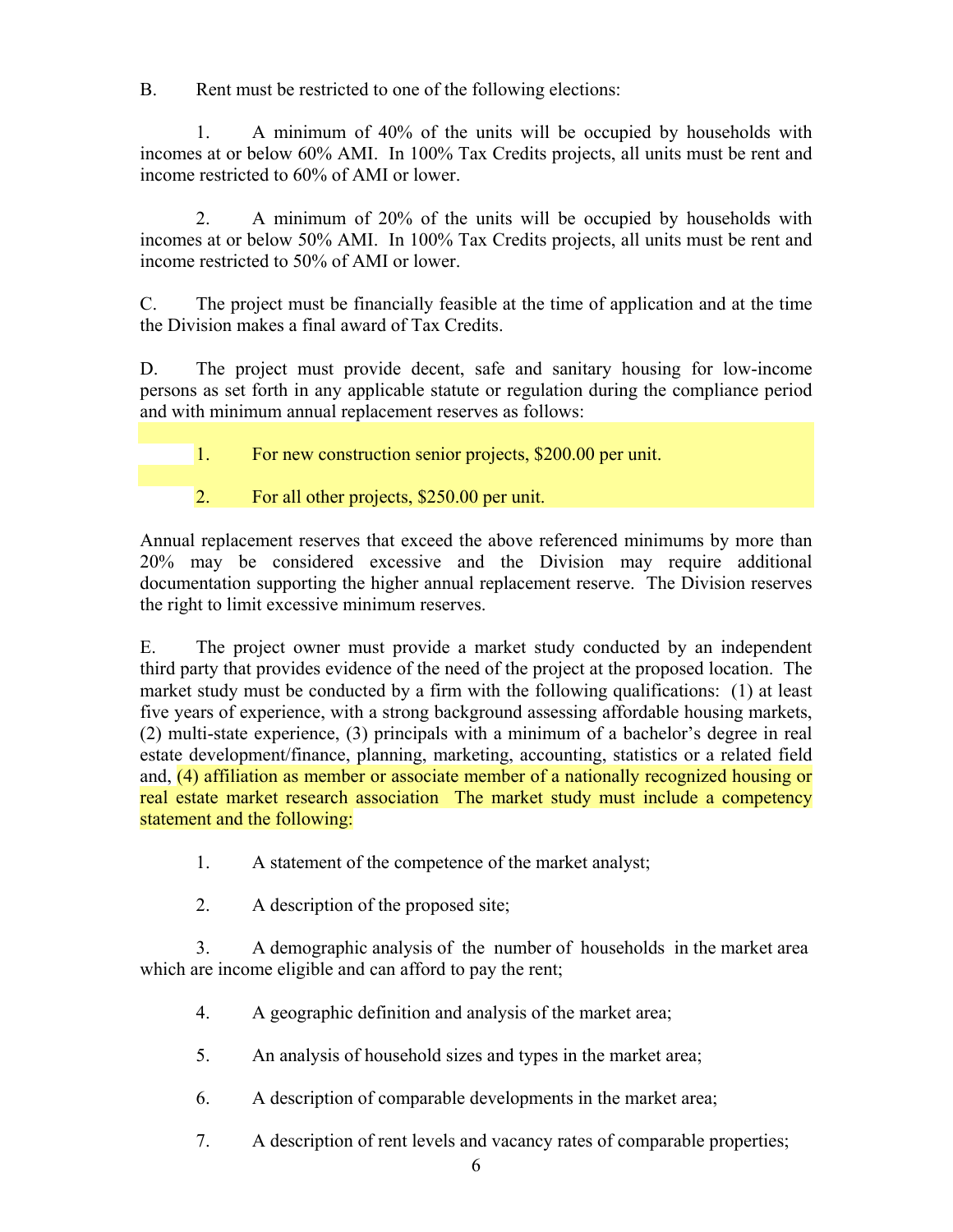8. An analysis of available operating expenses and turnover rates of comparable properties in the market area;

9. The projected operating funds and expenses, when available;

10. The expected market absorption of the proposed rental housing, including a description of the effect on the market area;

 11. An analysis of the potential effect upon the project from the business closure of a major area employer; and

 12. A certification that the market analyst would not financially benefit if the project was successful in winning a reservation or award of Tax Credits.

The Division acknowledges that obtaining operating expenses and turnover rates on comparable properties may be difficult, therefore, their absence from the market study will not cause the market study to be rejected.

F. For acquisition and/or rehabilitation or conversions projects, a Capital Needs Assessment (CNA) must be provided by a competent, independent third party. The CNA must address whether the project will maintain its affordability for 30 years or more. Rehabilitation developments must establish that the rehabilitation will be substantial and will involve at least \$5,000.00 per unit in direct hard costs (actual construction costs) and conform to the Division's Energy Efficiency Standards. If the CNA reflects a per-unit investment of less than \$5,000.00 per unit, the project will not be considered for Tax Credits. All buildings must be placed in service within two years from the date of allocation of the Tax Credits, or the Tax Credits will be returned to the Division. In an effort to minimize displacement of existing tenants, the developer may choose to incomequalify all tenants for Tax Credits eligibility immediately upon acquisition of the buildings in the project. Acquisition Rehab projects are required to provide detailed ownership of buyer and seller.

The project owner must provide (1) proof of site ownership, supported by a copy of the grant deed or title insurance policy; or (2) a valid and binding purchase contract or option to purchase, identifying the seller and buyer, the amount to be paid, the expiration date of the contract or option, and a statement from the seller and buyer identifying any prior interest in the land or business dealings between seller and buyer; or (3) the resolution passed by the governmental body that owns the land, agreeing to transfer the land to the project owner under provisions of NRS 244.287.

G. Execution of an agreement to promote the Division's participation in the project during the construction phase. (See Exhibit 4 of the application).

H. Required Energy Efficient Standards for all New Construction Projects:

1. All units will have appliances that are EnergyStar  $\mathcal{R}$  rated (refrigerator, dishwasher, clothes washer, room air conditioners);

 2. All units will have programmable, dual setback thermostats with instructions;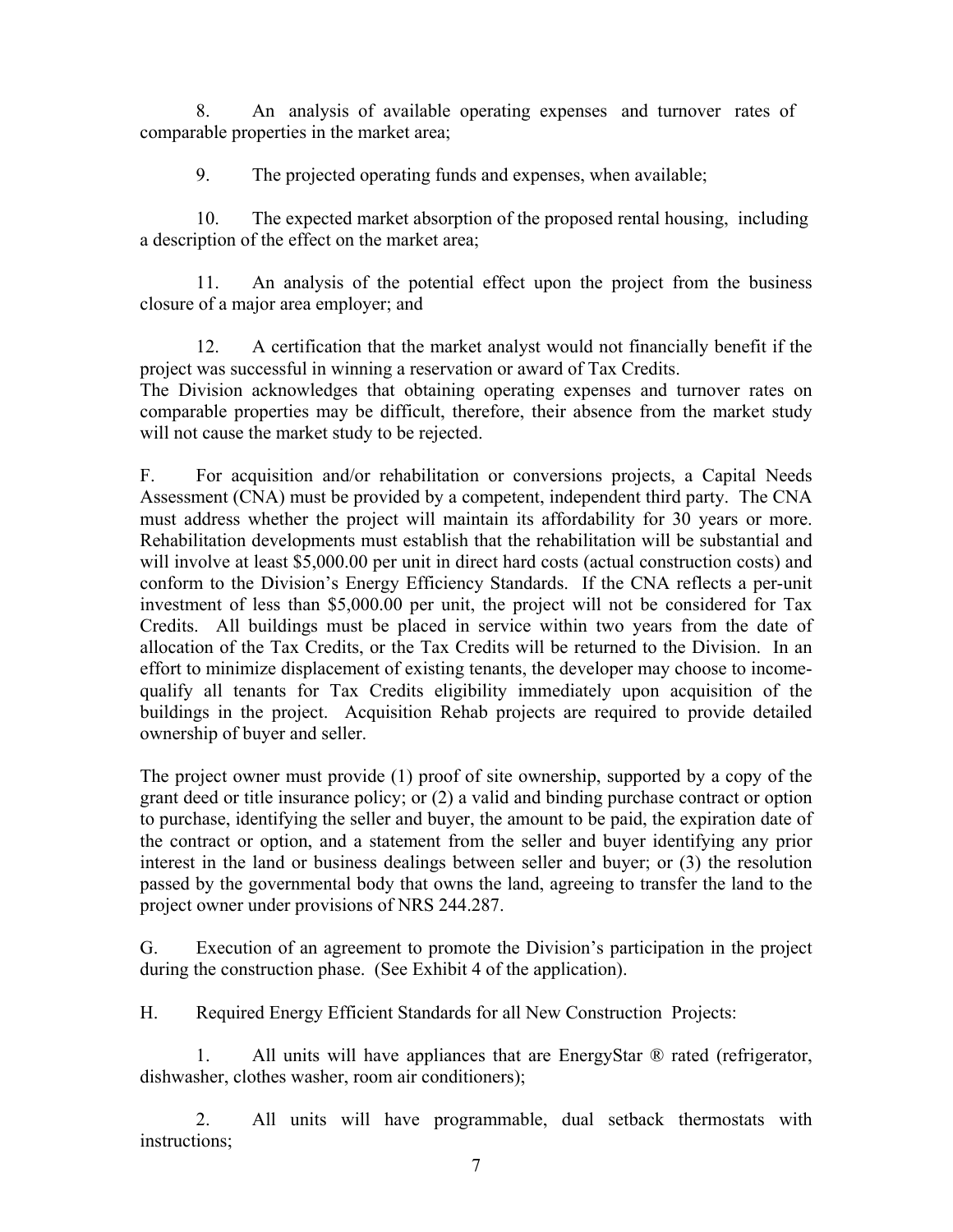- 3. All laundry facilities will have appliances that are EnergyStar ® rated;
- 4. Ceiling insulation R-Values: not less than: Northern Nevada, Lake Tahoe, Rural Nevada – R38 Southern Nevada – R30;
- 5. Wall insulation R-Values: not less than: Northern Nevada, Rural Nevada – R19 Lake Tahoe – R21 Southern Nevada – R11;
- 6. All units will have heating systems that exceed 90% AFUE rating;

| 7. | All units will have water-heating devices that are: |                       |                             |  |  |
|----|-----------------------------------------------------|-----------------------|-----------------------------|--|--|
|    | 30 gallons                                          | gas .58 energy factor | electric .89 energy factor  |  |  |
|    | 40 gallons                                          | gas .56 energy factor | electric .88 energy factor  |  |  |
|    | 50 gallons                                          | gas .55 energy factor | electric .86 energy factor; |  |  |

8. All units will have dual-paned spectrally specific low-e windows;

9. Roofing will have minimum 40-year composition roofs, standard concrete or tile, .30 sheet metal; and

10. All sun struck exposure windows in Clark County (Southern Nevada) are required to have solar screens if not replaced by (8.) Low E Windows (Rehab projects only). A sun struck window is one that receives at least two (2) hours of direct sunlight after sunrise and before sunset during a cooling degree-day, as defined by DOE Department of Energy in Climate Zone 5.

11. SEER ratings for northern projects, 10; for southern projects, 12.

Projects in counties that are governed by the Model Energy Code and produce a project efficiency equal to, or more efficient, than the requirements of the Plan are acceptable.

#### **PROJECT AMENETIES THRESHOLDS**

I. Required Project Amenities for Elderly Housing – New Construction/Rehab (40 or More Units):

 1. Community areas minimum of 500 sq. ft. to combine 32-inch color TV, entertainment system (a stereo system, DVD or VHS system), set of sofas or sofa/loveseat, two lounge chairs, end or coffee tables, carpeting and/or ceramic tile, and facilities to prepare and serve food that includes a counter area, refrigerator, microwave oven, sink, garbage disposal that is EnergyStar ® rated, resilient and/or ceramic tile floor;

2. Security system for each unit and/or project. Security systems may include gated communities, project wide or individual unit surveillance or security systems;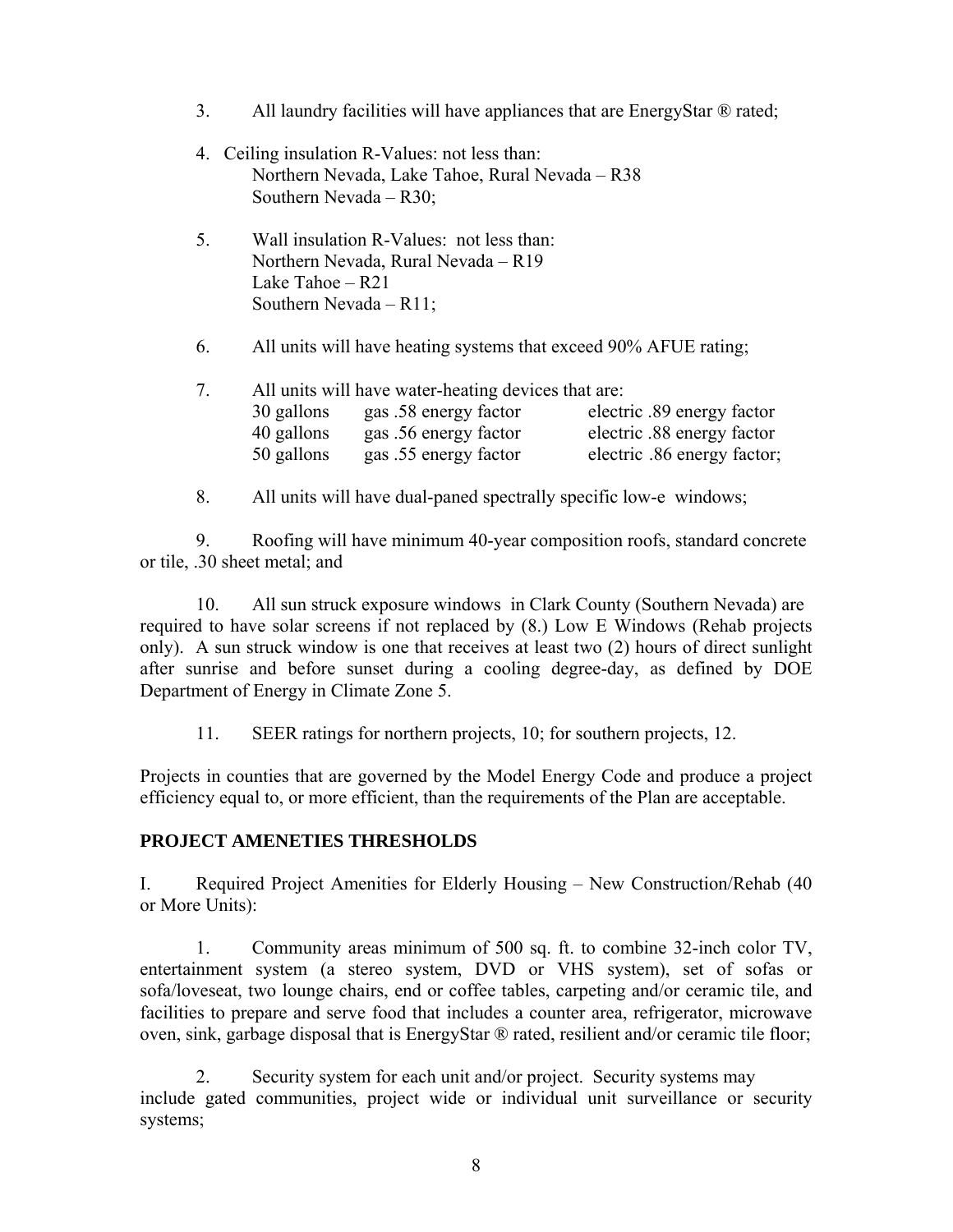3. Washer and dryer hookup in each unit or laundry facility with EnergyStar ® rated (clothes washer) and dryer. One washer and one dryer for every 10 units;

4. Fire detection and suppression sprinkler system in each unit;

5. Elevator (if more than one floor);

6. Hand rails and related hardware (hand rails, grab bars, and lever handled hardware for doors) that assists tenants and is Fair Housing and ADA compliant; and

J. Required Project Amenities for Elderly Housing – (New Construction Less Than 40 Units and Single Story):

1. Security system for each unit and/or project. Security systems may include gated communities, project wide or individual unit surveillance or security systems;

2. Laundry facility on site – one washer and one dryer that are EnergyStar ® rated for every 10 units of housing;

3. Hand rails and related hardware that assists tenants and is Fair Housing and ADA compliant (hand rails, grab bars, and lever handled hardware for doors); and

4. Fire detection system in each unit.

K. Required Project Amenities for Family Projects – (New Construction 40 or More Units):

 1. Community areas minimum of 500 sq. ft. to combine 32-inch color TV, entertainment system (stereo, DVD, VHS and PlayStation ® or similar type product), set of sofas or sofa/loveseat, two lounge chairs, end or coffee tables, carpeting and/or ceramic tile, and facilities to prepare and serve food that includes a counter area, refrigerator, microwave oven, sink, garbage disposal that is EnergyStar ® rated, resilient and/or ceramic tile floor;

2. Security system for each unit and/or project;

3. Washer and dryer hookup in each unit;

 4. Equipped playground to include a (Powerscape ® by Play Systems Mfg. or GameTime ® by Miracle or equivalent play set), a tot lot in a soft ball aggregate or equivalent site of at least 1000 sq. ft..

L. Required Project Amenities for Family Projects – (New Construction Less Than 40 Units):

1. Security system for each unit and/or project;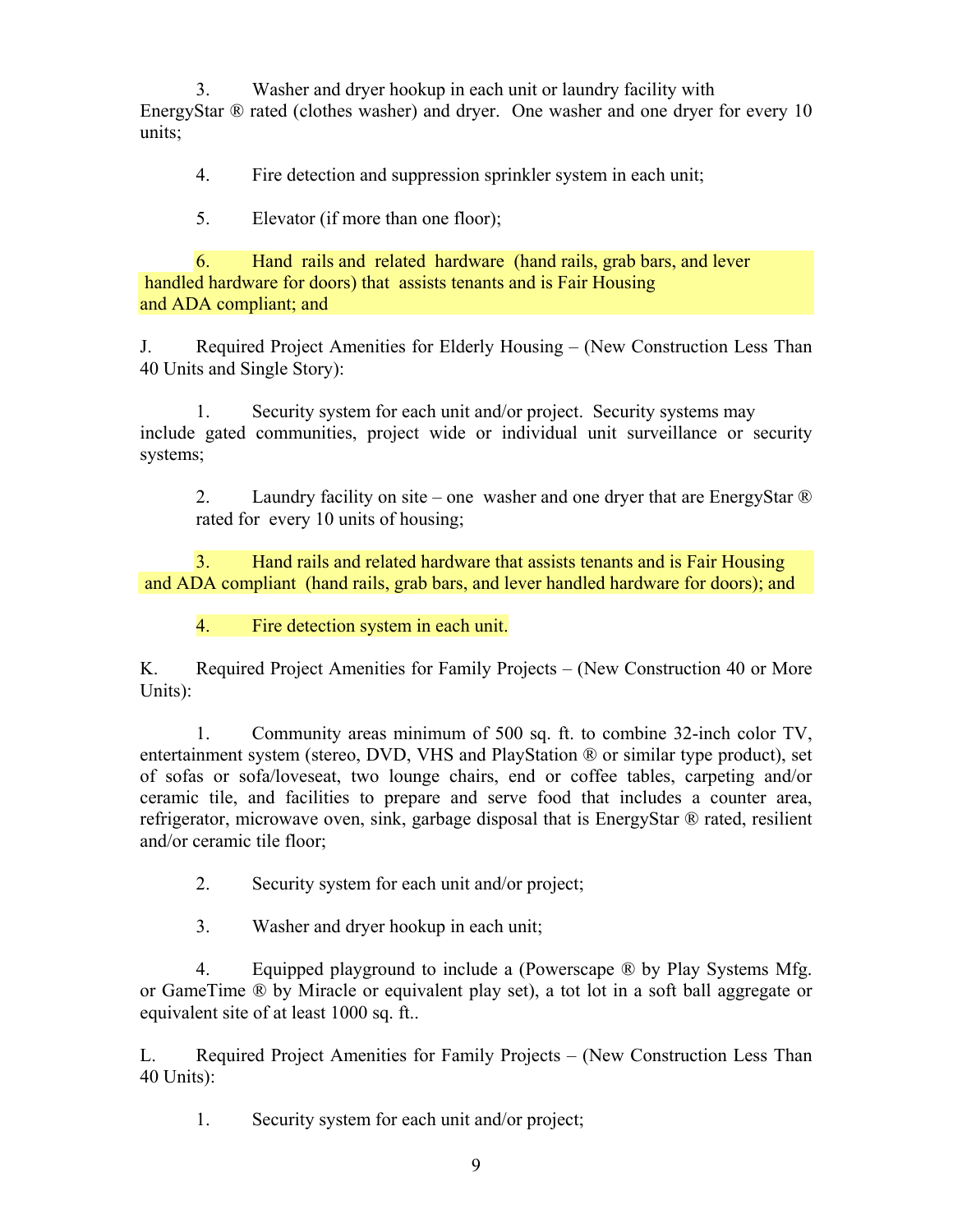2. Laundry facility on site – one washer and one dryer that are EnergyStar  $\mathbb{R}$ rated for every 10 units of housing; and

 3. Equipped playground to include a (Powerscape ® by Play Systems Mfg. or GameTime ® by Miracle or equivalent play set), a tot lot in a soft ball aggregate or equivalent site of at least 500 sq. ft..

M. Required Project Amenities for Tenant Ownership Housing – (Single Family Homes Only, New Construction or Rehab):

 1. Minimum of two-bedroom units and 1200 sq. ft. of residential area, excluding garages, outdoor patios, etc. (or minimum allowed per local zoning);

2. Minimum of 5,000 sq. ft. lot or the minimum allowed per local zoning;

3. Washer and dryer hookup in each unit;

4. One car attached garage.

N. Required Project Amenities for Acquisition/Rehab/Conversion/Change of Use – (40 or More Units):

 1. Community areas minimum of 500 sq. ft. to combine 32-inch color TV, entertainment system, set of sofas or sofa/loveseat, two lounge chairs, end or coffee tables, carpeting and/or ceramic tile, and facilities to prepare and serve food that includes a counter area, refrigerator, microwave oven, sink, garbage disposal that is EnergyStar ® rated, resilient and/or ceramic tile floor;

2. Security system for each unit and/or project;

3. Laundry facility on site in a common area – one washer and one dryer that are EnergyStar ® rated for every 10 units of housing.

O. Project Amenities for All Other Housing – (New Construction 40 or More Units):

 1. Community areas minimum of 500 sq. ft. to combine 32-inch color TV, entertainment system, set of sofas or sofa/loveseat, two lounge chairs, end or coffee tables, carpeting and/or ceramic tile, and facilities to prepare and serve food that includes a counter area, refrigerator, microwave oven, sink, garbage disposal that is EnergyStar ® rated , resilient and/or ceramic tile floor;

2. Security system for each unit and/or project; and

 3. Laundry facility on site – one washer and one dryer that are EnergyStar ® rated for every 10 units of housing.

P. Required Project Amenities for All Other Housing – (New Construction and Rehab Less Than 40 Units):

1. Security system for each unit and/or project; and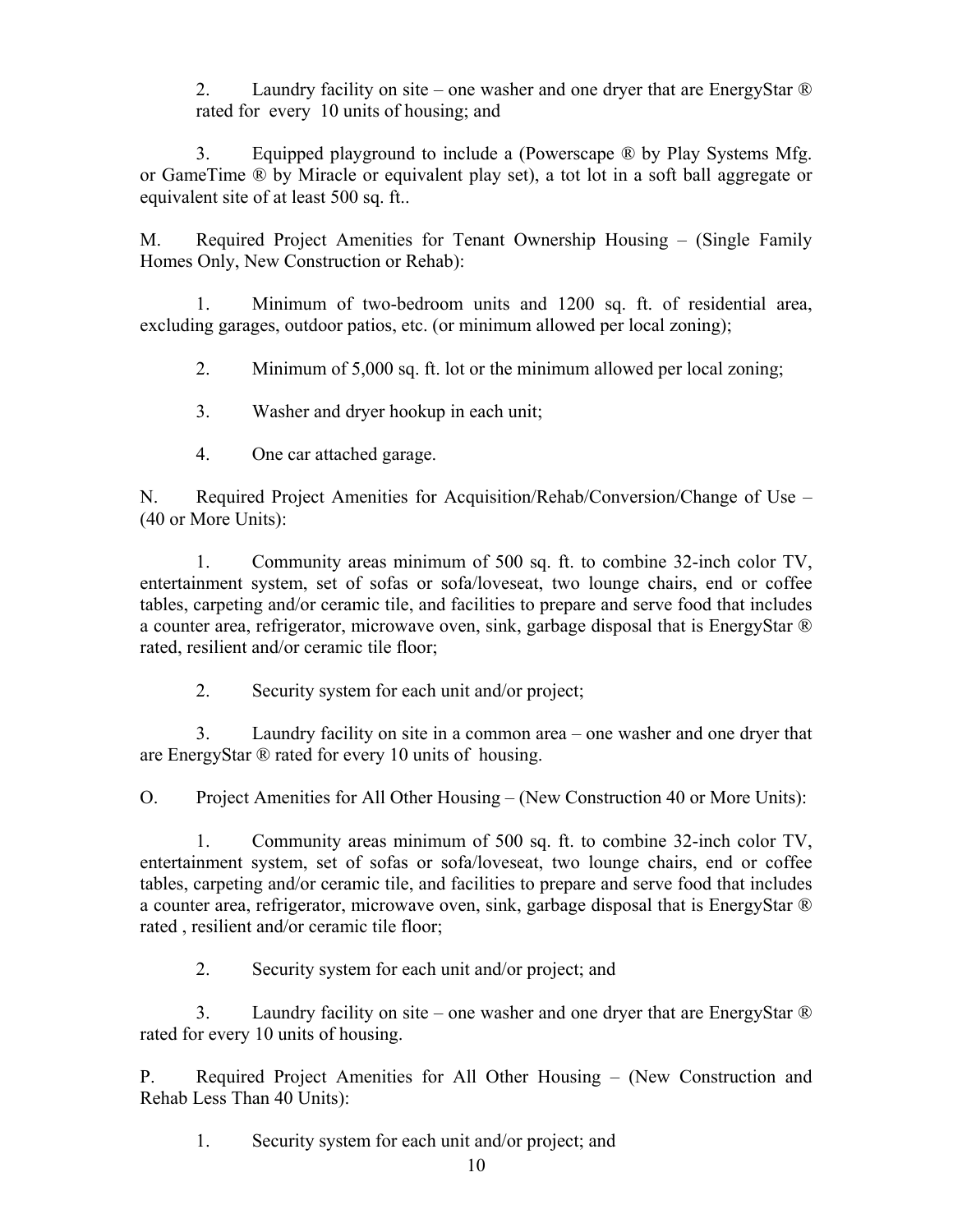2. Laundry facility on site – one washer and one dryer that are EnergyStar ® rated for every 10 units of housing.

Q. The project owner must demonstrate experience and proficiency in developing low-income housing. A low-income housing project is defined as a project with rents restricted by a recorded Declaration of Restrictive Covenants, for a specific number of years, and by limiting tenancy to families whose gross income does not exceed 60% AMI. An addendum to the application is required, providing a brief description of at least five projects developed/managed, including the name and location, date construction began, the date lease-up began, current occupancy levels, and permanent financing sources. A copy of the recorded Declaration of Restricted Covenants also is required. The project owner must identify the individual or employee for which experience is being claimed and their involvement in the project. Organizations with less than five projects will be considered if they have received an allocation of Tax Credits within the last three years; and if the project(s) is in good standing and/or in compliance. If the project owner or developer is a Nevada based developer the declarations and the declaration of restrictive covenants are filed and are on record with the Division simply state the name of the completed project.

See NAC 319.989 (16)

R. The project owner of special needs projects must demonstrate a minimum of three years of experience providing a service or assistance to persons with special needs. Organizational information specified in the application package must demonstrate the minimum of three years of experience and identify the service provided.

S. Projects must be closed and ready to proceed within 270 days from the date of the reservation letter. Projects not meeting this deadline must contact the Division in writing prior to the expiration of the 270 days to request a 45-day extension. The 45-day extension only will be granted in instances when acts of God occur (flood, fire, earthquake, storm, etc.) resulting in the delay. (See NAC 319.981). Projects that have not closed within the 270 days, or have been granted a 45-day extension and have not closed within the 45-day extension period, will have their reservation of Tax Credits terminated. Each project owner must sign the Division's Agreement to Commence Construction within 270 days in order to receive a reservation of Tax Credits. Failure to comply with the Agreement will result in the forfeiture of the awarded Tax Credits.

T. The architect and the developer must acknowledge that the project's architectural plans/drawings meet all federal guidelines and The Federal Fair Housing Act regarding design standards for handicapped accessibility. This includes the standards specified within the Americans with Disabilities Act (ADA) and Section 504 where applicable.

\* The project must conform to the Seven Safe Harbors listed in Attachment B.

## **Section 6 Non-Profit Set Aside**

There will be a non-profit set-aside in the amount of 10% of the state ceiling or approximately \$390,000. A reservation or allocation of Tax Credits from this set-aside will be limited to non-profit organizations acting alone or in partnership with a for-profit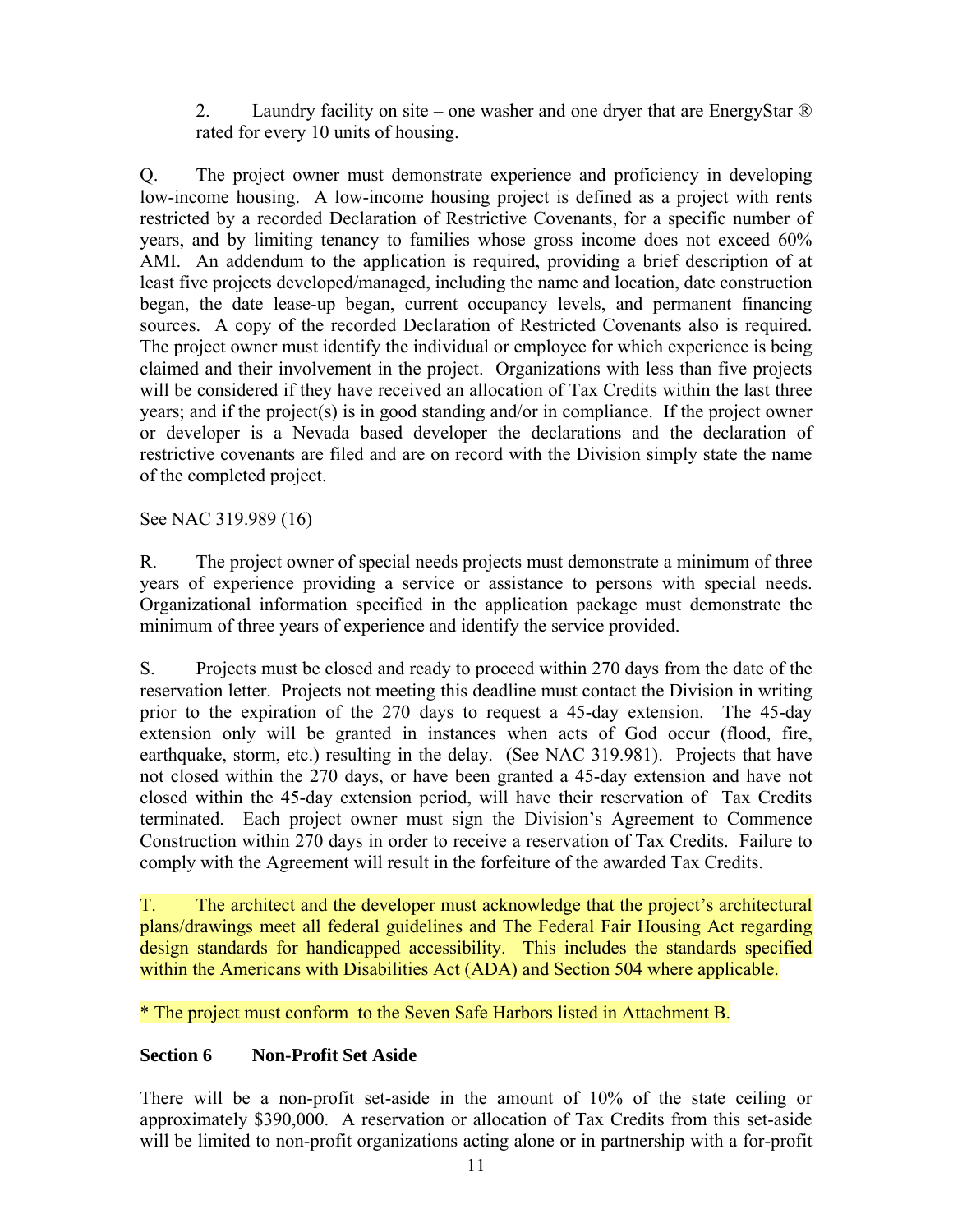developer if the non-profit partner has received a determination letter from the Internal Revenue Service indicating that the organization is qualified pursuant to IRC  $\S$  501 (c) (3) or 501 (c) (4) and the application package contains an executed Exhibit Seven. The non-profit organization must certify in writing, to the Division, that it meets the requirements of NAC 319.988. The project owner must also certify that no change has occurred in the organization since the issuance of the determination letter from the Internal Revenue Service that would affect the validity of the determination letter. If the project is awarded Tax Credits from the non-profit set-aside, any new project owner during the compliance period must qualify for an allocation of Tax Credits from the nonprofit set-aside under the provisions of this QAP.

## **Section 7 USDA-RD Set Aside**

There will be a United States Department of Agriculture Rural Development (USDA-RD) set aside in the amount of 5% of the State's ceiling, or approximately \$195,000.00. At the time of application, the project owner must supply the local USDA-RD office with a letter authorizing that office to release to the Division a copy of the project owner's application for USDA-RD funding. A copy of the letter must be submitted with the Tax Credits application.

A reservation or allocation of Tax Credits from this set-aside will be limited to those projects that are receiving direct funding from USDA. Projects receiving support in the way of loan guarantee or other similar support will not be considered for a reservation or allocation from this set-aside. Acquisition/Rehab projects must be in accordance with USDA regulations and must substantially rehabilitate or change the project to accommodate the housing needs in which the project is located. Rehab projects will require a letter from USDA as to why the rehab is warranted.

USDA-RD Tax Credits applications will be processed within the normal Tax Credits reservation cycle. If the United States Department of Agriculture is unable to issue a certification stating the availability of federal funding by the date the Division receives notice that National Pool Tax Credits are available, said reservations will be canceled and the USDA-RD set aside will be returned to the general pool for distribution.

See NAC 319.972

## **Section 8 Geographic Apportionment**

The geographic apportionment is based on Nevada's population estimate as provided by the Nevada State Demographer's Office. The estimate is used to establish the geographic apportionment percentages only and may not be relied on in establishing the amount of per capita Tax Credits available in this plan year. The date of the estimate will be July 1 of the preceding year of the date year of the plan.

See NAC 319.972 (4)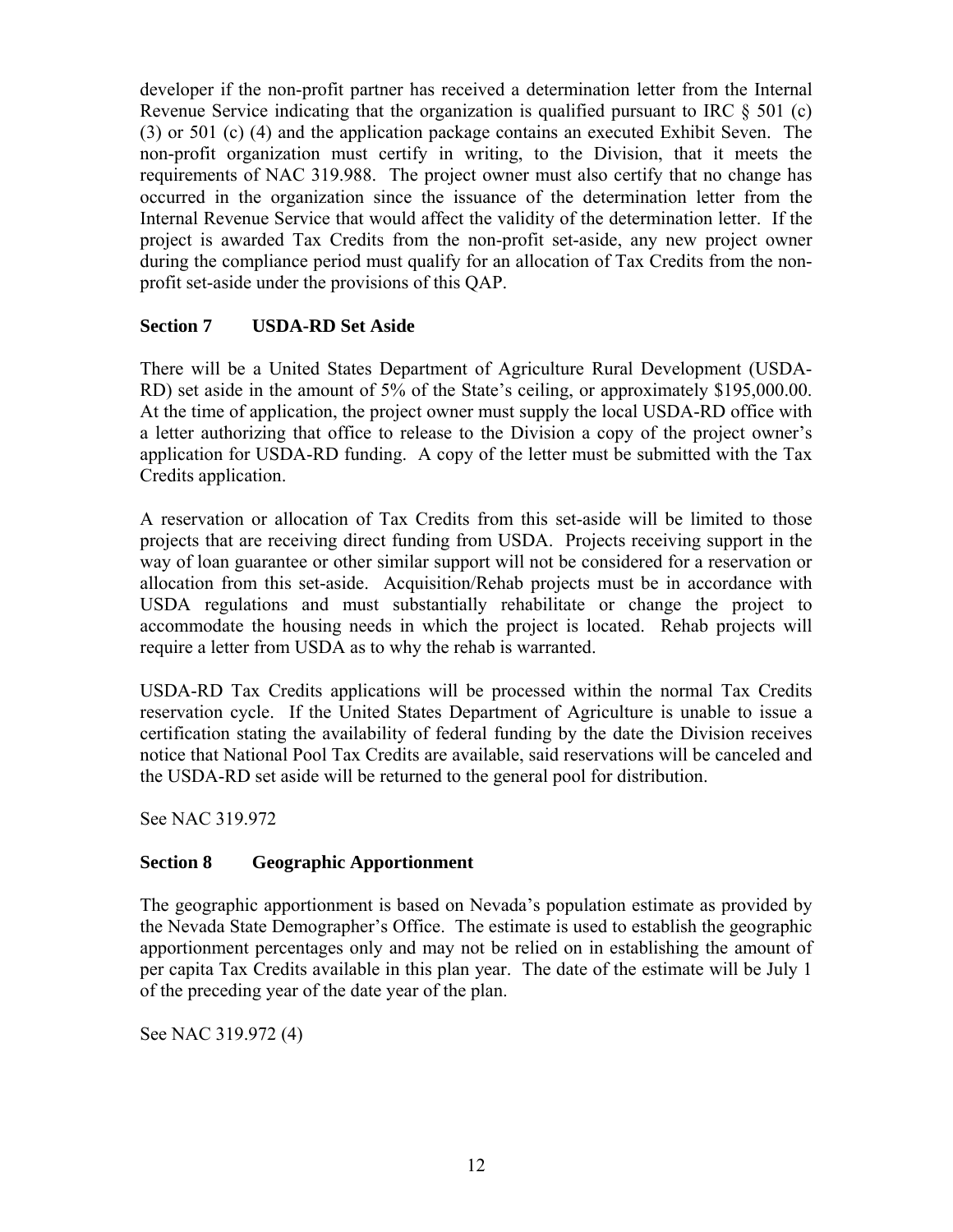# **Section 9 Project Categories**

The 2003 QAP will be limited to the eight project categories listed below (A through H). Only **one** project category can be selected for each application.

A. Projects for Individuals/Families with Children – (New Construction):

 1. To be considered for this category, at least 75% of the units in the project must consist of two or more bedroom units, and four bedroom units must be limited to no more than 25% of the total development. The units must be made available to individuals/families with children. Minimum unit sizes are as follows: one bedroom – 680 sq. ft.; two bedrooms  $-780$  sq. ft; three bedrooms  $-900$  sq. ft; and four bedrooms  $-$ 1020 sq. ft. - no studio apartments.

B. Senior Housing Age 55 Years and Older – (New Construction)\*:

 1. To be considered for this category, all of the units in the project will be targeted for seniors. Pursuant to The Federal Fair Housing Act, at least 80% of the units must have one household member who is 55 years of age or older to be considered senior housing. Conversely, no more than 20% of the units may be rented to households other than those age 55 years or older (62 years and older for USDA/RD projects); and

 2. At least 20% of the total units in the project must be two-bedroom units (with the exception of USDA/RD funded projects).

## **\*Amenity points listed under Section 12 C of the 2003 QAP cannot be claimed in this category.**

C. Special Needs Housing – (New Construction):

To be considered for this category, at least 30% of the units must serve the special needs identified as:

- 1. Persons with mental illness as defined by the National Institute of Mental Health;
- 2. Persons with physical disabilities;
- 3. Persons with development disabilities;
- 4. Persons with HIV/AIDS (as diagnosed by a board certified physician);
- 5. Persons with drug, substance and/or alcohol abuse behavior. The individual must be in a state of recovery or is currently receiving treatment and/or counseling for the abusive behavior;
- 6. Transitional housing as defined in IRC Section 42 (i)(3)(B)(iii);
- 7. Permanent supportive housing for persons and families who are homeless;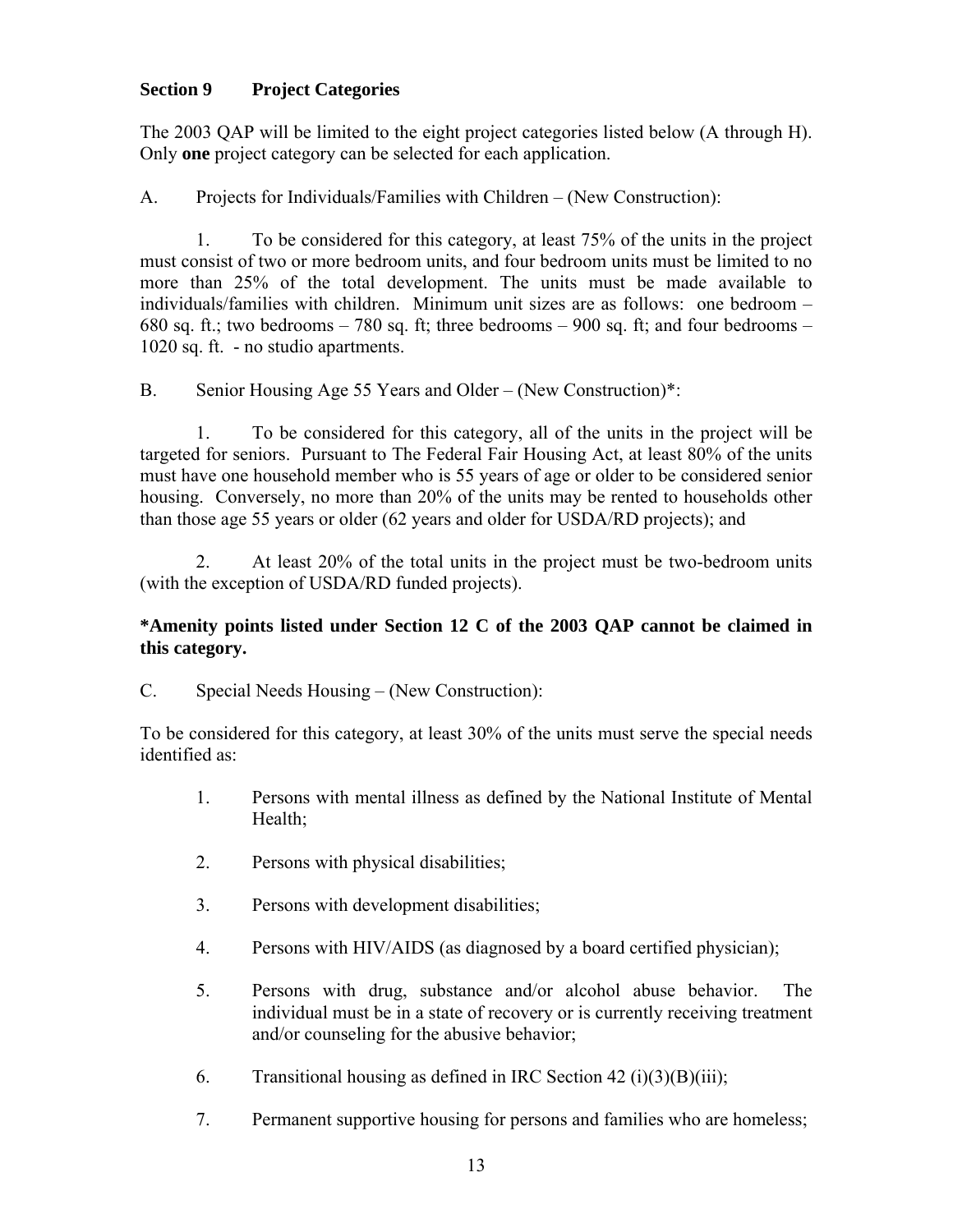- 8. Victims of domestic violence;
- 9. Assisted housing for frail elderly with 24 hour care as licensed by the State of Nevada Division of Health;
- 10. Persons with Alzheimer's/Dementia;

Units set aside for persons with physical disabilities must meet the specifications as defined in Section 5.

**The care to the special needs tenants in 1-8 above must be provided for either a minimum of the full 30-year affordability term required by the 2003 QAP or beyond if the project owner elects to extend pursuant to Section 5 (A) of the 2003 QAP). The above list of "Populations with Special Needs" (1-8) is not intended to be "all inclusive" and the Division reserves the right to award preference points to other Special Needs populations upon request of the project owner and review of the Division. The approval must be received prior to and submitted with the application**.

\*For Section 9 C (9 and 10) above – All of the units in the project will be targeted for frail seniors, and/or for assisted housing and/or for seniors with Alzheimer's disease. The care must be provided for the initial 15-year, IRS mandated period of affordability. The Division intends to extend the provision of service for at least an additional 15 years. However, the continued provision of care will be assessed by the Division for viability and to determine if the project can continue as both an affordable housing facility and a provider of care. If the continued provision of care is not feasible, the Division has the authority to cancel the extended use agreement or to no longer require the project to continue the delivery of services component to the elderly tenants.

The levels of care must be conducted on a 24-hour basis and broken down into the services provided, their respective costs and the funding to provide the care (foundation grants, etc.). Care to the low- and very low-income tenants must be separated from the rent and specified how it is to be provided to tenants whom cannot afford it. Costs, if any, must be optional to the tenant residing in the restricted units.

The subsidization of the services to the low-income tenants may be accomplished through developing a mixed-income project. The residual income derived from the market-rate units and the services provided may subsidize the needed services to the lower-income tenants. Again, as specified above, the funding, costs and services to the lower-income tenants must be specified and all additional cost to the lower-income tenants must be optional. Only 20/50 and 40/60 mixed-income projects will be considered. The project will not be eligible for any extended compliance points.

D. Assisted Living Developments

Assisted living developments that have one or more of the following direct commitments by public and/or private entities:

1. A donation of land from a governmental unit (federal, state or local);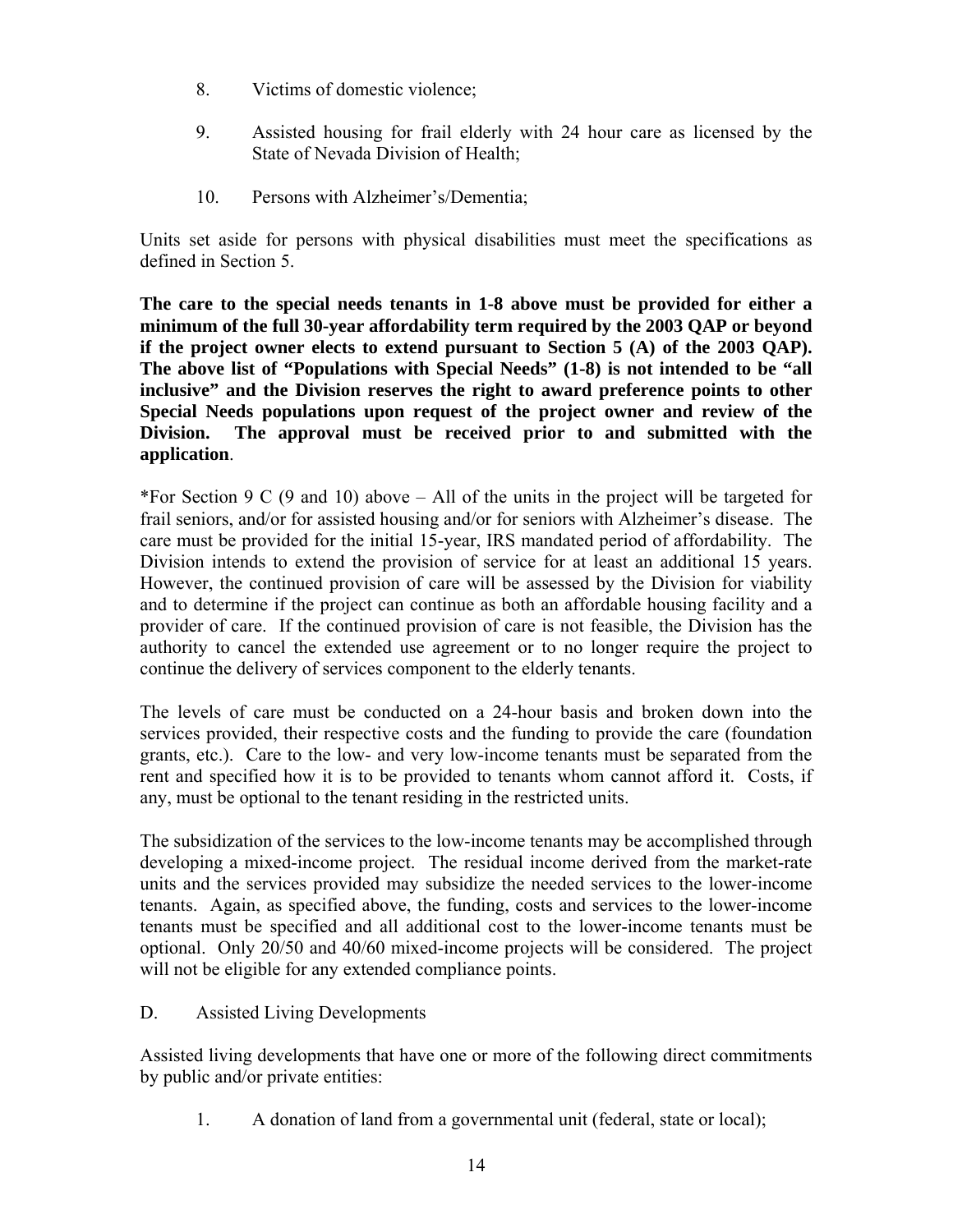- 2. A parcel of land transferred at a nominal cost from a governmental unit (federal, state or local);
- 3. Governmental and/or private contributions that subsidize the particular assisted living service provided for by the development;
- 4. Governmental and/or private services directly provided by the development.

#### E. Transitional Housing Program for Nevada State Department of Corrections:

Transitional Housing to assist the Nevada State Department of Corrections to provide a positive transitional environment for paroled individuals.

#### F. Housing for Eventual Tenant Ownership – (New Construction)\*:

To be considered for this category, all of the units in the project must be made available for eventual ownership and will be limited to detached, single family structures; and/or townhomes (which must have separate legal descriptions when made available for ownership). Scattered site projects will not be allowed. All single-family homes must be located in the same parcel or parcels if they are contiguous.

 1. The project must meet the initial 15-year period of affordability and compliance with the LIHTC program; and therefore, will be exempt from any additional affordability requirements when **all** of the single-family structures in the project are sold to eligible families;

 2. Upon the termination of the 15-year compliance period, the units in the project must be made available for purchase by the existing tenants by rights of first refusal, or made available for sale by income-qualified families/individuals at the grossincome level of the project's elected minimum set-aside. The lots for each single-family home will be parceled out and will have separate, legal descriptions. Homes not yet sold must remain affordable, rental units pursuant to the terms and conditions of the original application; and the 15-year affordability period will be extended on all of the remaining, unsold units until the last single-family home in the project is purchased. The project will not be eligible for any extended compliance points;

 3. The purchase price of the units must be set, taking into consideration the rent paid by the tenants, a portion of which must be set aside and accumulated to contribute as a down payment towards the purchase of the unit (di minimis payment). Tenants who terminate residency at the project must have this money returned to them; and

 4. The mortgage must be a 15-year mortgage, the rates and terms being reflective of those offered in the open market at that time.

**\* Amenities points listed under Sections 12 A, C, D and G of the 2003 QAP cannot be claimed in this category.**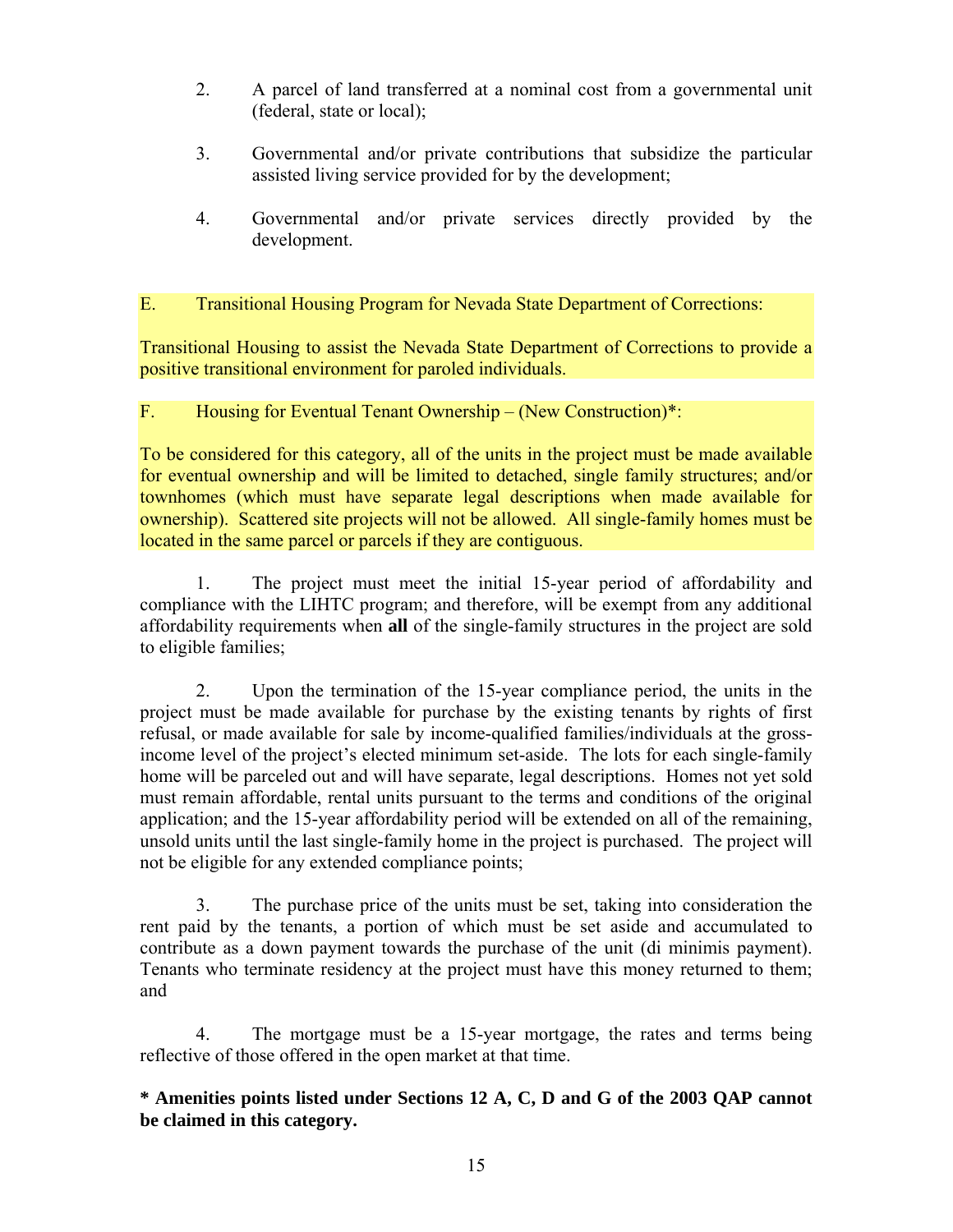G. Mixed Income Residential Projects – (New Construction):

To be considered for this category, a minimum of 10% of the units in the project must be unrestricted, market-rate dwelling units. Once established, the qualified basis (applicable fraction) for the project must be maintained for at least the 30-year compliance period. The applicable fraction will be the **lesser** of the percentage of Tax Credit units to the total units in the project, or the percentage of restricted square footage in the project to the total square footage in the project, excluding common areas.

# H. Acquisition/Rehab/Conversion\*/Change of Use\*\*

Applications for Acquisition/Rehab may be intended for any tenant base specified in Section 9 A-D of the 2003 QAP. However, the project will be categorized and scored solely as an Acquisition/Rehab project. To be considered for this category, the following is required:

 1. All units will be dedicated to affordable housing and all of the existing buildings, excepting out buildings (e.g., garages, storage sheds or workshops) are to be adapted for use as low-income rental dwelling units;

 2. Projects applying for Tax Credits in this category must have a per-unit rehabilitation investment of at least \$5,000.00 in actual construction costs (not eligible basis); and the amount must be specified in the CNA and statement from Page 7. The acquisition price that will be allowed in eligible basis will be the as-is-appraised value as of the date of acquisition. A copy of the appraisal must be submitted with the application;

 3. The rehabilitation investment will be calculated by taking the actual hard construction cost of the project, divided by the number of residential units; and

 4. The building(s) must be purchased by the project owner, and the building(s) must meet the 10-year test in order to qualify for acquisition/rehab Tax Credits. A certification by a tax attorney that the 10-year rule has been met. No sale will be allowed from one partnership to another partnership in which the same entity is one of the limited/general partners in both partnerships.

 5. All Acquisition Rehab/Conversion/Change of Use must choose at a minimum (two exterior efficiency standards and two interior efficiency standards as outlined in Sec 5 of this QAP).

\* Conversion Projects – structures converted from an unrelated use to housing (i.e. converting an old schoolhouse into affordable housing).

\*\* Change of Use Projects – projects, which alter existing housing to meet other housing, needs (i.e. converting a transitional housing project into affordable housing for the elderly).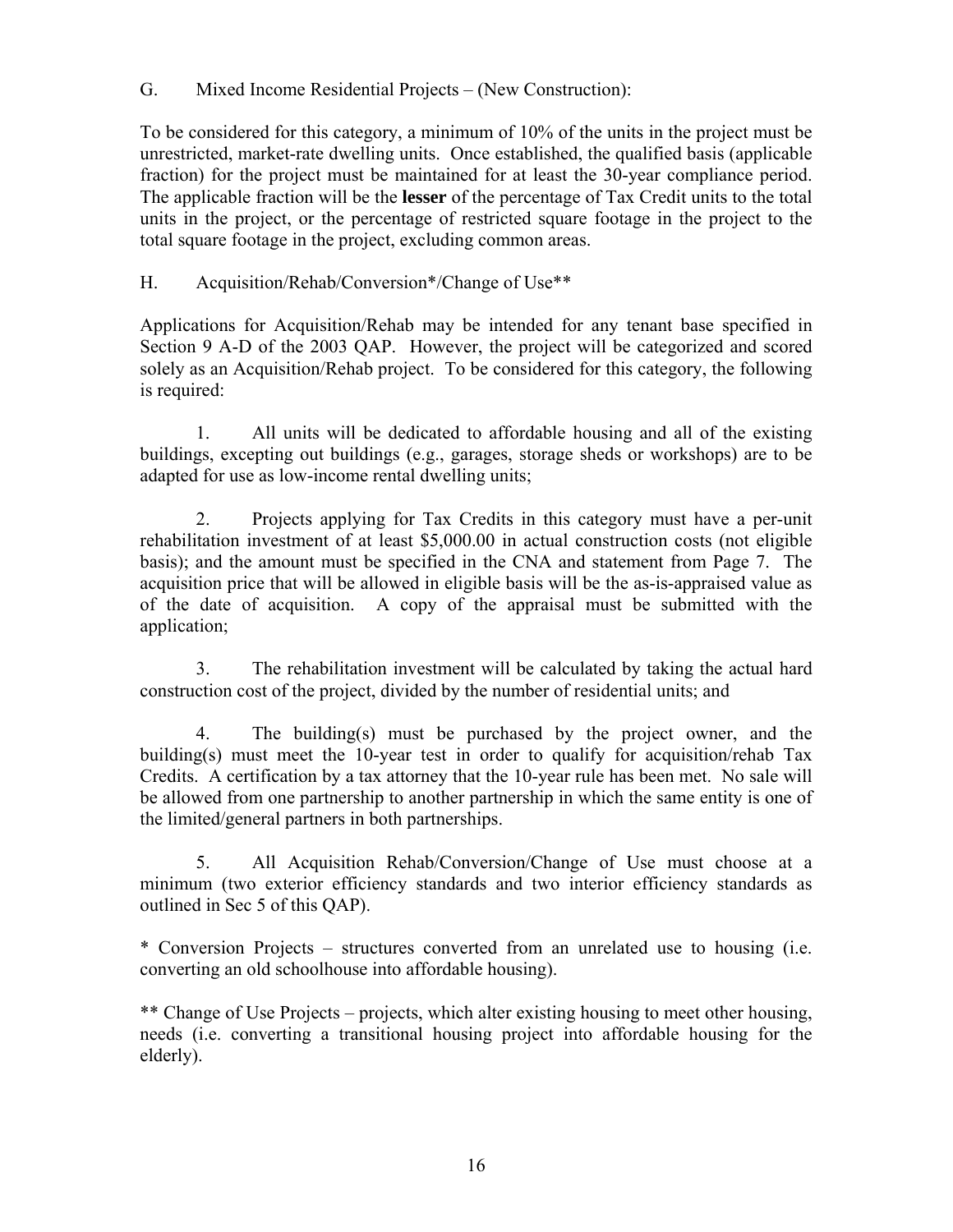## **Section 10 Preference Points Categories**

Each application may be eligible to receive preference points in the following sections of the 2003 QAP:

A. Sections 11-16, for a maximum of 40 points.

B. Sections 18-25 (only the section pertaining to the project), for a maximum of 30 points.

C. Sections 27-31, for a maximum of 30 points.

# **Section 11 Preference Points for Project Location (One Category Only)**

Each application may be eligible to receive a maximum of two preference points for project location as follows:

A. Projects that are located in a Qualified Census Tract, the development of which contributes to a concerted community revitalization plan.

B. Projects that are located in a non-CDBG eligible census tract.

C. Projects that are part of a Redevelopment Project Area as defined in Nevada Revised Statute 279.412.

D. Acquisition/Rehab in an area utilizing the rehabilitation of existing housing as part of a revitalization plan/strategy.

E. Nevada at Risk Properties as listed in the National Housing Trust Publication.

Projects claiming preference points under A-D above require certification from the local jurisdiction/government agency clearly stating that the project is located in such an area.

See NAC 319.989

## **Maximum number of preference points available: 2**

## **Section 12 Preference Points for Project Amenities**

Exercise or Recreational Amenities

A. Swimming or lap pool (excluding tenant ownership projects) – 3 points;

B. Kiddie pool that purifies and recycles water (family projects and tenant ownership projects only) at a minimum four spray positions, each position must have individual timer for water spray, a  $20 \times 20$  concrete area with drain, minimum five foot high fence which is rod iron with gate that locks. The 20 x 20 concrete area shall have a Cool Deck type of surface. The water must recycle  $-3$  points;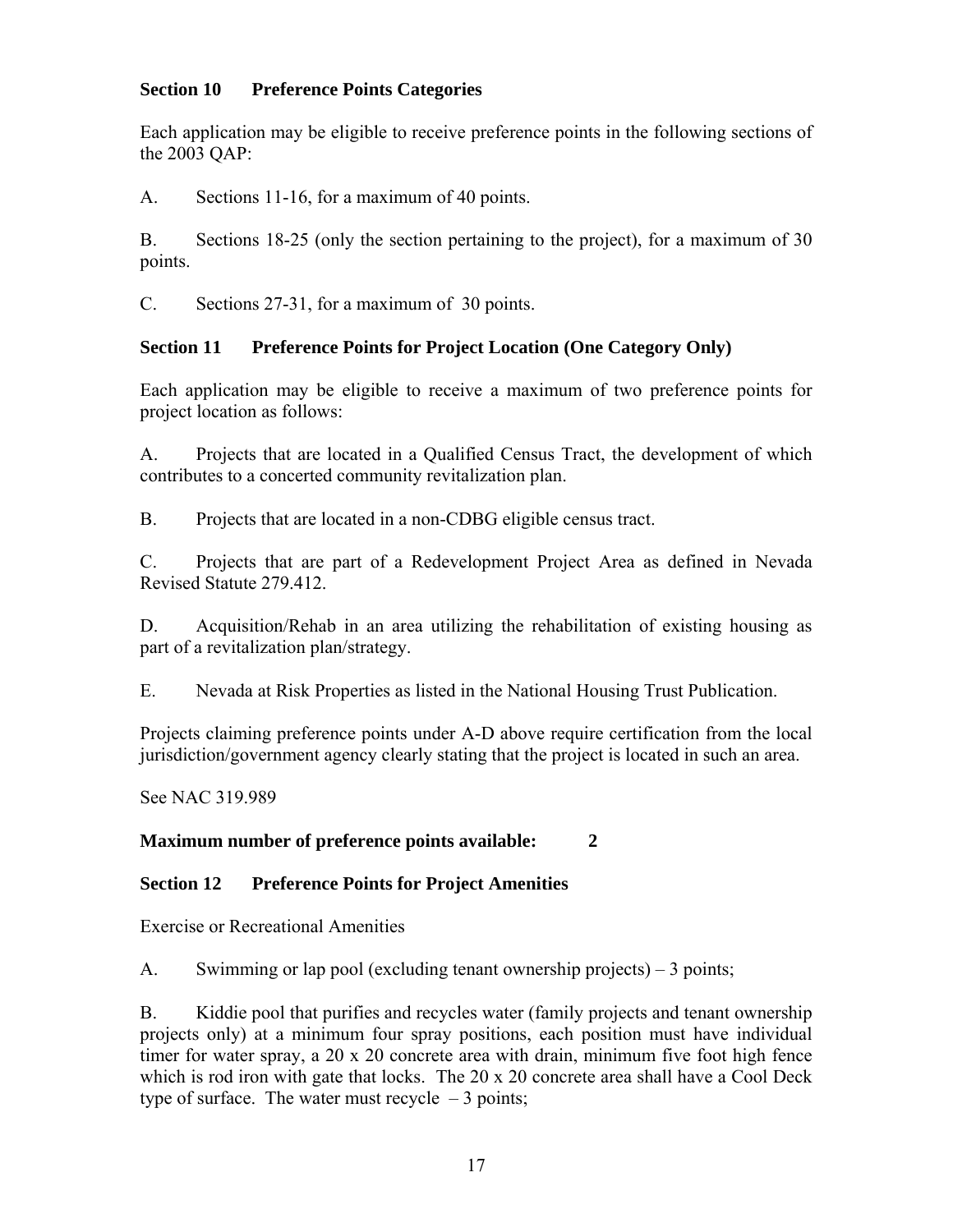C. Inground spa, at a minimum eight foot in diameter with seven jets, booster pump, blower, 20-minute timer, and 300,000 btu heater  $-2$  points;

D. Equipped weight/exercise room – minimum 250 sq. ft. and three exercise machines (excluding tenant ownership projects); - 2 points;

E. Equipped picnic area – minimum of three charcoal barbecue units and three 6' picnic tables with benches on three separate concrete slabs no less than 200 sq. ft. evenly distributed throughout the project. For tenant ownership projects, one charcoal unit, a 6' picnic table with benches on 64 sq. ft. concrete slab (or in patio area, if present) for each unit  $-2$  points.

Individual Tennant and Unit Amenities

F. Covered parking for each unit – per local building code (excluding tenant ownership projects) – 2 points;

G. Exterior storage for each unit – minimum 24 sq. ft. floor area, wood-framed structure. For tenant ownership projects, an attached two-car garage  $-2$  points;

H. Patio or balcony for each unit – minimum of 48 sq. ft. For tenant ownership projects, a covered, wood-framed and roofed rear patio area of no less than 64 sq. ft. with concrete  $slab - 2$  points;

I. EnergyStar ® washer and dryer provided and installed in every residential unit - 3 points;

J. Ceiling fans for each unit – one in the living area and one in the master bedroom – 1 point;

K. Air conditioner or swamp cooler for each unit\* - 2 points.

\* Swamp coolers or air conditioning for projects in Clark, Esmeralda, Lincoln, and the portion of Nye County that is south of Tonopah, Nevada, are ineligible.

Project Amenities

L. Exterior lighting for each unit must be compact fluorescent/dusk dawn fixtures and illuminated walking path  $-2$  points;

M. Elevator (excluding elderly projects/tenant ownership projects) over 40 units – 3 points;

N. Computer/study room with full Internet access – minimum of 250 sq. ft. with a minimum of one computer for every 20 units (1.8 GHzv Intel Pentium 4 Processor, 128 MB. DDR SDRAM, 20 GB Hard Drive, 15-in. Monitor, 32 MB Graphics, 48X Max CD ROM, Microsoft Windows). For tenant ownership projects, one computer as per the above with Internet access on a workstation set up in the common area of home  $-2$ points.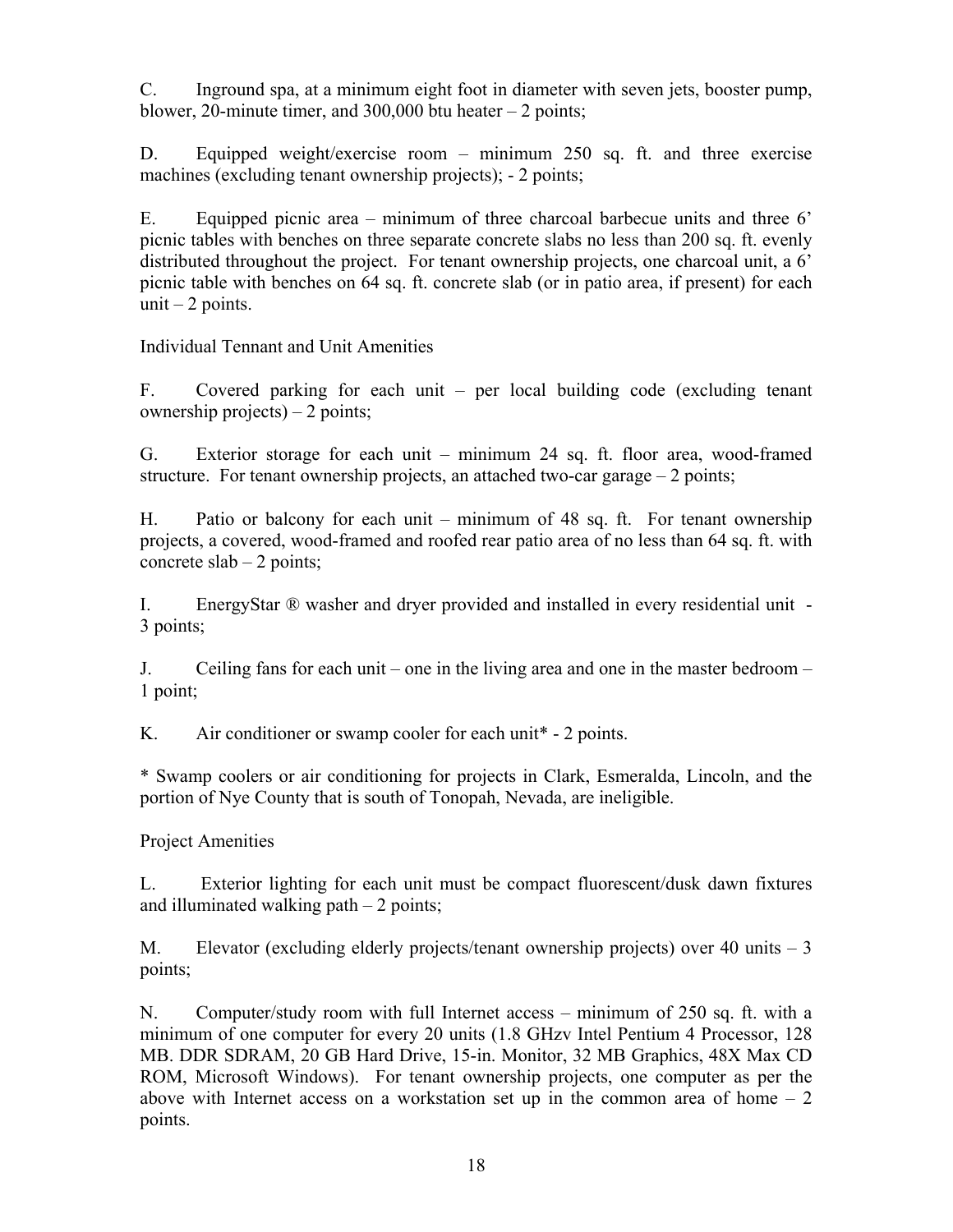## **Maximum number of preference points available: 15**

#### **Section 13 Preference Points for Project Readiness**

Preference points in this category will be based on the following completed components of the project. All points claimed must be clearly documented, verifying their completion to the satisfaction of the Division:

1. Ownership of the land (1 pt.);

2. Proper zoning of the site; (can specify need for special use permit being required (1 pt);

- 3. Soil testing completed (1 pt.);
- 4. Completed Phase I environmental study (1 pt.); or
- 5. Partnership documents filed with the State of Nevada's Secretary of State (1 pt.).

#### **Maximum number of preference points available: 5**

#### **Section 14 Preference Points for Nevada Based Applicant**

Pursuant to NAC 319.989(14), ten preference points will be awarded to projects if the project owner is deemed to be based in Nevada. To be deemed as based in Nevada, a project owner that is a natural person must be a resident of Nevada. If the project owner is a limited partnership, at least one of the general partners must meet the criteria below:

1. Be organized as a corporation, partnership, limited-liability company or other principal of the entity for the last 12 months pursuant to the laws of Nevada;

2. Maintain an office in Nevada from which a general partner, managing partner, principal officer of the applicant, including a president, or chief financial officer or chief operating officer, conducts regular business;

3. Maintain an office that is sufficiently identified and staffed to ensure that a member of the general public may visit the office to substantively discuss matters relating to the project with one of the persons identified in (2) above.

If a project is awarded preference points in this category, all correspondence, letters, facsimiles and telephone communications from the Division will be directed to the Nevada office.

#### **Maximum number of preference points available: 10**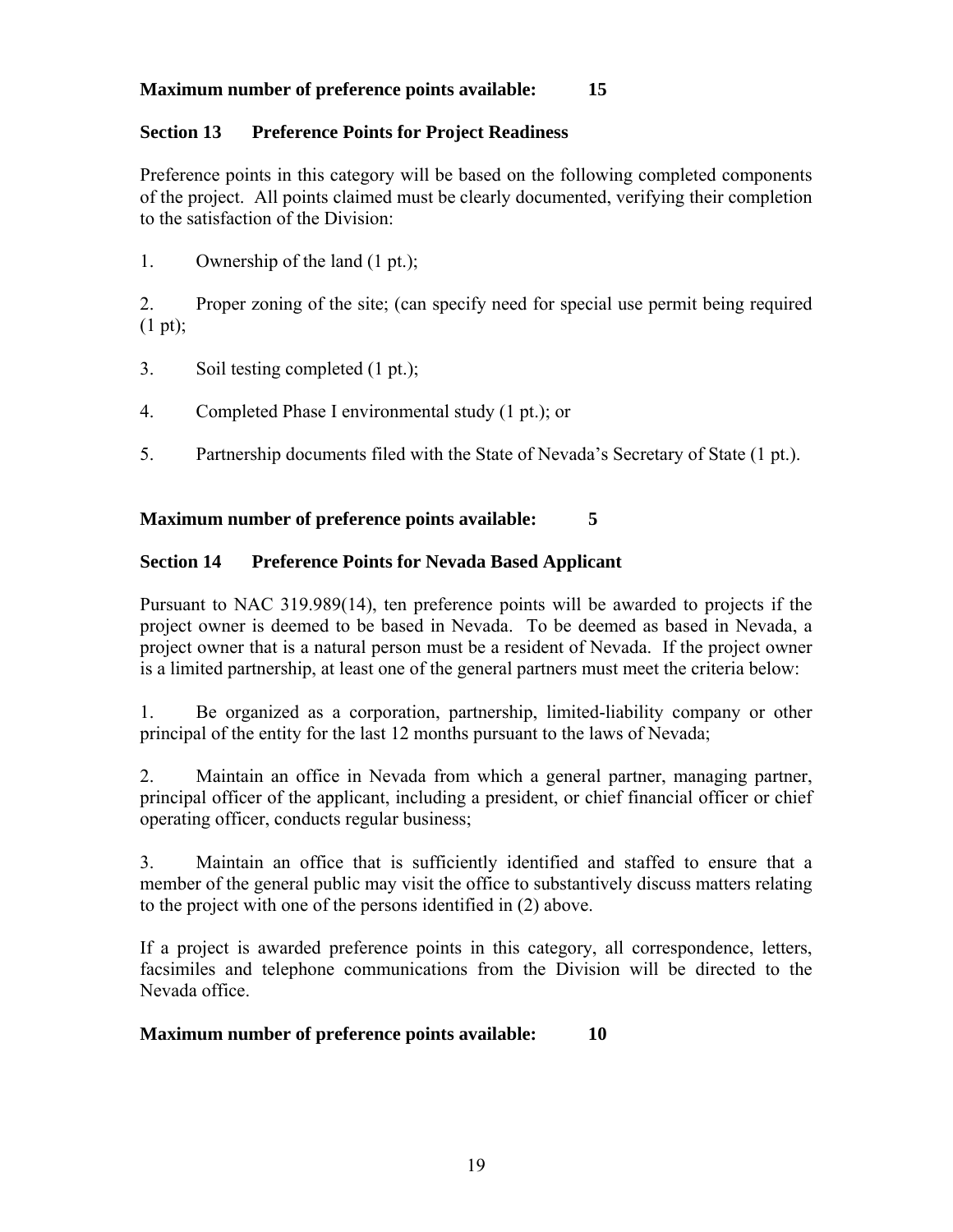## **Section 14A Preference Points for Nevada Based Projects by Out of State Based Applicants**

Preference points will be awarded to out of state applicants if the following applies:

1. The applicants/sponsor/developer has developed successful projects in Nevada within the past 10 years.

2. The applicants/sponsor/developer is in good standing with all Division projects under the Tax Exempt Bond, HOME, Low Income Housing Trust Fund, and/or Low Income Housing Tax Credit programs.

3. The applicant's development team is in good standing with all Division programs as defined in Number 2 above and the management company does not have any projects with a compliance rating less than 75%.

4. One point will be given for each succesful project in Nevada.

# **Maximum number of preference points available: 5**

# **Section 15 Preference Points for Extending the Affordability Period**

Preference points will be given to projects extending the period of affordability beyond the required 30 years. Applications will receive one preference point for each additional 10-year period of affordability, not to exceed 50 years.

## **Maximum number of preference points available: 2**

**Projects developed for eventual tenant ownership and for frail elderly, assisted housing and seniors with Alzheimer's disease will not be eligible for points in this category.** 

**Section 16 Preference Points for Water Efficiency of Landscape Design** (will compete with all applications in the same geographic or specified set-aside).

Five preference points will be awarded to projects that are at least 75% desert/zero landscaped. This must be verified by the architect/landscape architect.

## **Maximum number of preference points available 6**

# **Section 17 Preference Points – Variable**

Preference points for project type for Sections 18-25 below will be determined at the time of application review. The application will be ranked against those applications within the same project category as specified in Section 9 and within the specific set-aside or geographic apportionment. Preference points may be claimed for only **one** category in Sections 18-25. The application scoring the highest in the category will receive 10 points, the second highest scoring application will receive seven points, the third highest scoring application will receive five points, the fourth highest scoring application will receive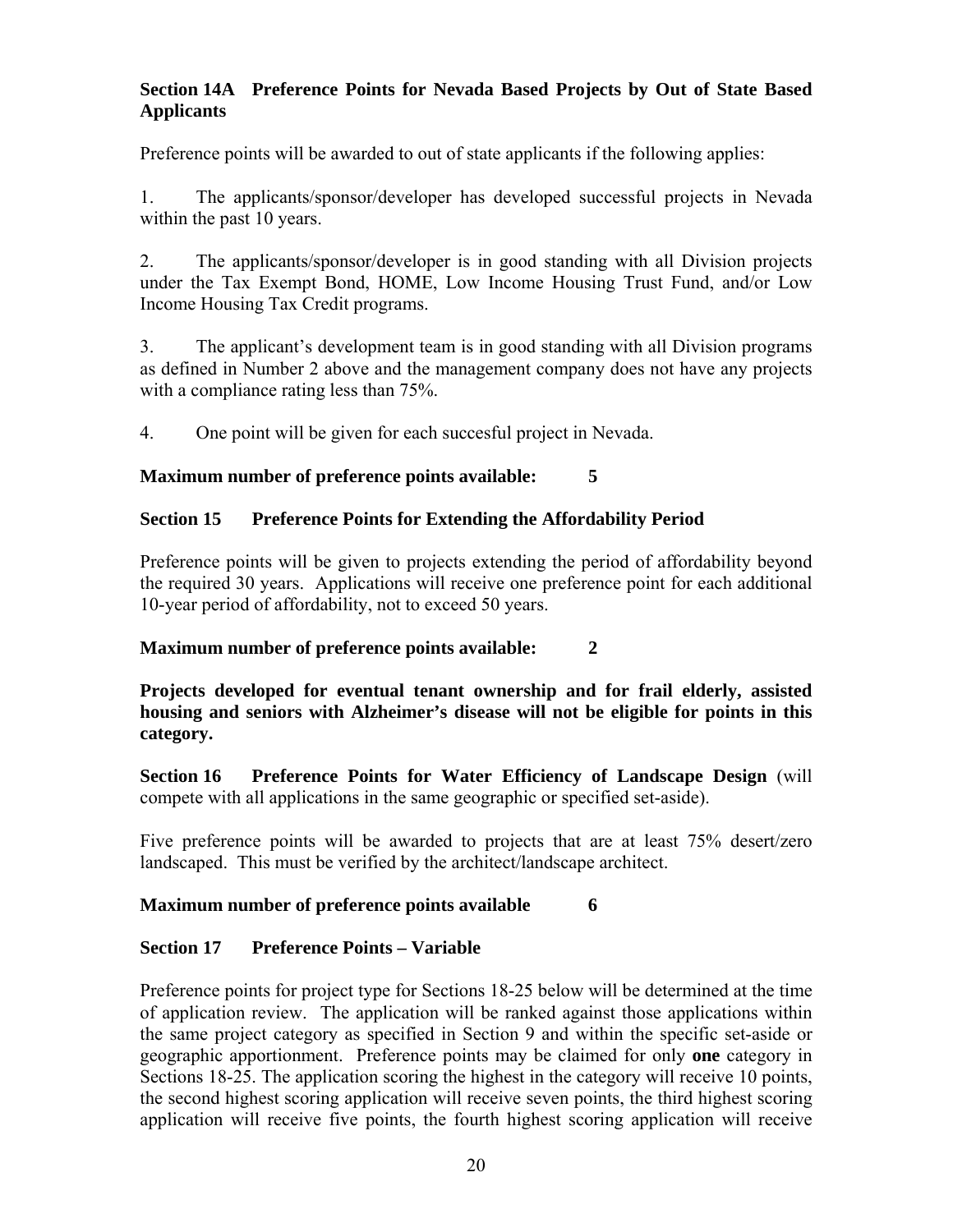three points, and the fifth highest scoring application will receive one point. No more than five applications will be given points for each project category by set aside.

**Section 18 Preference Points for Projects for Individuals/Families with Children**  (limited only to those applications and compared with those in the same geographic or specified set-aside).

Preference points will be rated and determined after the applications are received for that specific set-aside and will be scored based on the highest overall number of bedrooms contained within the entire project. For example, a 60-unit project with 20 2-bedroom units, 10 3-bedroom units and 15 4-bedroom units would have a total of 130 bedrooms in the project. If three applications for housing for individuals with children are received in a specific set-aside, the application with the highest overall number of bedrooms in the project would receive 10 points, the second highest scoring project would receive seven points and the third highest scoring project would receive five points. Maximum 10 points.

**Section 19 Preference Points for Senior Projects Age 55 Years and Older** (limited only to those applications and compared with those in the same geographic or specified set-aside).

Preference points in this category will be rated and determined after the applications are received for that specific set-aside and will be scored based on the highest average unit size in the project per square feet. For example, a senior project of 50 units with 30 studio apartments, averaging 450 sq. ft., (13,500 sq. ft.) 10 one-bedroom apartments averaging 600 sq. ft. (6,000 sq. ft.), and 10 two-bedroom apartments averaging 750 sq. ft.,  $(7,500 \text{ sq. ft.})$  has an average unit size of 540 sq. ft.  $(27,000 \text{ sq. ft.}$  divided by 50 units) in the project. If six applications are received in this set-aside, the project with the highest average unit size per square foot will receive 10 points, the second highest scoring project will receive seven points, the third highest scoring project will receive five points, the fourth highest scoring project will receive three points, and the fifth highest scoring project will receive one point. Maximum 10 points.

**Section 20** Preference Points for Special Needs Housing (limited only to those applications and compared with those in the same geographic or specified set-aside).

The preference points in this category will be rated and determined after the applications are received for that specific set-aside and will be scored based on the experience of the project owner/general partner in developing the specified special needs housing and/or delivering the services relating to the special need. The experience must exceed the three-year minimum required by the Division and must be verified by a dated document, such as the articles of incorporation which verifies the number of years the organization has provided the service. A list of all of the housing units developed in chronological order commencing with the year the first project was placed in to service must also be submitted. Applications will be ranked based on the following: (1) the number of months of experience will be weighted by 70%; (2) the number of housing units developed will be weighted by 30%. In the example below, applicant one possesses 12 years of experience providing services to homeless individuals and has produced 250 units of transitional housing. Applicant two possesses seven years of experience providing services to developmentally disabled people and has produced 300 units of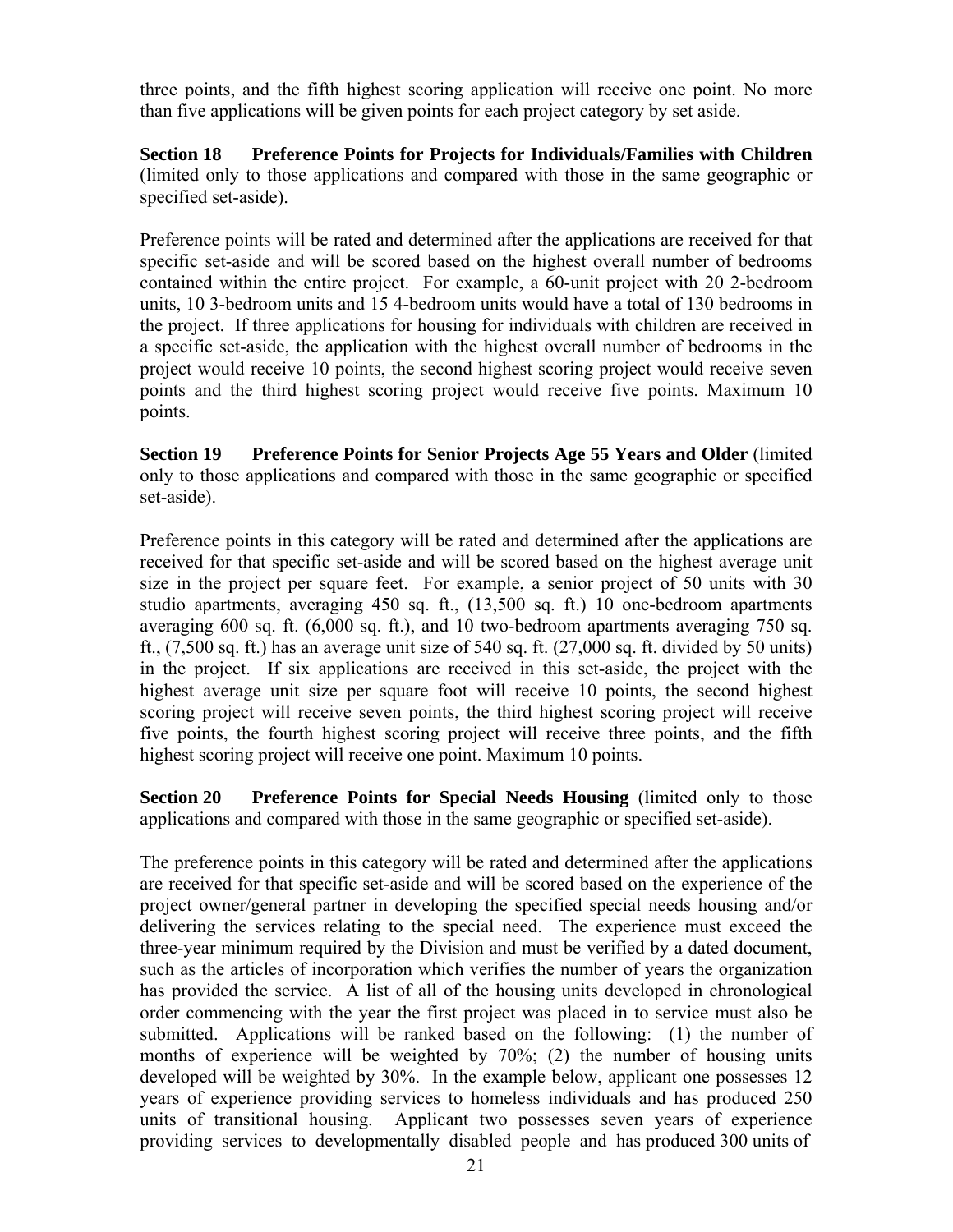housing for the developmentally disabled. The scoring is as follows:

| Application 1              | Application 2            |
|----------------------------|--------------------------|
| 144 months x $.70 = 100.8$ | 84 months x $.70 = 58.8$ |
| 250 units x $.30 = 75$     | 300 units x $.30 = 90$   |
| Total = $175.8$            | Total = $148.8$          |

Application 1 would receive preference points priority because of its higher over-all score.

In this example, if six applications are received, the project with the highest score as calculated above will receive 15 points, the second highest score will receive 11.25 points, the third highest score will receive 7.5 points, the fourth highest score will receive 4.25 points, and the fifth highest score will receive one point. Maximum 15 Points.

#### **Section 21 Assisted Living Special Developments Private Public Partnerships**

Assisted living developments that have one or more of the following direct commitments by public and/or private entities.

- 1. A donation of land from a governmental unit (federal, state or local);
- 2. A parcel of land transferred at a nominal cost from a governmental unit (federal, state or local);
- 3. Governmental and/or private contributions that subsidize the particular assisted living service provided for by the development;
- 4. Governmental and/or private services directly provided by the development.

If more than five applications are received for this project type, the rankings will be based on the greatest percentage of subsidy provided to the project. The maximum number of projects will be limited to the top five projects by set aside. Maximum 20 points.

## **Section 22 Special Housing Needs for the Nevada State Department of Corrections**

Transitional Housing to assist the Nevada State Department of Corrections to provide a positive transitional environment for paroled individuals. Successful sponsor will partner with the Nevada State Department of Corrections to provide either new construction and/or acquisition rehab for a single project as outlined in a proposal from the Nevada State Department of Corrections to the Division's Advisory Board. The Division will provide an outline of the proposal upon request. Maximum 30 points.

**Section 23 Preference Points for Projects for Promoting Eventual Tenant Ownership** (limited only to those applications and compared with those in the same geographic or specified set-aside).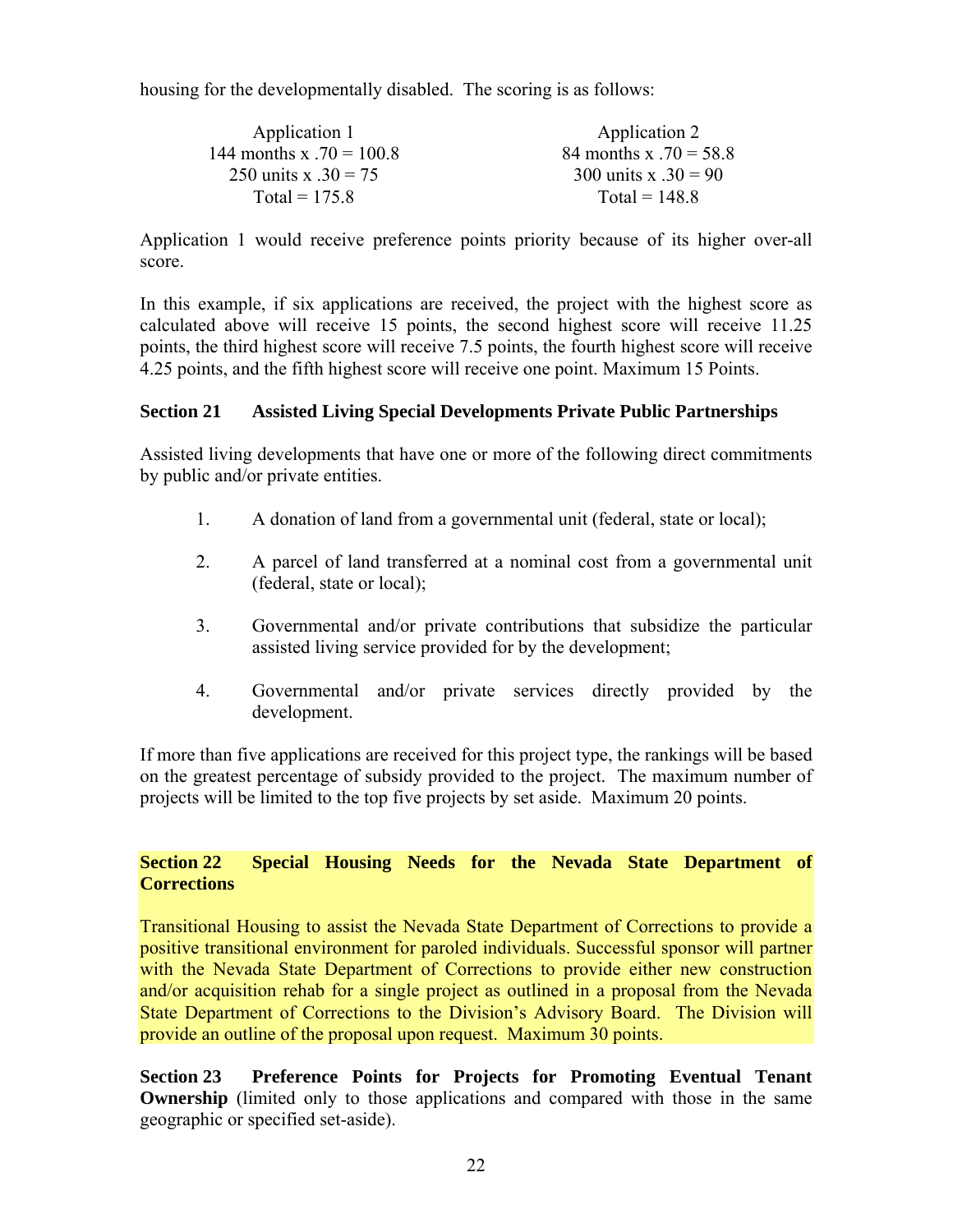Preference points in this category will be rated and determined after the applications are received for that specific set-aside and will be scored based on the total overall residential square footage made available for eventual ownership. For example, a project of 20 single-family homes, each with an area of 1,200 sq. ft. would have a total of 24,000 sq. ft. of residential space. If five applications in a specific set-aside are received, the project offering the highest amount of overall residential square footage in the project will receive 10 points, the second highest scoring project will receive seven points, the third highest scoring project will receive five points, the fourth highest scoring project will receive three points, and the fifth highest scoring project will receive one point. Maximum 10 points.

**Section 24 Preference Points for Acquisition/Rehab, Conversion or Change of Use Projects** (limited only to those applications and compared with those in the same geographic or specified set-aside).

Preference points in this category will be rated and determined after the applications are received for that specific set-aside and will be scored based on the highest per-unit rehabilitation investment (hard construction costs/number of units in the project). For example, if seven applications in a specific set-aside are received, the application with the highest per-unit rehabilitation investment will receive 10 points, the second highest scoring project will receive seven points, the third highest scoring project will receive five points, the fourth highest scoring project will receive three points, and the fifth highest scoring project will receive one point.

The minimum investment per unit is \$5,000.00 and the amount for which the project is claiming preference points must be reflected in the Capital Needs Assessment. (See Section 9F). Maximum 10 points.

**Section 25 Preference Points for Mixed-Income Projects** (limited only to those applications and compared with those in the same geographic or specified set-aside).

Preference points in this category will be rated and determined after the applications are received for that specific set-aside and will be scored based on the highest percentage of market-rate units in the project which exceeds the minimum requirement of 10%. The square footage and bedroom size of both market-rate and restricted units must be proportional. For example, a 60-unit project setting aside 30 units (50%) at market rate, or a total of 30,000 sq. ft. and 90 bedrooms, also must set-aside the same proportionate square footage and number of bedrooms in the restricted units. Targeting smaller units with fewer bedrooms as the Tax Credits units will not be allowed. Restricted units may be confined to specific building(s) in the project as long as the square footage and unit mix is proportional to the market-rate units. However, the buildings must be equally placed within the project and have full access to project amenities. If five applications are received, the project with the highest percentage of market-rate units will receive ten points, the project with the second highest percentage will receive seven points, the project with the third highest percentage will receive five points, the project with the fourth highest percentage will receive three points, and the project with the fifth highest percentage will receive 1 point. Maximum 10 points.

## **Maximum number of preference points available in Sections 18-25 30**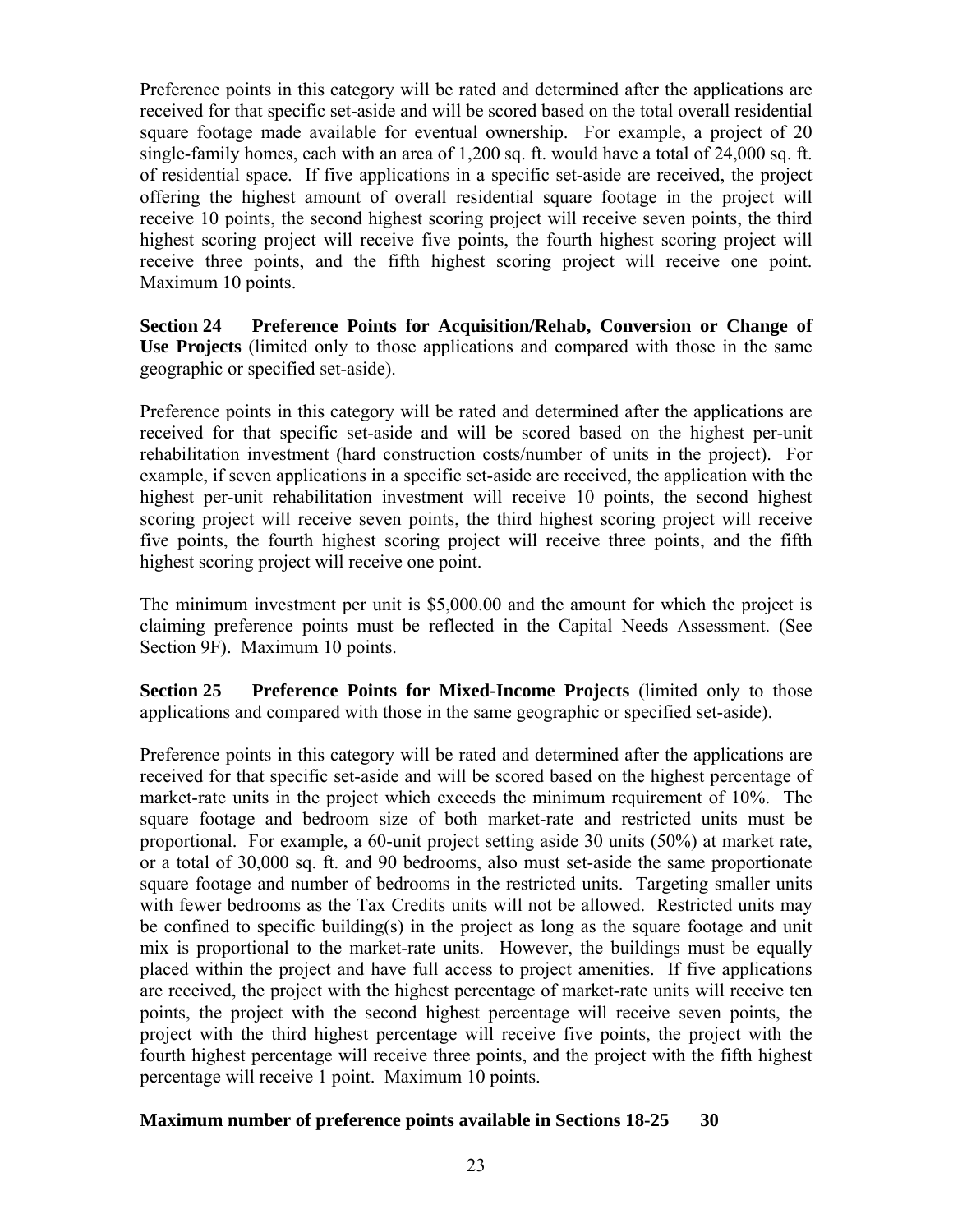**Projects with no competing applications in the same geographic or specific set-aside in Sections 18-25 will receive the maximum point allowance by project type.** 

## **Section 26 Additional Variable Preference Points/Additional Fixed Preference Points**

All applications received within their primary set-aside or geographic apportionment will compete for preference points in Sections 27-31. Sections 26 and 27 are variable preference points and each section will carry a maximum of 10 points. The application scoring the highest in the category will receive 10 points, the second highest scoring application will receive seven points, the third highest scoring application will receive five points, the fourth highest scoring application will receive three points, and the fifth highest scoring application will receive one point. Sections 29-31 will have additional fixed preference points.

**Section 27** Preference Points for Low Rent Targeting (will compete with all applications in the same geographic or specified set-aside).

Preference points in this category will be rated and determined after the applications are received for all of the applications in that specific set-aside/geographic apportionment and will be scored based on the lowest overall rent targeting in the project for that particular set-aside. The scoring will be calculated by determining the percentage of the total units in the project set aside at the respective rent level(s) multiplied by the rent level in percentages. The lowest score determines the project with the lowest overall rent targeting.

For Example:

| (Three application scenario)  |                                                           |                                 |  |  |
|-------------------------------|-----------------------------------------------------------|---------------------------------|--|--|
| <b>Project One (40 units)</b> | <b>Project Two (40 units)</b>                             | <b>Project Three (52 units)</b> |  |  |
| All units with 40% rents      | 15 units w/45% rents = .375 X.45 = .16875                 | All units with 35% rents        |  |  |
| 100\% of $.40 = .4$ score     | 25 units w/35% rents = .625 x .35 = .21875<br>.3875 score | 100\% of $.35 = .3500$ score    |  |  |

Project Three receives 10 preference points because of the lowest overall rents/score. Project Two receives seven preference points and Project One receives five preference points.

Lower rent targeting only will apply to those units within the project that are rent restricted. In mixed income projects, if all of the restricted units are targeted for rents lower than the project's designated set-aside, the percentage of the restricted units can be set at 100 percent for determining preference points. Once the lower targeting level is made and the application is accepted, a request for changes to the mix of units or income levels targeted will be considered a request to make changes to the original Tax Credits application and will not be allowed. The maximum qualifying incomes under the Low Income Housing Tax Credits Program, 60% and 50% of median income respectively, will not be affected for determining tenant eligibility in lower rent targeted units.

## **Maximum number of preference points available 10**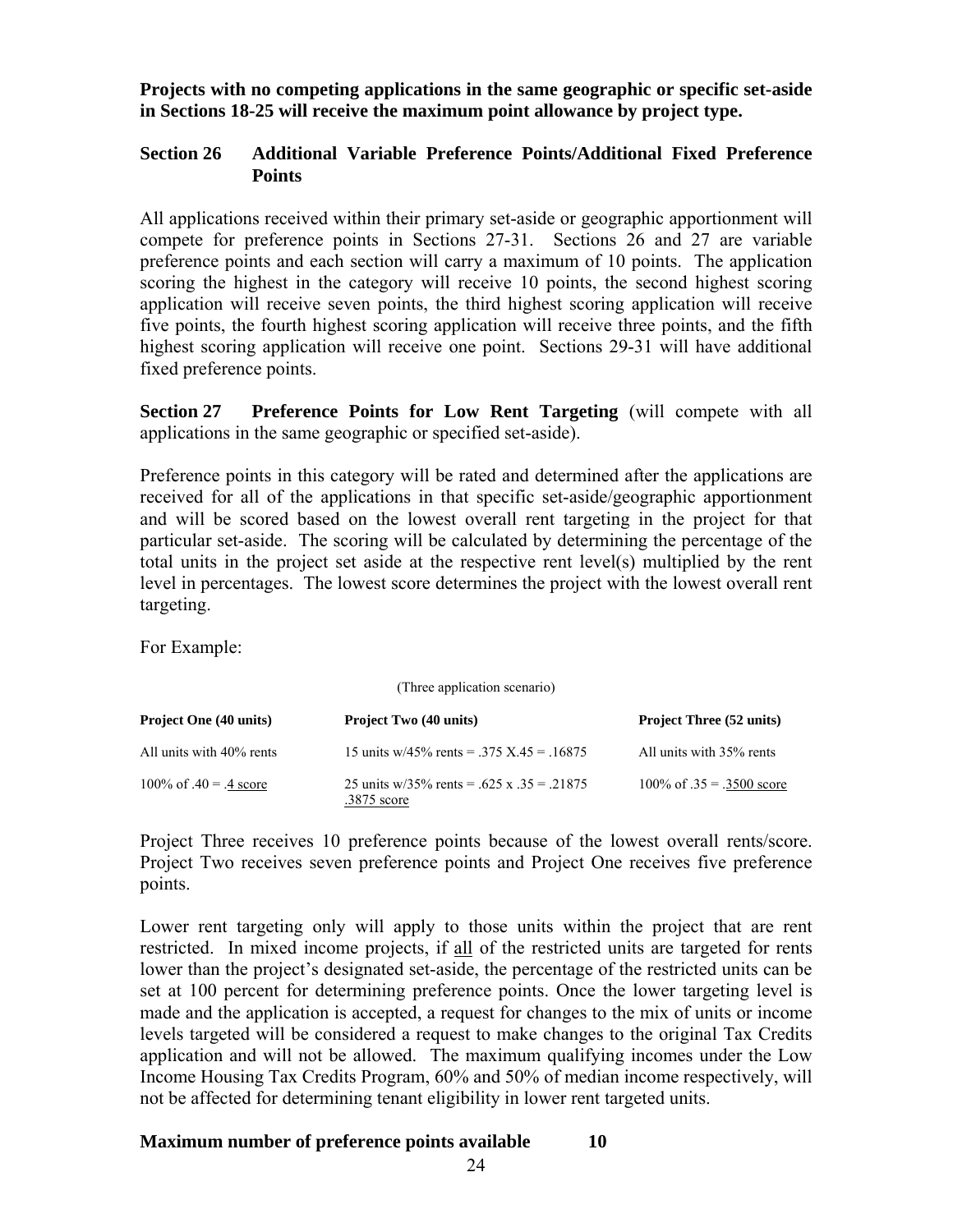**Section 28** Preference Points for Low Income Targeting (will compete with all applications in the same geographic or specified set-aside).

Preference points in this category will be rated and determined after the applications are received for all of the applications in that specific set-aside/geographic apportionment; and will be scored based on the lowest overall income targeting of the project for that particular set-aside. The scoring will be calculated pursuant to Section 24. In mixed income projects, if all of the restricted units are lower income targeted, than the project's designated set-aside, the percentage of the restricted units can be set at 100 percent for determining preference points. The lowest score determines the project with the lowest overall income targeting. For example:

#### (Three application scenario)

| <b>Project One (40 units)</b> | <b>Project Two (40 units)</b>                              | <b>Project Three (52 units)</b> |
|-------------------------------|------------------------------------------------------------|---------------------------------|
| All units for 40% of median   | 15 units for $45\% = .375$ X $.45 = .16875$                | All units for 35% median        |
| 100\% of $.40 = .4$ score     | 25 units for $35\% = .625$ x $.35 = .21875$<br>.3875 score | 100\% of $.35 = .3500$ score    |

Project Three receives 10 preference points because of the lowest overall income targeting/score. Project Two receives seven preference points and Project One receives five points. Unlike rent targeting, income targeting requires that the qualifying income and the rent for that unit cannot exceed the set limit. For example, an income-targeted unit for 30% of median income must have a qualifying tenant whose gross income cannot exceed 30% of median and the rent cannot exceed the 30% rent level.

#### **Maximum number of preference points available 10**

**Section 29 Preference Points for Lowest Developer Fee** (will compete with all applications in the same geographic or specified set-aside).

The developer fee must not exceed 15% of the projects eligible basis excluding the developer's fee for the project. The fee includes profit and overhead of the developer, in addition to fees for consultants/processing agents. The cost certification must reflect the developer fee disclosed within the original application and may not be changed for any reason.

Preference points will be awarded on a basis of 1 point for each 1% reduction in developer fee to a maximum of 5 points.

#### **Maximum number of preference points available 5**

**Section 30 Preference Points for Lowest Contractor Fee (will compete with all** applications in the same geographic or specified set-aside).

Contractor fees will be limited to a maximum of 14%. The fee will be determined by excluding contractor profit, overhead and general requirements from the actual costs of construction and calculating the percentage. The original contractor fee must be reflected at cost certification time and may not be changed. Construction costs will be limited to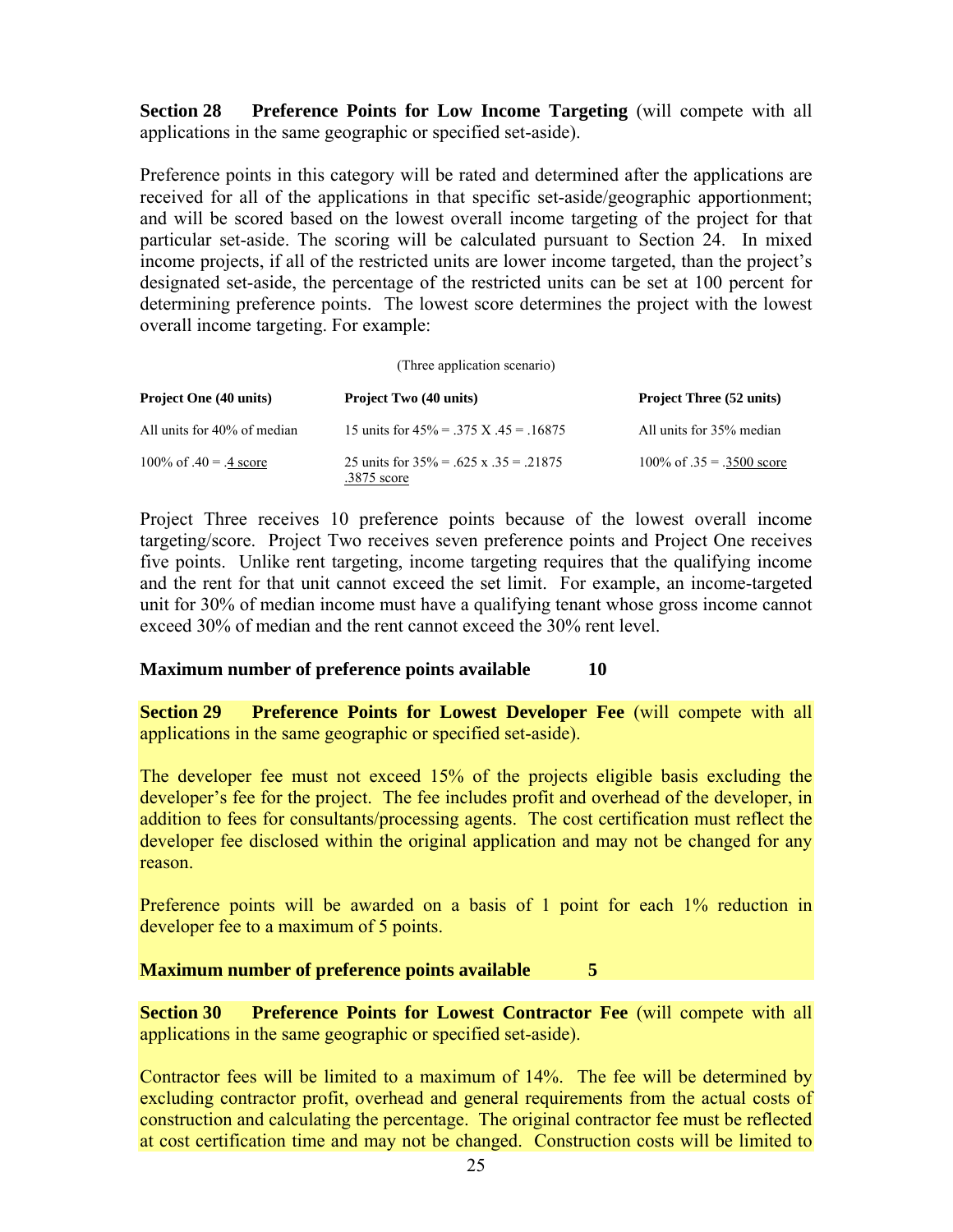on-site work, the construction of new structures/accessory buildings and/or the rehabilitation of existing structures. General requirements will be limited to the cost of:

A. The temporary fencing of the site;

B. Access to public utilities during the construction of the project; and

C. Providing a supervisor or temporary office at the site - the costs of furnishings, other equipment, etc. will not be included.

See NAC 319.987

Preference points will be awarded on a basis of 1 point for each 1% reduction in contractor fee to a maximum of 5 points

**Maximum number of preference points available 5** 

**Section 31 Preference Points for Supportive Services** (will compete with all applications in the same geographic or specified set-aside).

All supportive services must comply with all local, city, county, state and federal laws and regulations that include, but are not limited to, licensing, permits, certification and bonding and insurance requirements.

Preference Points in this category will be rated and determined after the applications are received based on primary geographic apportionment. Applications will be ranked based on those having the highest number of supportive services at the project. Evidence must be provided in the application that the project owner has a fully executed agreement (contingent upon receiving an allocation of Tax Credits) for the service being provided, and how it is to be compensated. The service must be available to all tenant families and will be available for a minimum of 8 hours per week. There will be no mandatory fees for the basic service. Any fee required will be at the discretion of the Division. The project owner must provide the service for the initial IRS 15 year compliance period, and must not allow more than a 30-day gap in service provided. If a service provider's contract ceases to be valid the sponsor must notify the Division at the time (within seven (7) days) the contract is invalidated. If there is no notification and no new service contract executed by the time the development is audited and/or the Division is notified of an invalidated contract, the project will be considered out of compliance. The list of services is as follows:

- A. Provision of childcare services on-site or linked to outside centers;
- B. Providing health care services on-site or linked with a local health care provider;
- C. Providing job-training programs on-site or linked with a local training center;
- D. Providing one prepared meal on a daily basis available to all tenants; and
- E. Computer literacy training made available to all tenants.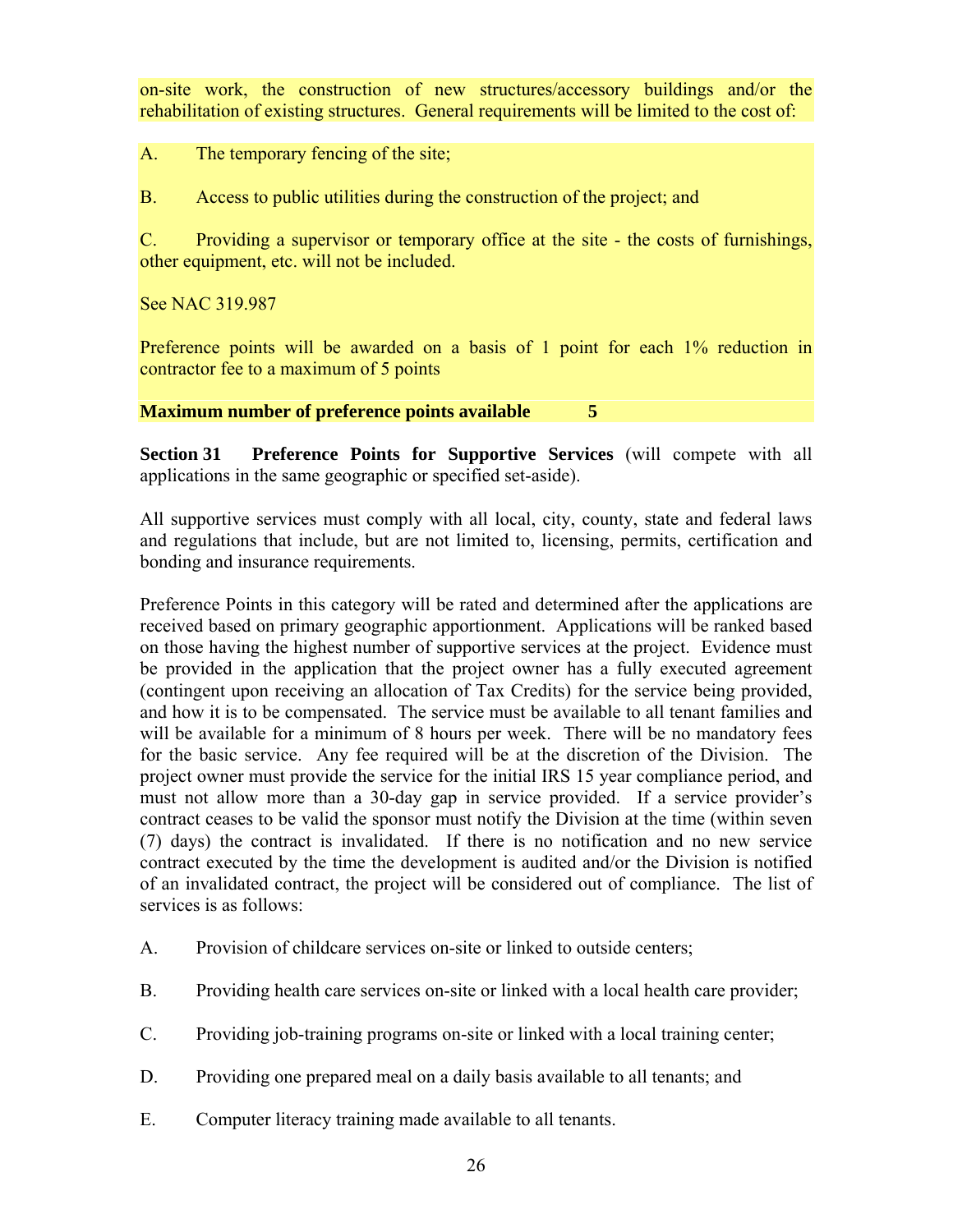F. Personal finance training; that includes money management, credit counseling and personal budgeting.

The Division reserves the right to award preference points to other supportive services upon request of the project owner and review of the Division. However, the overall total may not exceed six. The approval must be received prior to and submitted with the application. The issue of eligible basis relating to commercial and/or health care activities on-site must be addressed by a CPA to attest to the fact that the proposed activity will not have an adverse affect on the project's eligible basis.

# **Maximum number of preference points available 6**

# **Maximum number of preference points offered in Sections 27-31 36**

# **Section 32 Tie Breakers**

In the event that one or more projects competing for Tax Credits in the same set-aside or geographical apportionment receives an identical number of preference points, the following criteria will be applied and compared on a project-by-project basis:

A. Lowest overall developer fee, as a percentage, based on total of residential square footage in the project, excluding common areas, (.40 points).

B. Lowest overall total of Tax Credits required per square foot of residential space for the project, excluding common areas, (.34 points).

C. Lowest overall contractor fee, as a percentage, based on total residential square footage in the project, excluding common areas, (.26 points).

If the above fails to break the tie, a lottery will be conducted by the Division pursuant to NAC 319.990.

## **Section 33 Maximum 2003 Per Unit Development Cost**

In allocating Tax Credits to a project, the Division will consider the number and size of units (based on the number of bedrooms) to the project's eligible basis. The Division will not allocate Tax Credits for eligible basis costs that are in excess of the per-unit amounts listed below. If a project's per unit eligible basis exceeds the amounts listed below, it will not automatically cause the application to be rejected. However, the project owner must provide documentation to the division that the project is financially feasible. The following figures are HUD Section  $221(d)(3)$ -NP per unit limits. The effective date shown is for December, 2001. **Figures for 2003 will be listed when provided by HUD.**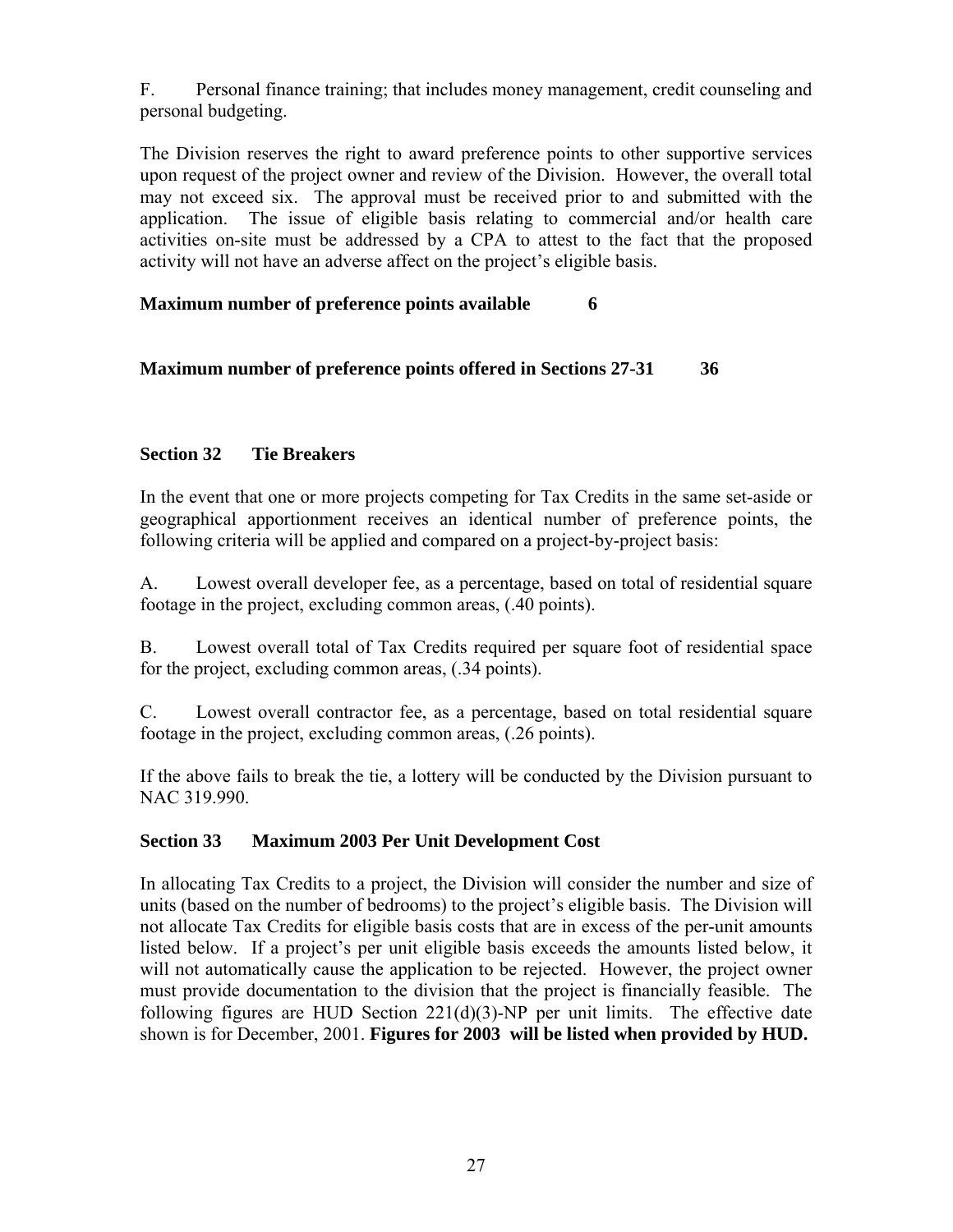| Area                    | Base<br>Limits | So. Lake Tahoe | Las Vegas<br>(Clark Co.) | Carson City<br>Reno/Sparks | Lincoln<br>Co. | Nye Co.   | All other<br>Areas |
|-------------------------|----------------|----------------|--------------------------|----------------------------|----------------|-----------|--------------------|
| <b>High Cost Factor</b> |                | 194            | 187                      | 182                        | 169            | 159       | 172                |
|                         |                |                | <b>Non Elevator</b>      |                            |                |           |                    |
| 0 bdrm                  | \$42,048       | \$81,573       | \$78,630                 | \$76,527                   | \$71,061       | \$99,856  | \$72,323           |
| 1 bdrm                  | \$48,481       | \$94,053       | \$90,659                 | \$88,235                   | \$81,933       | \$77,085  | \$83,387           |
| 2 bdrm                  | \$58,469       | \$113,430      | \$109,337                | \$106,414                  | \$98,813       | \$92,966  | \$100,567          |
| 3 bdrm                  | \$74,840       | \$145,190      | \$139,951                | \$136,209                  | \$126,480      | \$118,996 | \$128,725          |
| 4 bdrm                  | \$83,375       | \$161,748      | \$155,911                | \$151,743                  | \$140,904      | \$132,566 | \$143,405          |
|                         |                |                | <b>Elevator</b>          |                            |                |           |                    |
| 0 bdrm                  | \$44,250       | \$85,845       | \$82,748                 | \$80,535                   | \$74,783       | \$70,358  | \$76,110           |
| 1 bdrm                  | \$50,724       | \$98,405       | \$94,854                 | \$92,318                   | \$85,724       | \$80,651  | \$87,245           |
| 2 bdrm                  | \$61,680       | \$119,659      | \$115,342                | \$112,258                  | \$104,239      | \$98,071  | \$106,090          |
| 3 bdrm                  | \$79,793       | \$154,798      | \$149,213                | \$145,223                  | \$134,850      | \$126,871 | \$137,244          |
| 4 bdrm                  | \$87,588       | \$169,921      | \$163,790                | \$159,410                  | \$148,024      | \$139,265 | \$150,651          |

*Note: In the event that the issued HUD Section 221(d)(3) per unit cost limits for 2003 are lower than the previous year's established limit for any jurisdiction, the per unit costs listed for 2003 may be increased by 15 percent. This increase will be at the discretion of Division staff if requested by the project sponsor and evidenced by supporting documentation.* 

#### **Section 34 Operating Expenses**

The Division will consider that per-unit-per-month operating expenses, within a range of \$200.00 to \$300.00 as acceptable. Projects that have operating expenses outside this range will be accepted, but must include an explanation with the application. The Division reserves the right to adjust Tax Credits on projects with operating expenses greater than the \$200.00 to \$300.00 range.

See NAC 319.987 (NAC 319.987(3)(e) does not apply to this plan year).

#### **Section 35 Estimation of Utility Allowances**

At the time of application, the project owner must estimate the amount of utility allowance applicable to each unit, considering the square footage of the unit and the proposed source of energy in accordance with Treasury Regulation § 1.42-10. The project owner assumes the risk that these estimates will be reasonable and supportable. At the time the project is placed in service, the project owner must provide evidence that the utility allowance used conforms to the requirements of the Code and Treasury Regulation. Failure to do so will result in forfeiture of the Tax Credits. For purposes of applying for Tax Credits, the project owner may provide a survey of actual utilities being paid in the area. The survey must: (1) have been conducted within 12 months of the application; (2) sampled units must be located within a radius of 50 miles from the proposed project location; (3) sampled units must be similar in size, within 10%, based on unit square footage, to those in the project; (4) include a sample size of at least 10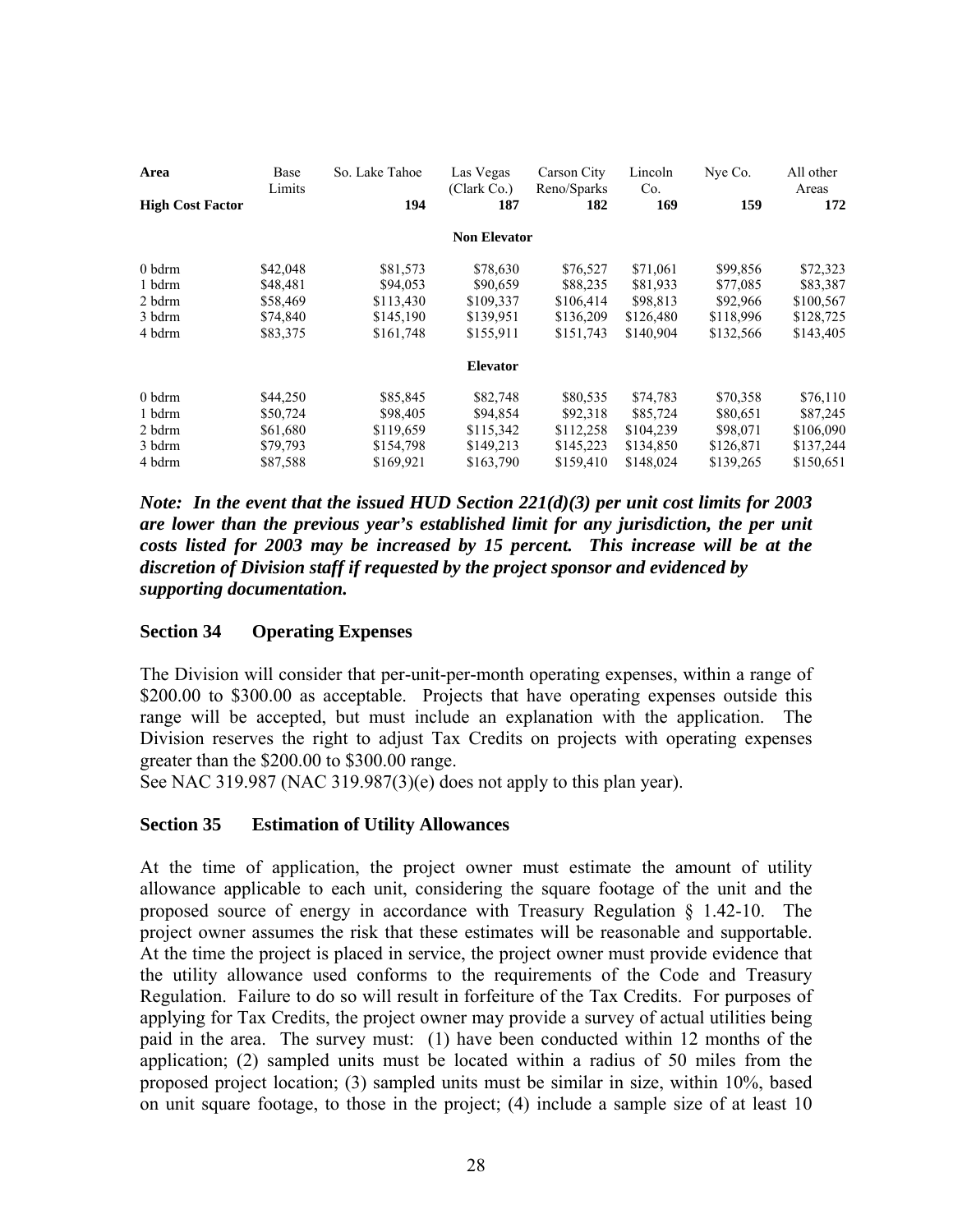units; (5) the energy source must be the same as proposed for the project; and (6) include the address and square footage of each unit surveyed.

Original applications must be complete and must materially match other applications for funding that relate to the project (i.e. other applications for NHD funding, HOME for example). Final applications must be completed on a final application form prescribed by the Division.

All material information must be comparable as it relates to other funding and to the final cost that the IRS form(s) 8609 are issued from.

# **Section 36 Adjustments to Eligible Basis for Projects Located in Qualified Census Tract and Difficult to Develop Areas**

Applicants who build projects located in a qualified census tract or in a difficult to develop area will be authorized to utilize 130% of eligible basis as a factor in determining the adjusted eligible basis.

A. Qualified Census Tracts are identified in NAC 319.991(4).

B. For plan year 2003, *Douglas County, Nevada* has been designated a "Difficult to Develop Area" by the United States Department of Housing and Urban Development (HUD). Also, newly identified Qualified Census Tracts are *Washoe County Census Tract 33.01 and Humboldt County Census Tract 96.01.* Any additional change(s) in the designation will be issued by HUD in the Federal Register at a later date and be made a part of the 2003 QAP.

See NAC 319.991

# **Section 37 Maximum Amount of Tax Credits Awarded**

Notwithstanding any other provision in this QAP or the regulations to the contrary, Tax Credits will not be awarded to a project, and the application will be rejected, if the amount of Tax Credits requested exceeds  $$750,000.00$ . The Division will accept applications that request Tax Credits for more than one sub-account, as long as the total amount of Tax Credits requested does not exceed the maximum limit. The Division reserves the right to award more than \$750,000.00 of Tax Credits to projects financed by the Tax Exempt Bond Program, if the project complies with all of the Division's policies, procedures and all State and federal regulations and laws.

See NAC 319.992

The Division reserves the right to reject multiple applications if they are determined to be for one project that has been split in order to circumvent this maximum. In evaluating whether multiple applications are for one project, the Division may consider such factors, including but not limited to:

A. Whether the buildings and improvements are being built on contiguous or adjacent parcels of land or in the same assessor's parcel;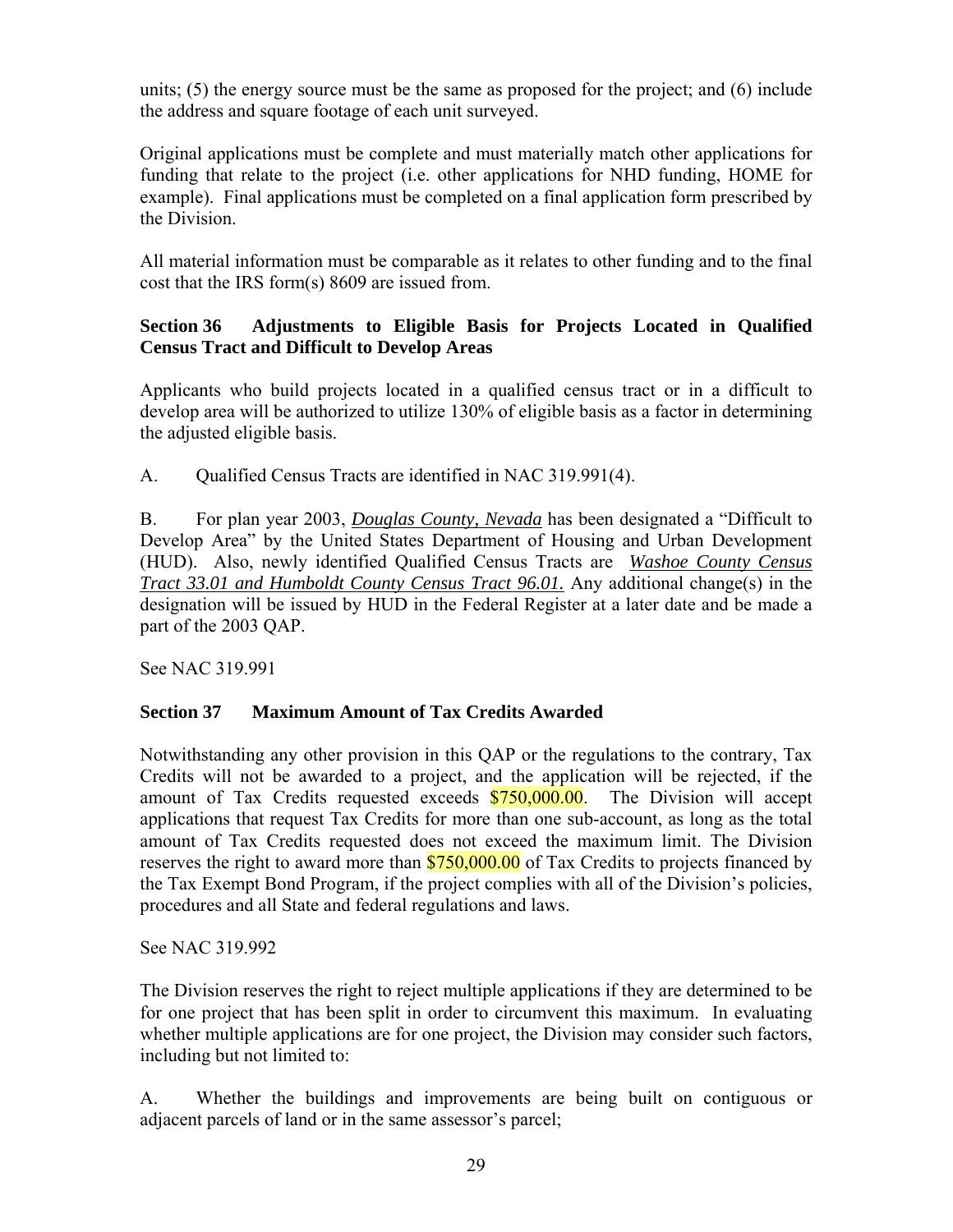B. Whether the same natural person has any ownership or management interest in, or exercises direct control over, each of the owner organizations (bona fide lenders and persons involved on projects solely for the purpose of purchasing the Tax Credits will not be considered unless they exercise management and/or control over the organization);

C. The similarity of the project characteristics (e.g. similar designs, purposes, target tenant characteristics, names, etc.);

D. The existence of overlapping or shared project management, offices, amenities, parking lots or common areas;

E. Projects that are phased in from one Tax Credits plan year to another will not be considered as one project for the purposes of this maximum. For example, if a project owner receives Tax Credits on a project this year and next year qualifies and is appropriately ranked for an expansion or new phase of the existing project, the project owner may receive the maximum Tax Credits for the new phase; and

F. If an application has been ranked to receive Tax Credits from a particular setaside and the amount of Tax Credits requested or required exceeds the balance available in that set-aside, and if the application is first ranked in another set-aside or apportionment account, then Tax Credits may be awarded from the respective set-aside accounts accordingly. For example, if an application is next ranked to receive Tax Credits from the non-profit set aside but the amount requested or required exceeds the balance available in the non-profit set-aside, and if the application also is firs ranked to receive Tax Credits from its geographic sub-account, the application will be awarded the Tax Credits remaining in the set-aside and will be awarded Tax Credits out of the geographical sub-account. However, the amounts, when combined, may not exceed that maximum that has been established for this plan year.

G. If projects in different set-asides are competing for remaining Tax Credits, priority will be given to that project receiving the highest overall point total (regardless of set-aside), and remaining applications will be ranked in descending order based on preference points received. If there are insufficient credits to fund the highest ranking application, the highest ranking application requesting an amount of Tax Credits equal to those remaining will be awarded those Tax Credits.

H. If a project sponsor is awarded Tax Credits, the Tax Credits Award can only be returned voluntarily by the project sponsor before the carryover allocation is due. If a project receives a carryover allocation and the project sponsor determines for whatever reason the Credits would be best returned to the pool, the return will be considered involuntary.

See NAC 319.972

# **Section 38 Final Allocation of Tax Credits**

Once all of the buildings in the project are placed in service, the sponsor or project owner may request the final allocation and IRS form(s) 8609.

The following information needs to be completed to receive the IRS form(s) 8609: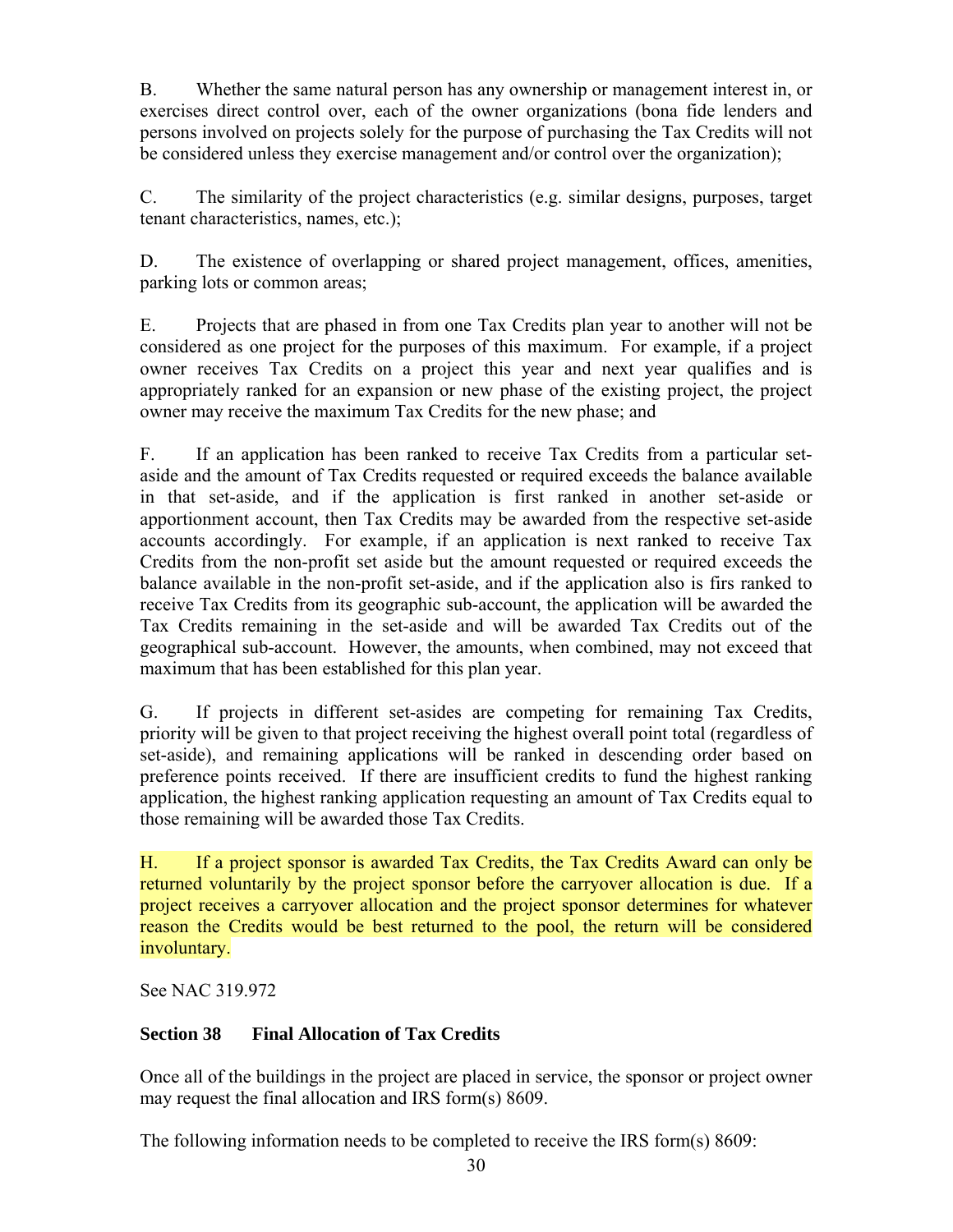- 1. Final allocation application;
- 2. CPA certification of costs;
- 3. Pre 8609 inspection by Division;
- 4. Comply with Section 42 (Lease up Requirements);
- 5. Letter certifying permanent financing is in place;
- 6. Letter acknowledging project has met ADA design standards are in place.

## **Section 39 Tax Credit Monitoring**

As of January 1, 2001, all compliance monitoring will require habitability standard inspection as per Treasury (IRS) Regulation 1.42.5

## **Section 40 Fees**

All fees paid to the Division are non-refundable.

A. Application Fee

The application fee is \$1,250.00 (Budget consideration figure for these amounts has not been determined yet.)

#### B. Re-submission Fee

If the application has been withdrawn or rejected during the previous allocation round, or if the project owner desires to make any material changes to the application, a fee of \$1,000.00 will be required. Re-submitted applications will not be accepted after the application closing date of any Tax Credits round.

C. Reservation Fee

A reservation fee equal to 6.8% of the Tax Credits reservation amount is payable at the time the Division reserves the Tax Credits for the project. Non-profits that are not jointventuring or in partnership with a for-profit project owner will have the option of (1) paying 1.8% of the credit amount at the time of reservation and the balance of 5% on or before six months from the date of reservation, or (2) the total reservation fee of 6.8% at the time the Division reserves Tax Credits for the project. The reservation fee is due upon receipt of the reservation letter. (Budget consideration figure for these amounts has not been determined yet.)

See NAC 319.978(2)

## D. Carryover Fee

An administrative fee of \$400.00 will be charged for each carryover letter issued by the Division. The project owner's federal tax identification number must be supplied at the time the carryover commitment is requested.

E. Compliance Monitoring Fee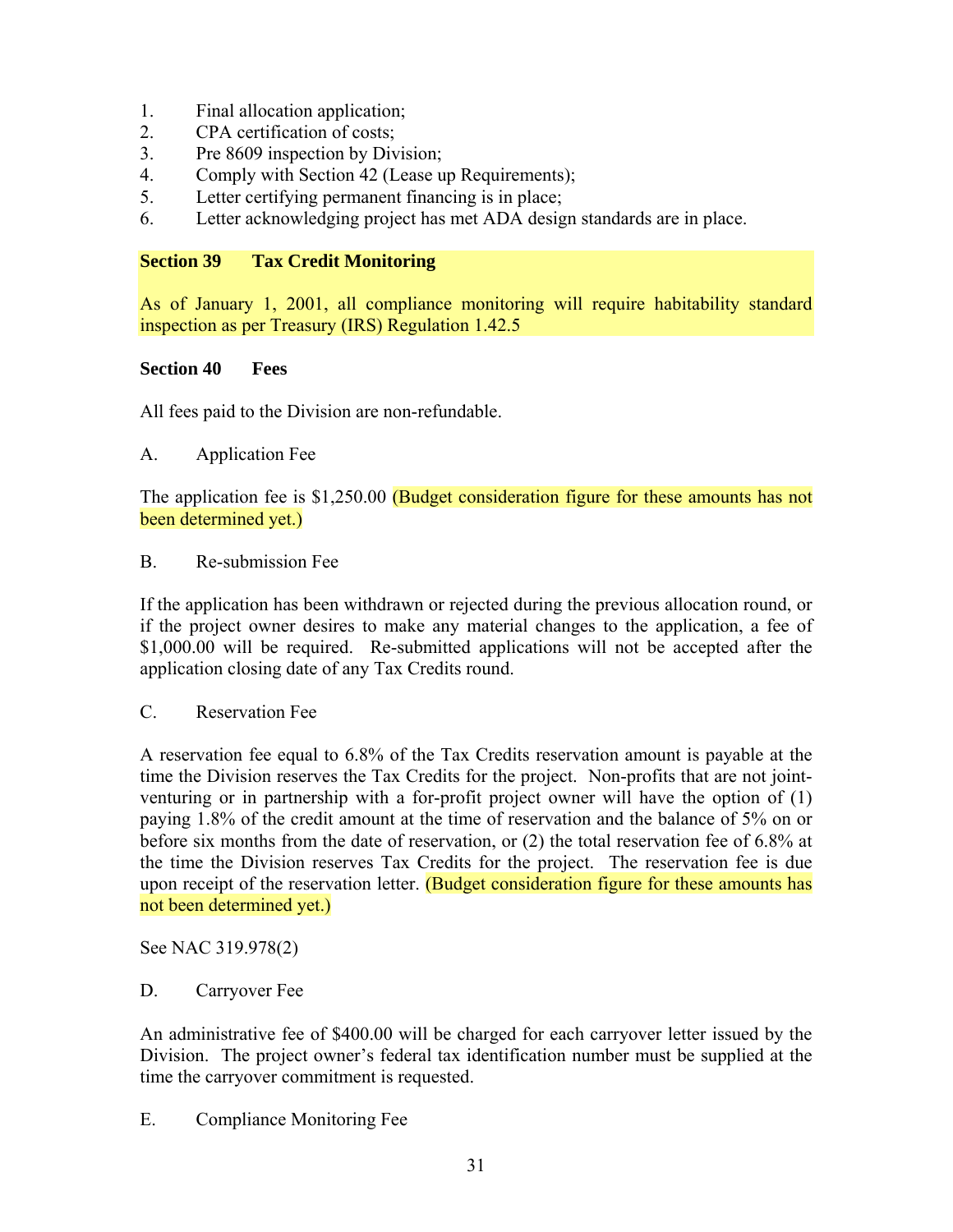A fee of \$150.00 plus \$20.00 for each low-income unit will be charged for each year of the compliance period. Annual fees for each project are immediately due when the project is placed in service and by January 31 of each year thereafter throughout the extended use period, 30 or more years. The Division reserves the right to adjust monitoring fees as necessary on a project-by-project basis to cover the cost and expense of monitoring compliance.

# F. Compliance Training Fee

A fee of \$25.00 per person will now be required to attend the Division's annual Tax Credit Compliance Training. The one-day training session, usually conducted in April/May of each year, is held in Las Vegas and Carson City/Reno. Attendance is mandatory for all on-site property managers. Notice of the training sessions will be announced every year once a date and site are determined.

## G. Compliance Monitoring Re Audit Fee

If a property receives an audit in which the property is substantially out of compliance (less than 75% of the property is in compliance and or there are issues regarding the minimum set aside and the property requires a re audit) there will be an additional audit fee equal to the per unit monitoring fee for each unit/file that requires a re audit.

# H. Legal Fees

If the sponsor and/or developer of the project requests a change and or decision which requires legal advice beyond the normal guidance provided by the Division Counsel, the sponsor and/or developer will be billed for the contract legal service at a rate of \$475.00 per hour.

## **Section 41 Debarred List**

The Administrator will have the option to reject application for Tax Credits due to the following: **If the developer and/or equity partner;** (1) is included on the HUD Debarred List, (2) Default or Failure to Complete Funding or Construction on a Tax Exempt Bond Issue, (3) Default and/or Failure to comply with a HOME and/or LIHTF and/or, (4) default or failure to comply with a Tax Credit Project that receives a Tax Credit reservation or allocation by the Division.

## **Section 42 Lease-up Requirement**

Effective January 1, 2002, all project owners will be required to contact the Division once the first building in the project is issued a Certificate of Occupancy and prior to any lease-up. The Division will provide an orientation to the project owners and on-site property managers regarding the long-term compliance of the property to Section 42 of the IRS Code. The Division will review the State's Tax Credit Compliance Manual with project management and discuss the Division's compliance requirements and project management responsibilities. This orientation is mandatory. Failure to contact the Division as specified above will result in a delay of the Division's issuance of IRS form(s) 8609.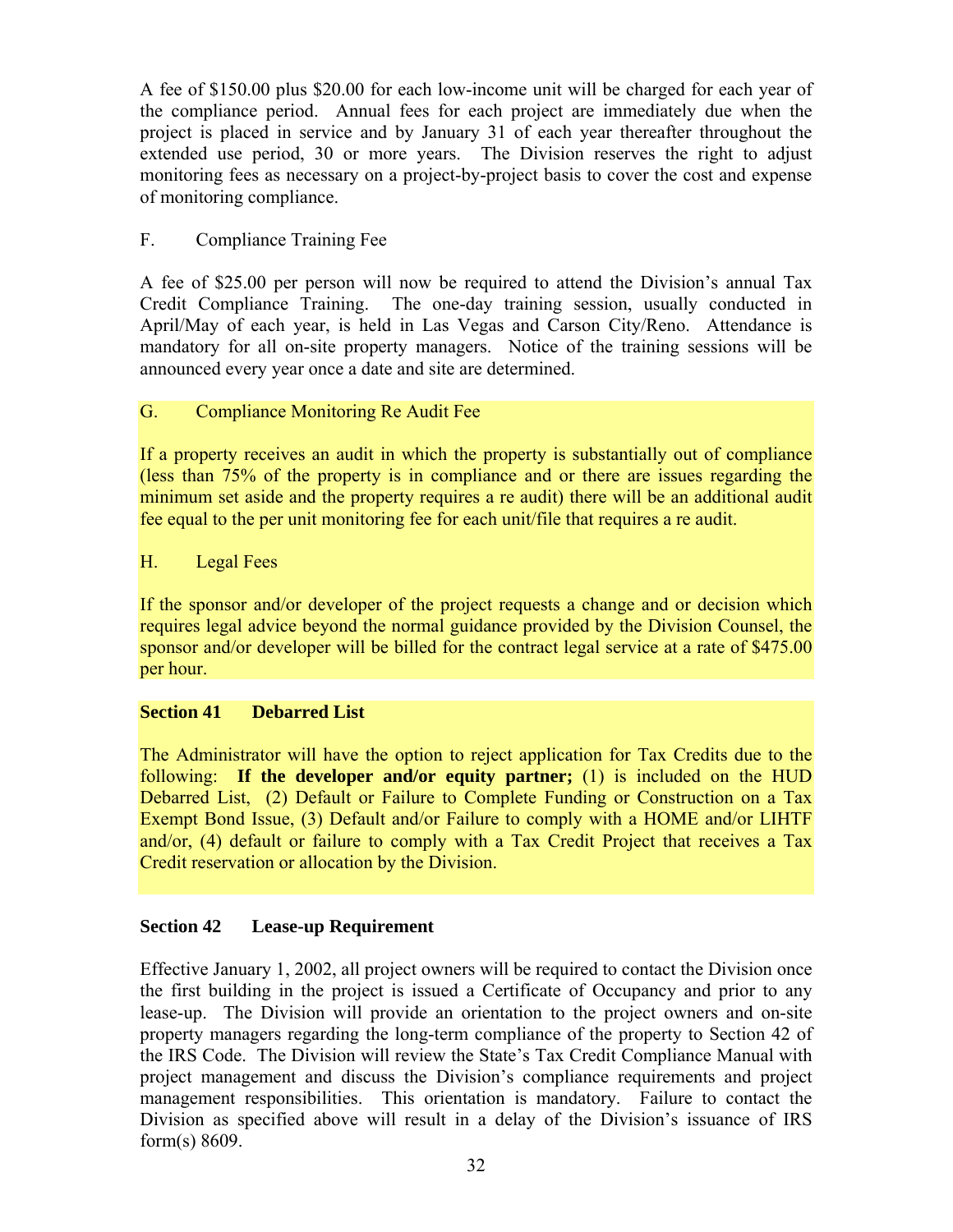## **Section 43 Waiver of Annual Income Re-certification**

Project owners of projects that are 100% Low-Income Tax Credits eligible may request the waiver of annual income re-certification under provisions of IRS Revenue Procedure 94-64, a copy of which may be obtained from the Division.

Prior to the Division's issuance of a statement that the project is in compliance with the Internal Revenue Code, the project owner must provide the Division with a third-party certification that the project is eligible to receive such a waiver. The certification must:

A. Be conducted by a consulting firm that is nationally recognized as being proficient in the field of monitoring compliance under the provisions of IRC § 42;

B. Certify to the Division that as of the date of the audit, the project was 100% in compliance with all of the provisions of IRC § 42, including, but not limited to, health, safety, and fair housing issues; and

C. Recommend that the project and project owner be granted a waiver of annual income re-certification as provided under IRS Revenue Procedure 94-64.

At the request of the project owner, the Division will supply a list of consulting firms that are recognized as professionals in the area of IRC § 42 compliance. The project owner is responsible for contracting with the consulting firm of its choice. All fees and expenses are the sole responsibility of project owner. The Division will not recommend any consulting firm. The Division reserves the right to reject an audit or to contact the audit firm directly for clarification of its findings or to discuss methodology. The audit and findings must be filed with the Division within 30 days of the completion of the report.

## **Section 44 Tax Exempt Bond Program**

To receive 4% Tax Credits on a Tax Exempt Bond Project, a owner/developer must comply with the following:

- 1. Submit a final allocation application;
- 2. Submit a CPA certification of costs;
- 3. Have a Pre 8609 inspection by the Division (at that time the Division will review all amenities and any energy efficiency agreements to the original bond application or any agreed changes);
- 4. Comply with Section 41 (Lease up Requirements);
- 5. The project must be in compliance with the Bond Regulatory Agreement;
- 6. Comply with IRS Section 42 50% test.
- 7. The project must meet project type requirements as outlined in the QAP.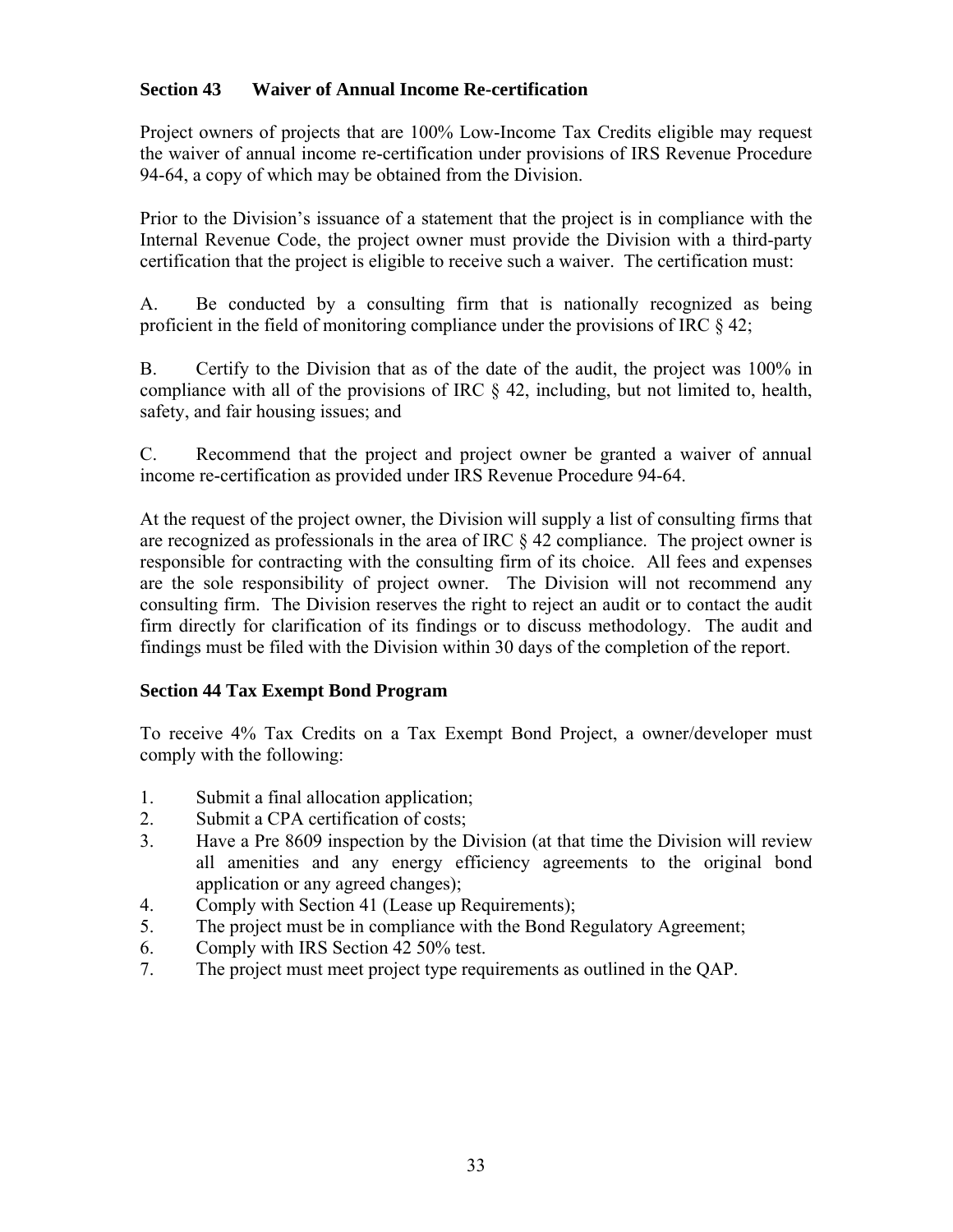#### **Section 45 Approval and Distribution of QAP**

In accordance with the Regulations, hearings are scheduled on this annual plan on:

| $A_{-}$   | August 21, 2002 in Las Vegas, Nevada | Commencing at 9:00 a.m. |
|-----------|--------------------------------------|-------------------------|
| <b>B.</b> | August 28, 2002 in Reno, Nevada      | Commencing at 9:00 a.m. |
| C.        | August 29, 2002 in Elko, Nevada      | Commencing at 9:00 a.m. |

Following these hearings, the second draft of this QAP will be produced and will be distributed.

The Division will hold the final public hearing on Nevada's 2003 QAP in Las Vegas, Nevada. Date and time to be determined.

| Las Vegas | The Bradley Building     | Elko Great Basin College  |
|-----------|--------------------------|---------------------------|
|           | 2501 E. Sahara Avenue    | 1500 College Parkway      |
|           | Las Vegas, Nevada        | Elko, Nevada              |
|           | Telephone (702) 486-2935 | Berg Hall Conference Room |
|           |                          | Telephone (775) 738-8493  |

Community Development Building 450 Sinclair Street Reno, Nevada Telephone (775) 334-257

The Division has made notification of this draft of Nevada's 2003 QAP in accordance with the requirements of NAC 319.971.

#### **Section 46 Housing Division Offices**

| <b>Nevada Housing Division</b>      | Nevada Housing Division             |  |  |
|-------------------------------------|-------------------------------------|--|--|
| 1771 East Flamingo Road, Suite 206B | 1802 North Carson Street, Suite 154 |  |  |
| Las Vegas, Nevada 89119             | Carson City, Nevada 89701-1229      |  |  |
| $(702)$ 486-7220                    | Telephone                           |  |  |
| Telephone                           | $(775)$ 687-4258                    |  |  |
| Facsimile                           | Facsimile                           |  |  |
| $(702)$ 486-7226                    | $(775)$ 687-4040                    |  |  |
| <b>Contact Person:</b>              | <b>Contact Person:</b>              |  |  |
| Mark Licea                          | Art Thurner                         |  |  |
| <b>Loan Administration Officer</b>  | Loan Administration Officer         |  |  |
| Extension 226                       | <b>Extension 224</b>                |  |  |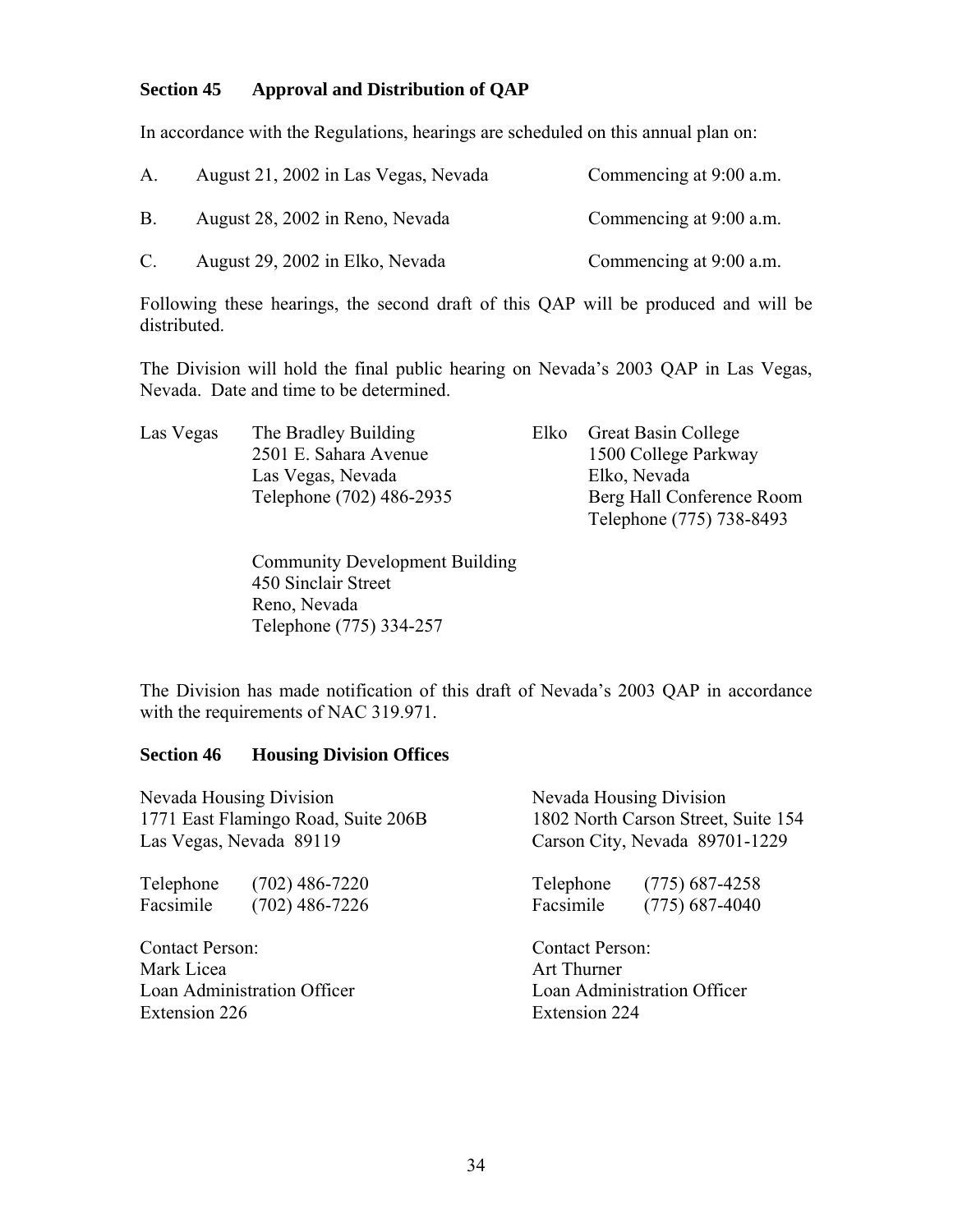# **Section 47 Sample Scoring Sheet**

(Based on six applications received for Senior Housing the Clark County Set-aside)

| Project Type – Check only one category                                                                                                                                                                                                                               |                                                    |                 |
|----------------------------------------------------------------------------------------------------------------------------------------------------------------------------------------------------------------------------------------------------------------------|----------------------------------------------------|-----------------|
| Individuals families w/ children<br>Senior Housing<br>Special Needs<br><b>Assisted Living</b><br><b>Transitional Housing Department of Corrections</b><br><b>Eventual Tenant Ownership</b><br>Mixed Income Residential<br>Acquisition/Rehab/Conversion/Change of Use | X                                                  |                 |
| Fixed Preference Points*                                                                                                                                                                                                                                             |                                                    |                 |
| Project Location<br><b>Project Amenities</b><br>Project Readiness<br>Nevada Based Applicant<br><b>Extended Compliance</b><br>Landscape Water Efficiency                                                                                                              | $\frac{1}{10}$<br>$\overline{2}$<br>$\overline{6}$ |                 |
| Total                                                                                                                                                                                                                                                                | 40                                                 | (maximum of 40) |
| Variable Preference Points                                                                                                                                                                                                                                           |                                                    |                 |
| Individuals/Families with Children<br>Senior Housing<br>Special Needs<br><b>Assisted Living</b><br>Traznsitional Housing Department of Corrections<br><b>Eventual Tenant Ownership</b><br>Mixed Income Residential<br>Acquisition/Rehab/Conversion/Change of Use     | $\mathcal{I}$                                      |                 |
| Total                                                                                                                                                                                                                                                                | $\mathcal{L}$                                      | (maximum of 30) |
| Low Rent Targeting<br>Lower Income Targeting<br>Lower Developer Fee<br>Lower Contractor Fee<br><b>Supportive Services</b>                                                                                                                                            | 5                                                  |                 |
| Total                                                                                                                                                                                                                                                                | 30                                                 | (maximum of 36) |
| <b>Total Project Preference Points</b>                                                                                                                                                                                                                               | 80                                                 |                 |

#### **Total Maximum of 106**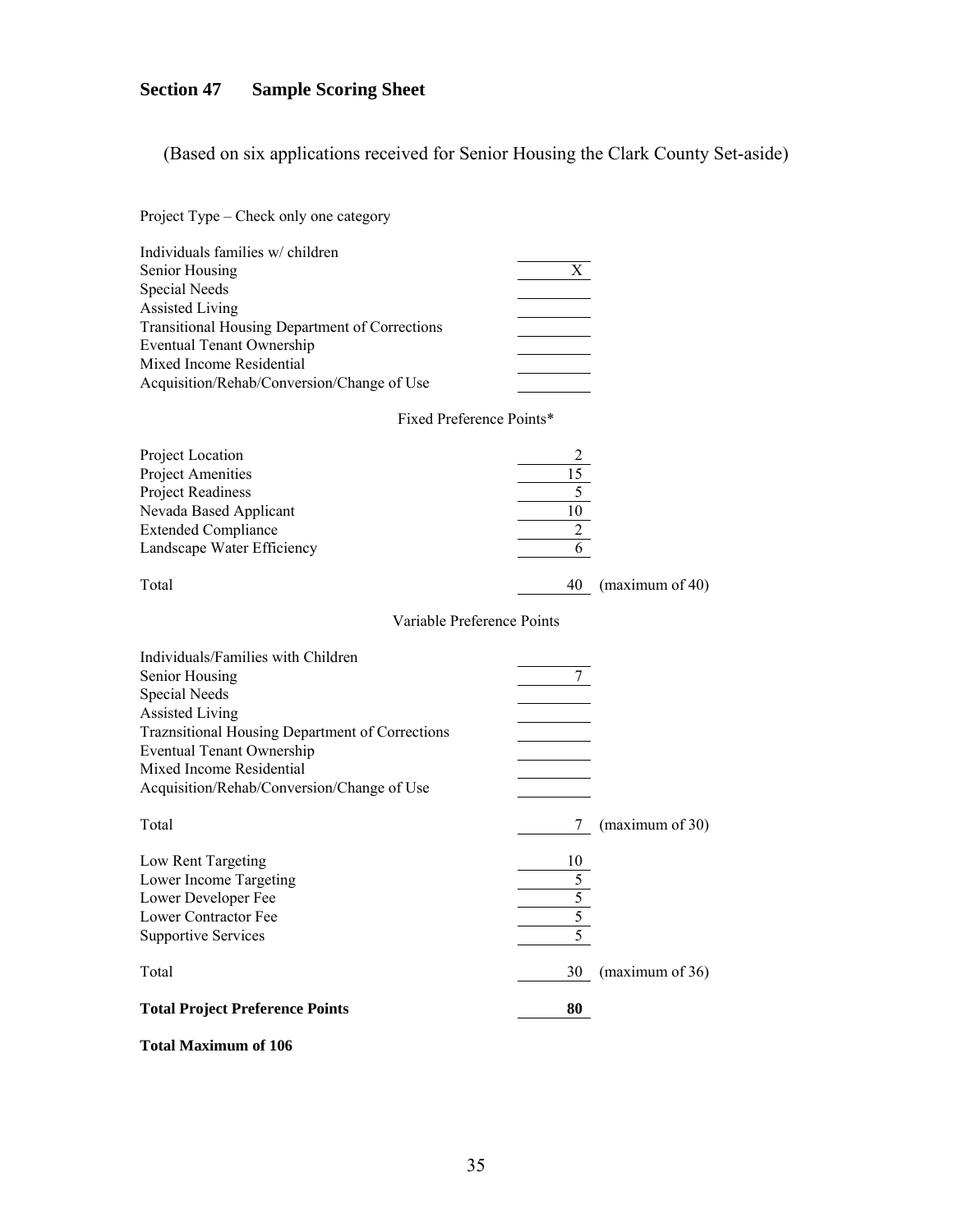# **Attachment A**

This attachment, is to be read in conjunction with Section 3 of the 2003 QAP, provides an overview of the critical housing needs identified within the Consolidated Plans produced by the State as well as various local governments.

#### **Clark County (includes the county, LV, NLV, BC, Mesquite)**

Housing Plan Section primary target uses of Low Income Housing Tax Credits (LIHTC)

#### Clark County

- 1. Support construction of Affordable Housing for renters with income levels at 60% or less of AMI.
- 2. Promote construction and rehabilitation of SRO by non-profits.
- 3. Promote construction and rehabilitation of Permanent Housing for people at 40% or less of AMI especially seniors and disabled LIHTC.
- 4. Encourage housing for persons with physical disabilities and Elderly.
- 5. Encourage housing for persons with developmental disabilities and HIV/ AIDS.

#### Las Vegas

1. Construct Affordable Rental Housing.

#### North Las Vegas

- 1. Support construction of Senior Affordable Housing for renters at 60% of AMI or less. Special Needs Elderly & physical disabilities LIHTC
- 2. Encourage housing for persons with physical disabilities and frail elderly.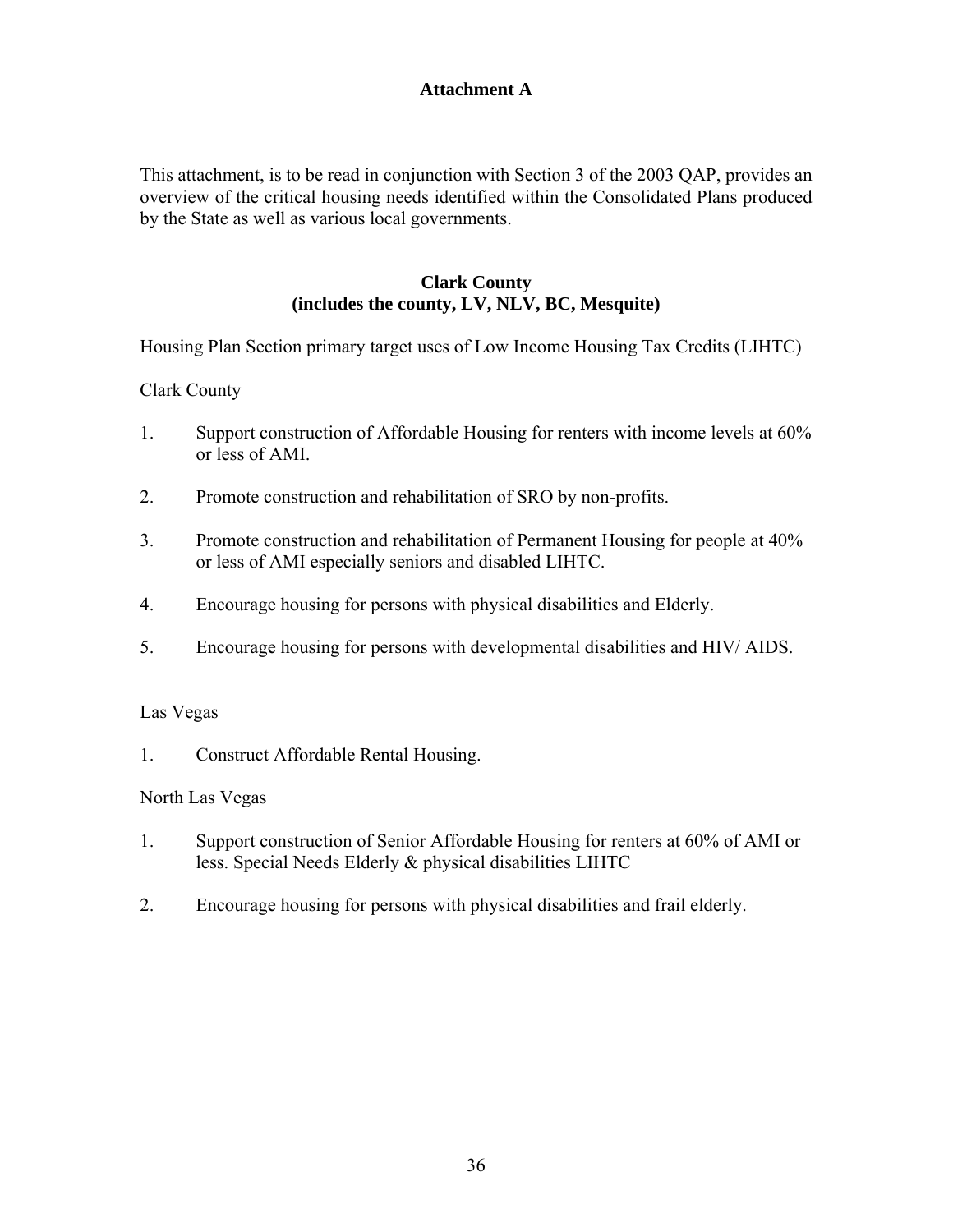#### **Washoe County (includes the county, Reno, Sparks)**

Summary of Washoe County Housing and Community Needs

- 1. Use 70 % of available housing assistance to affordable rental housing (years 1,2 and 3).
- 2. Encourage the State to change LIHTC allocation policies to facilitate development of mixed income projects.
- 3. Encourage regional efforts to prioritize projects for LIHTC allocation.
- 4. Work with developers for affordable and market rate projects.
- 5. Encourage affordable housing for under represented groups in last five years.
- 6. Encourage services for affordable housing residents.

#### **State Plan (overview of state plan)**

The State Plan considers LIHTC as a funding source for the following housing needs.

- 1. Develop housing for Low Income Families and Elderly with incomes at 60% or less of the AMI with a Goal of 100 units per year. New Construction (Western Nevada has greatest need).
- 2. Special Needs (HIV/AIDS, SMI, Drug and Alcohol Abuse).
- 3. Housing for Elderly, New Construction. Elderly with incomes at 60% or less of the AMI.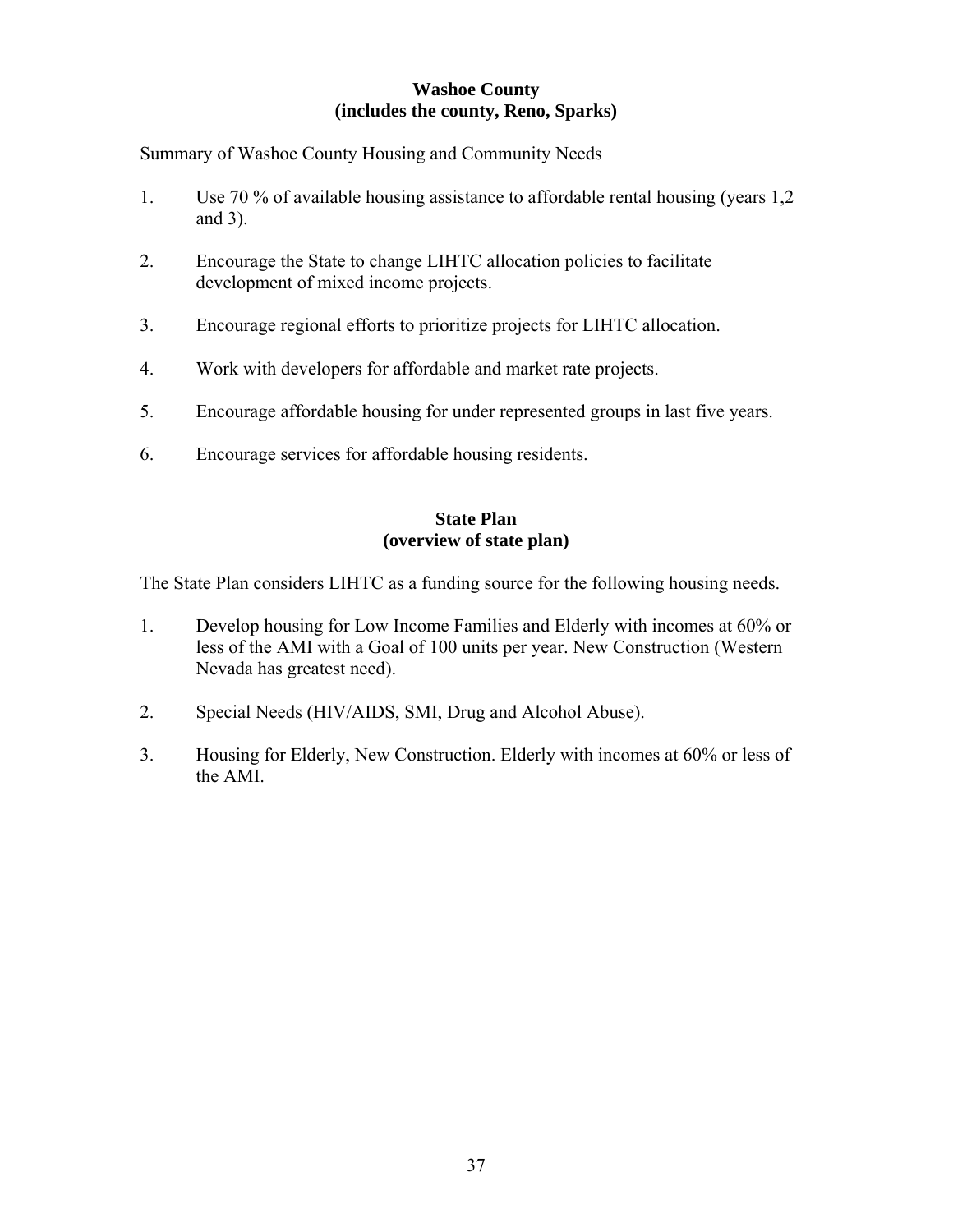## **ATTACHMENT B**

#### **SEVEN SAFE HARBORS FOR COMPLIANCE WITH THE FAIR HOUSING ACT'S DESIGN AND CONSTRUCTION REQUIREMENTS**

The United States Department of Justice and the Department of Housing and Urban Development ("HUD") currently recognize seven safe harbors for compliance with the Fair Housing Act's design and construction requirements, 42 U.S.C. § 3604 (f) (3) (C). The safe harbors are:

1. HUD's March 6, 1991 Fair Housing Accessibility Guidelines (the Guidelines), and the June 28, 1994 Supplemental Notice to Fair Housing Accessibility Guidelines: Questions and Answers about the Guidelines;

2. HUD's Fair Housing Act Accessibility Design Manual;

3. ANSI A117.1-1986, used in conjunction with the Act and HUD's regulations, and the Guidelines;

4. CABO/ANSI A117.1-1992, used in conjunction with the Act, HUD's regulations, and the Guidelines;

5. ICC/ANSI A117.1-1998, used in conjunction with the Act, HUD's regulations, and the Guidelines;

6. *Code Requirements for Housing Accessibility 2000* (CRHA), approved and published by the International Code Council (ICC), October 2000;

7. *International Building Code 2000* (IBC) as amended by the IBC *2001 Supplement to the International Codes.*

It is important to note that the ANSI A117.1 standard contains only technical criteria, whereas the Fair Housing Act, the regulations and the Guidelines contain both scoping and technical criteria. Therefore, in using any of the ANSI standards it is necessary to also consult the Act, HUD's regulations, and the Guidelines for the scoping requirements.

**Failure to comply with all of the accessible and adaptive design and construction requirements of the Fair Housing Act may result in loss of tax credits pursuant to 26 C.F.R. § 1.42-9. Therefore, you should consult an attorney and/or design professional to ensure that the construction of the multi-family development complies with the accessible and adaptive design and construction requirements of the Fair Housing Act.**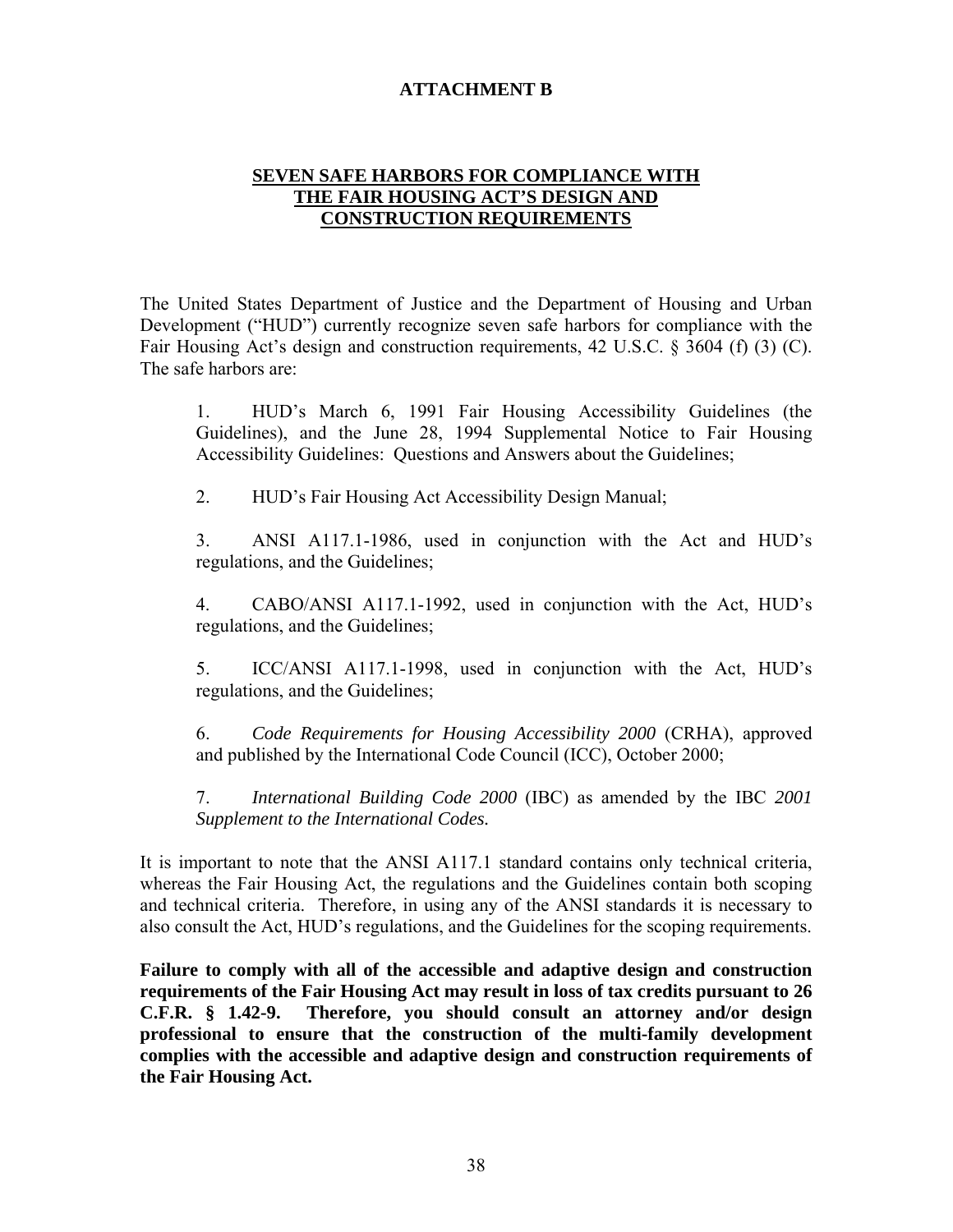# **FAIR HOUSING ACT ACCESSIBILITY CHECKLIST**

 This checklist represents many, but not all, of the accessible and adaptive design and construction requirements of the Fair Housing Act. This checklist is **not** a safe harbor for compliance with the Fair Housing Act. HUD and the Department of Justice recognize the following standards as safe harbors when used in conjunction with the Fair Housing Act, regulations, and Fair Housing Act Accessibility Guidelines (i.e. scoping requirements):

- 1. HUD's March 6, 1991 Fair Housing Accessibility Guidelines (the Guidelines), and the June 29, 1994 Supplemental Notice to Fair Housing Accessibility Guidelines: Questions and Answers about the Guidelines;
- 2. HUD's Fair Housing Act Accessibility Design Manual;
- 3. ANSI A117.1-1986, used in conjunction with the Act and HUD's regulations, and the Guidelines;
- 4. CABO/ANSI A117.1-1992, used in conjunction with the Act, HUD's regulations, and the Guidelines;
- 5. ICC/ANSI A.117.1-1998, used in conjunction with the Act, HUD's regulations, and the Guidelines;
- 6. *Code Requirements for Housing Accessibility 2000* (CRHA), approved and published by the International Code Council (ICC), October 2000;
- 7. *International Building Code 2000* (IBC) as amended by the IBC *2001 Supplement to the International Codes.*

**Failure to comply with all of the accessible and adaptive design and construction requirements of the Fair Housing Act may result in loss of tax credits pursuant to 26 C.F.R. § 1.42-9. Therefore, you should consult an attorney and/or design professional to ensure that the construction of the multi-family development complies with the accessible and adaptive design and construction requirements of the Fair Housing Act.**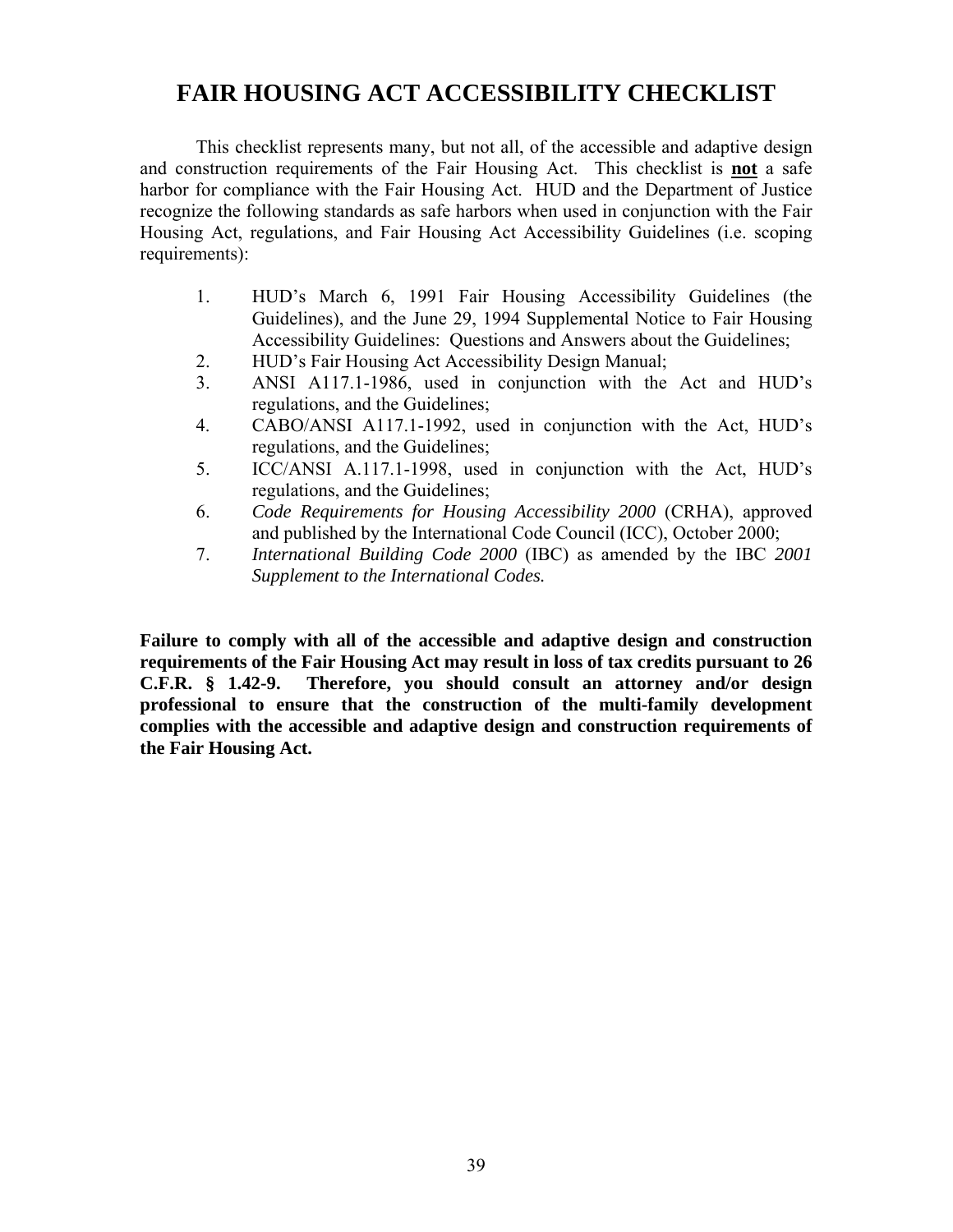# **COVERED BUILDINGS**

## IS THE DEVELOPMENT SUBJECT TO THE ACT?

- ٱ Development has buildings containing 4 or more units and was designed and constructed for first occupancy on or after March 13, 1991
- ٱ Building contains elevator so all units in building are "covered units"
- ٱ All units in buildings with elevators are designed and constructed with features required by the Act
- ٱ Building does not contain elevator so only ground-floor units in building are "covered units"
- ٱ All ground-floor units in buildings without elevators are designed and constructed with features required by the Act
- ٱ Development contains "covered units," so the public and common use facilities must be designed and constructed with features required by the Act

**NOTE:** Fair Housing Act Accessibility Guidelines contains a narrow "Site Impracticality Exception" which provides that a non-elevator building does not have to meet all of the Act's requirements if it is impractical to have an accessible entrance to the building because of the natural hilly terrain or other unusual characteristics of the site.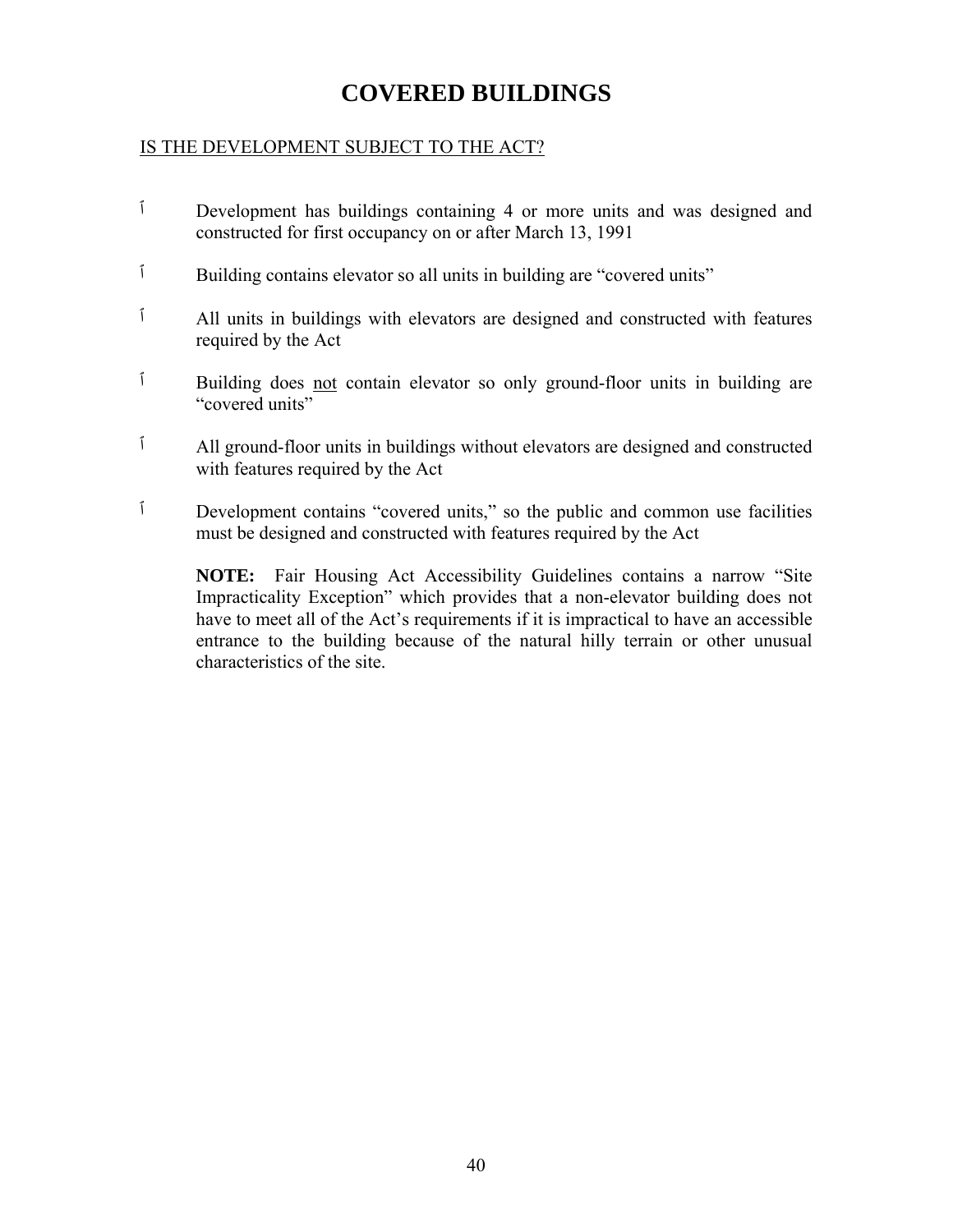# **SEVEN DESIGN REQUIREMENTS**

# 1. ACESSIBLE BUILDING ENTRANCE ON AN ACCESSIBLE ROUTE

- $\hat{I}$  The accessible route is a continuous, unobstructed path (no stairs) through the development that connects all buildings containing covered units and all public and common use facilities
- <sup>1</sup> The accessible route also connects to parking lots and to at least one public street, public sidewalk and to a public transportation stop, when provided
- <sup>1</sup> All slopes on the accessible route are no steeper than 8.33%
- ٱ All slopes on the accessible route between 5% and 8.33% have handrails
- ٱ Covered units have at least one entrance on an accessible route
- ٱ There are a sufficient number of curb rampscuts for a person using a wheelchair to reach every building in the development
- ٱ Curb rampscuts meet slope and cross slope specifications

## 2. ACCESSIBLE COMMON AND PUBLIC USE AREAS

- ٱ At least 2 percent of all parking spaces serving covered units are designated as accessible handicapped parking spaces
- ٱ At least one parking space of each common and public use amenity is designated as handicapped accessible parking spaces
- ٱ All handicapped accessible parking spaces have adequate signage
- ٱ All handicapped accessible parking spaces are at least 96" wide with a 60" wide access aisle which can be shared between two spaces
- ٱ The accessible aisle is part of connects to a curb ramp and the accessible route
- ٱ The rental or sales office is readily accessible and usable by persons with disabilities as required by both the Fair Housing Act and the Americans with Disabilities Act
- ٱ A sufficient number of all mailboxes, swimming pools, tennis courts, clubhouses, rest rooms, showers, laundry facilities, trash facilities, drinking fountains, public telephones, and other common and public use amenities offered by the development are readily accessible and usable by persons with disabilities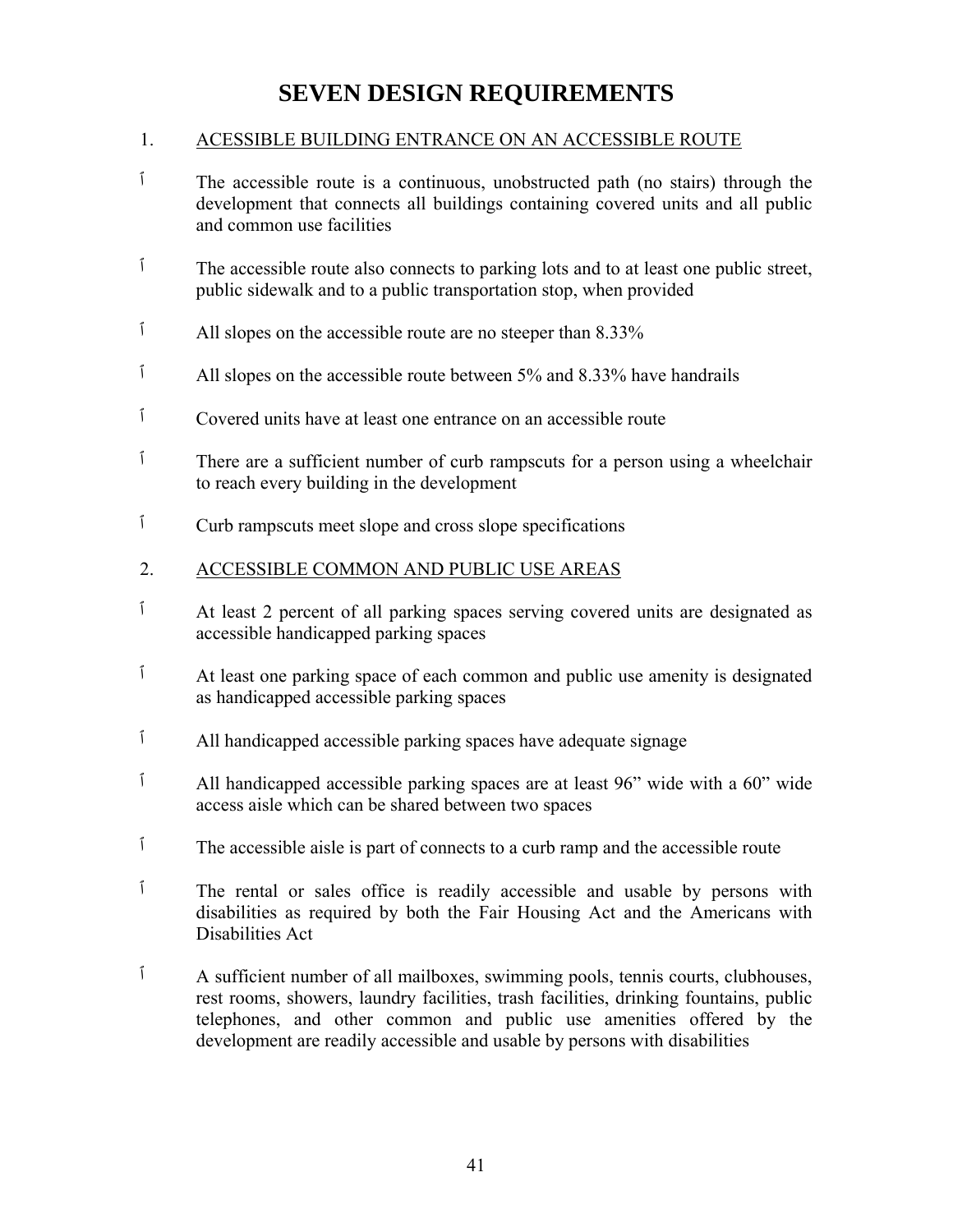## 3. USABLE DOORS

- ٱ All doors into and through covered units and common use facilities provide a clear opening of at least 32" nominal width
- ٱ All doors leading into common use facilities have lever door handles operating hardware that does not require grasping and twisting
- $\hat{1}$  Thresholds at doors to common use facilities are no greater than  $\frac{1}{2}$ "
- ٱ All primary entrance doors to covered units have lever door handles operating hardware that does not require grasping and twisting
- ٱ Thresholds at exterior primary entrance doors to covered units are no greater than  $\frac{3}{4}$ " and beveled
- 4. ACCESSIBLE ROUTE INTO AND THROUGH THE COVERED UNIT
- ٱ All routes through all rooms in the covered units are no less than 36" wide
- 5. ACCESSIBLE ENVIRONMENTAL CONTROLS
- ٱ All light switches, electrical outlets, thermostats, and other environmental controls are no less than 15" and no greater than 54" from the floor

## 6. REINFORCED BATHROOM WALLS FOR GRAB BARS

- ٱ Reinforcements are built into the bathroom walls surrounding toilets, showers, and bathtubs for the later installation of grab bars
- 7. USABLE KITCHENS & BATHROOMS

# USABLE KITCHENS

- $\frac{1}{20}$  30 x 48" clear floor space outside the swing of the door
- ٱ 40 "of clear floor space between opposing elements (i.e. cabinets, appliances, etc.)
- ٱ U-shaped kitchens with sink or cooktop at end have 60" diamater turning space or have sink or cooktop base with removable cabinets